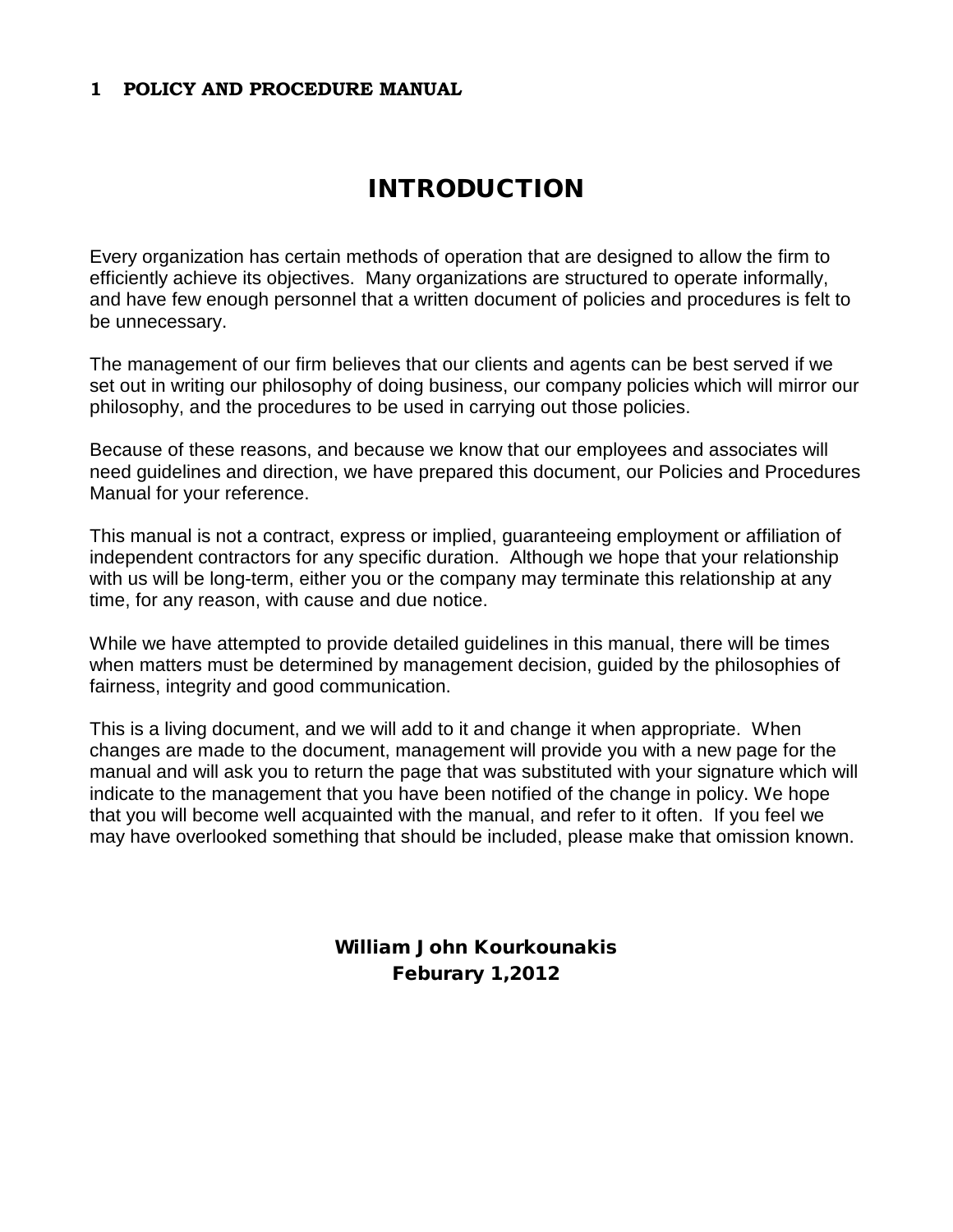# **TABLE OF CONTENTS**

| 1.0  |  |
|------|--|
| 1.1  |  |
| 1.2  |  |
|      |  |
| 2.1  |  |
| 2.2  |  |
| 2.3  |  |
| 2.4  |  |
| 2.5  |  |
| 2.6  |  |
| 2.7  |  |
| 2.8  |  |
| 2.9  |  |
| 2.10 |  |
| 2.11 |  |
| 2.12 |  |
| 2.13 |  |
| 2.14 |  |
| 3.0  |  |
| 3.1  |  |
| 3.2  |  |
| 3.3  |  |
| 3.4  |  |
| 3.5  |  |
| 3.6  |  |
| 3.7  |  |
| 3.8  |  |
| 3.9  |  |
|      |  |
| 4.1  |  |
| 4.2  |  |
| 4.3  |  |
| 4.4  |  |
| 4.5  |  |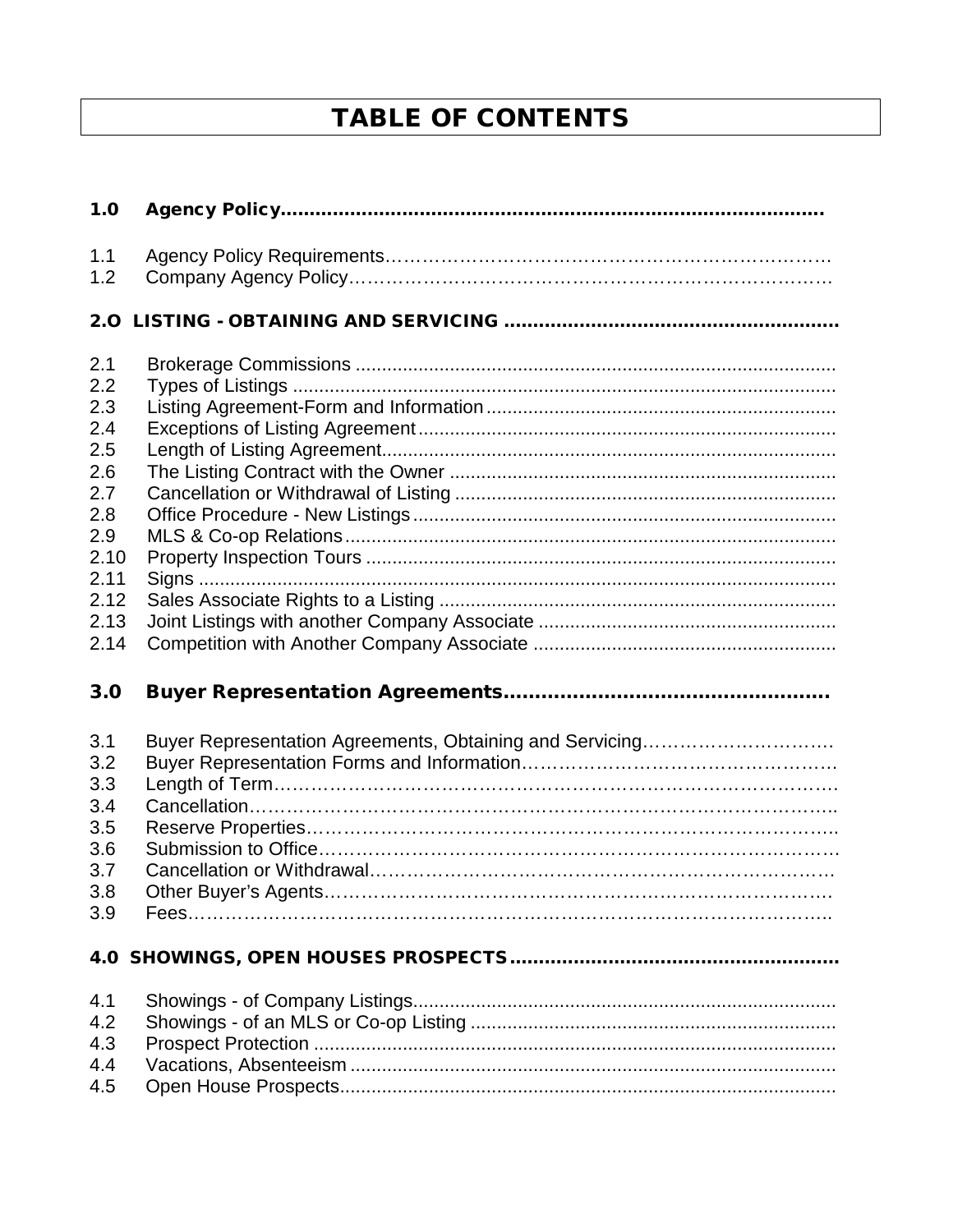## 5.0 OBTAINING AND PRESENTING THE PURCHASE AGREEMENT .......................

| 5.1<br>5.2 |  |
|------------|--|
| 5.3        |  |
| 5.4        |  |
| 5.5        |  |
| 5.6        |  |
| 5.7        |  |
| 5.8        |  |
| 5.9        |  |
| 5.10       |  |
| 5.11       |  |
| 5.12       |  |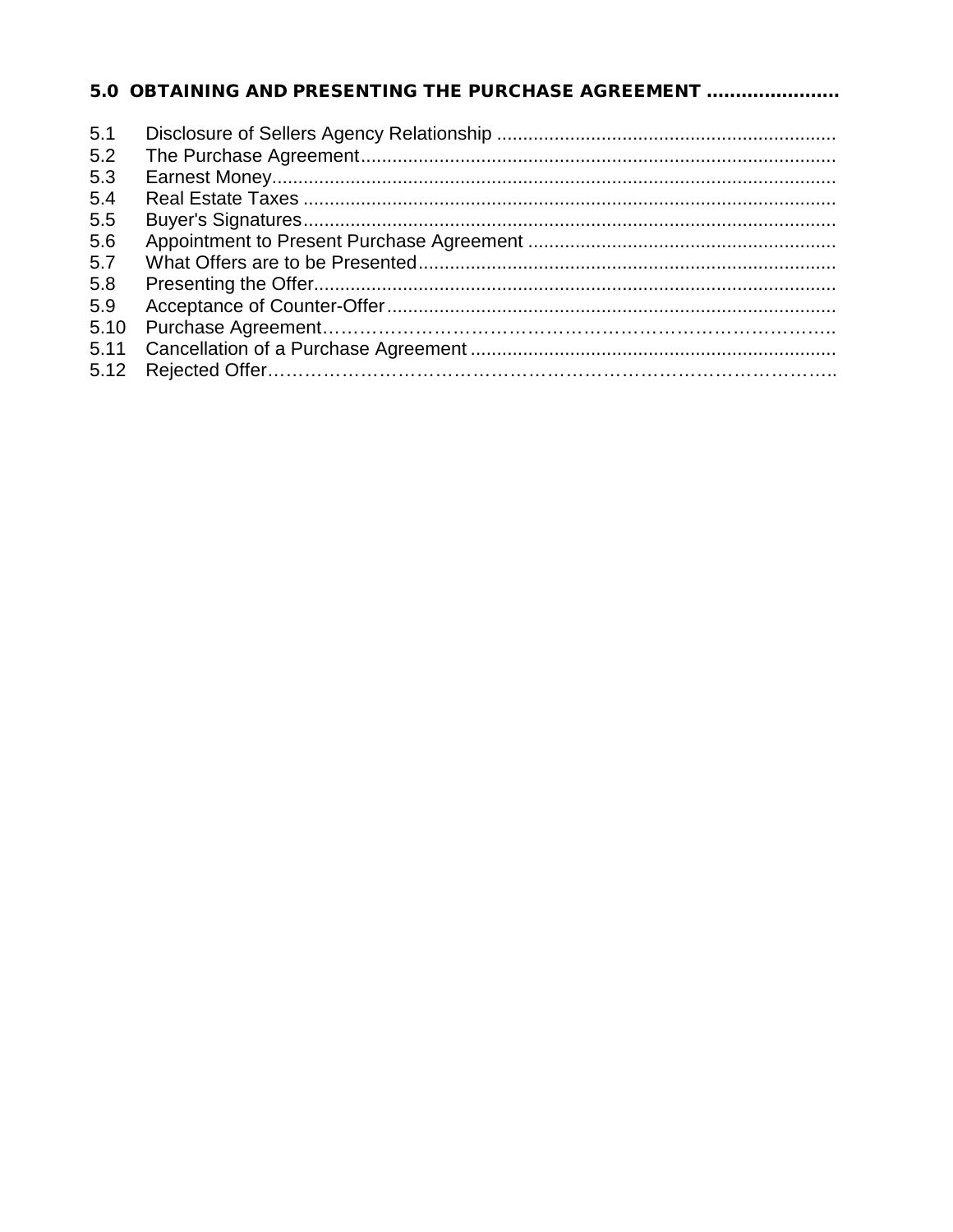| 6.1  |  |
|------|--|
| 6.2  |  |
| 6.3  |  |
| 6.4  |  |
| 6.5  |  |
| 6.6  |  |
| 6.7  |  |
| 6.8  |  |
| 6.9  |  |
| 6.10 |  |

#### 7.0 ORGANIZATIONAL AND ADMINISTRATIVE PROCEDURES ...............................

| 7.1  |  |
|------|--|
| 7.2  |  |
| 7.3  |  |
| 7.4  |  |
| 7.5  |  |
| 7.6  |  |
| 7.7  |  |
| 7.8  |  |
| 7.9  |  |
| 7.10 |  |
| 7.11 |  |
|      |  |
|      |  |
|      |  |

#### 

| 8.1  |                                              |
|------|----------------------------------------------|
| 8.2  |                                              |
| 8.3  |                                              |
| 8.4  |                                              |
| 8.5  |                                              |
| 8.6  |                                              |
| 8.7  |                                              |
| 8.8  |                                              |
| 8.9  | Right of First to Adjust Realtor Fees and/or |
|      |                                              |
| 8.10 |                                              |
| 8.11 |                                              |
|      |                                              |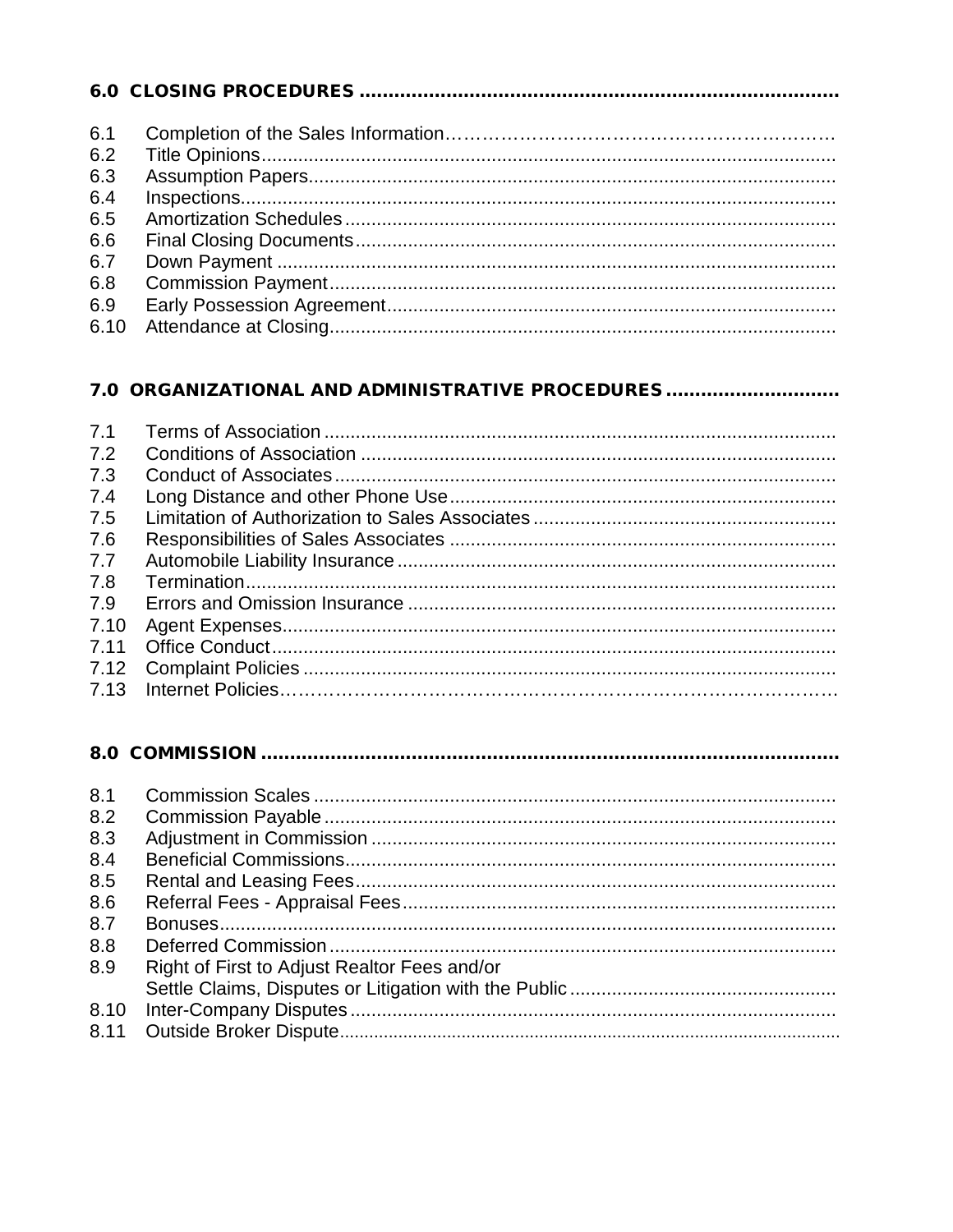#### 9.0 PURCHASE AND SALE OF PROPERTY FOR PERSONAL ACCOUNT..............

| 9.1 |  |
|-----|--|
|     |  |

## 

#### **12.0 PERSONAL ASSISTANTS**

# 

##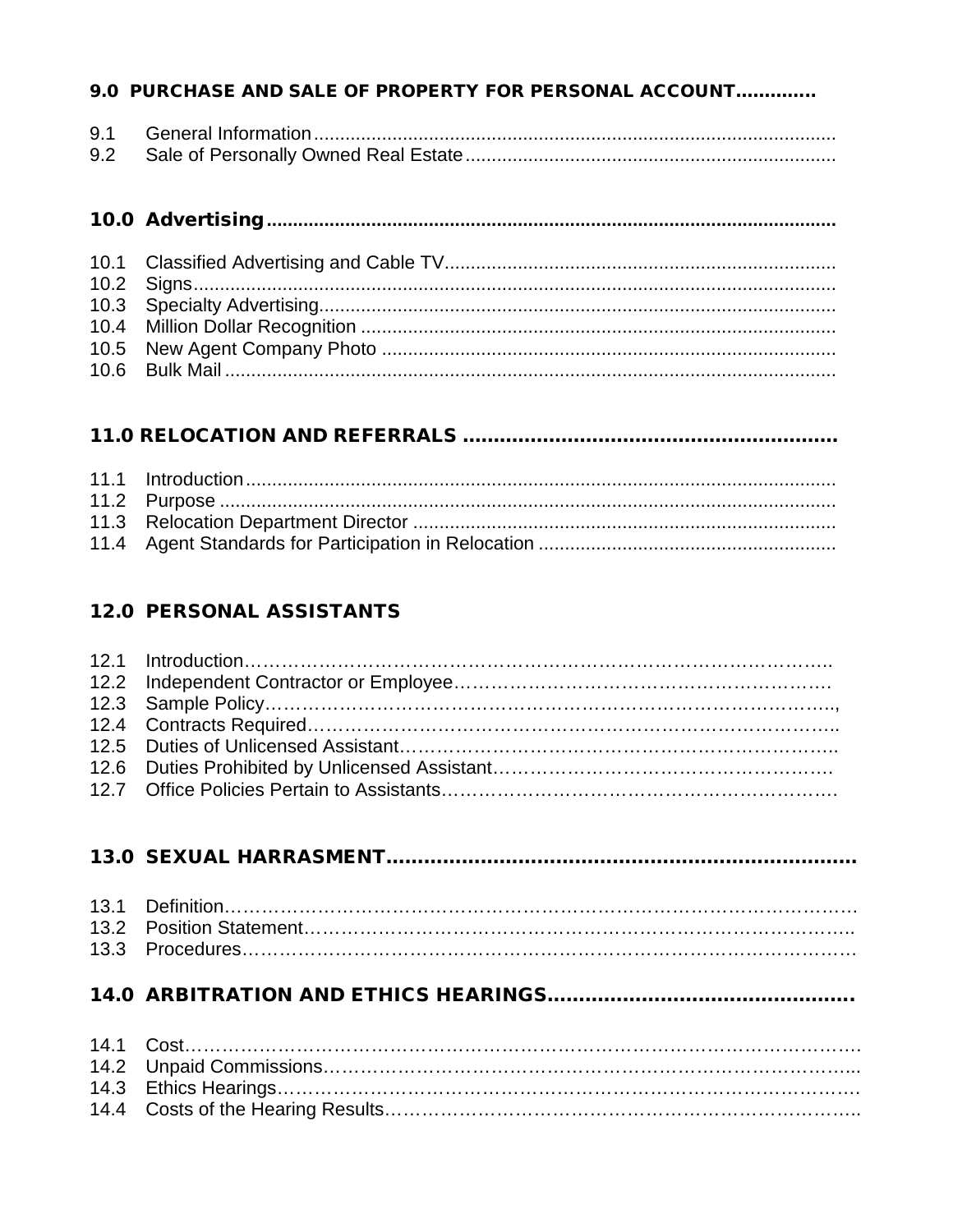## 15.0 GOVERNMENT REGULATIONS TO BE FOLLOWED

## 16.0 ASSOCIATION AFFILIATION

## Notes from the Author

## Appendix of Forms

Do Not Call Forms Sample Dress Codes Sample Agency Policies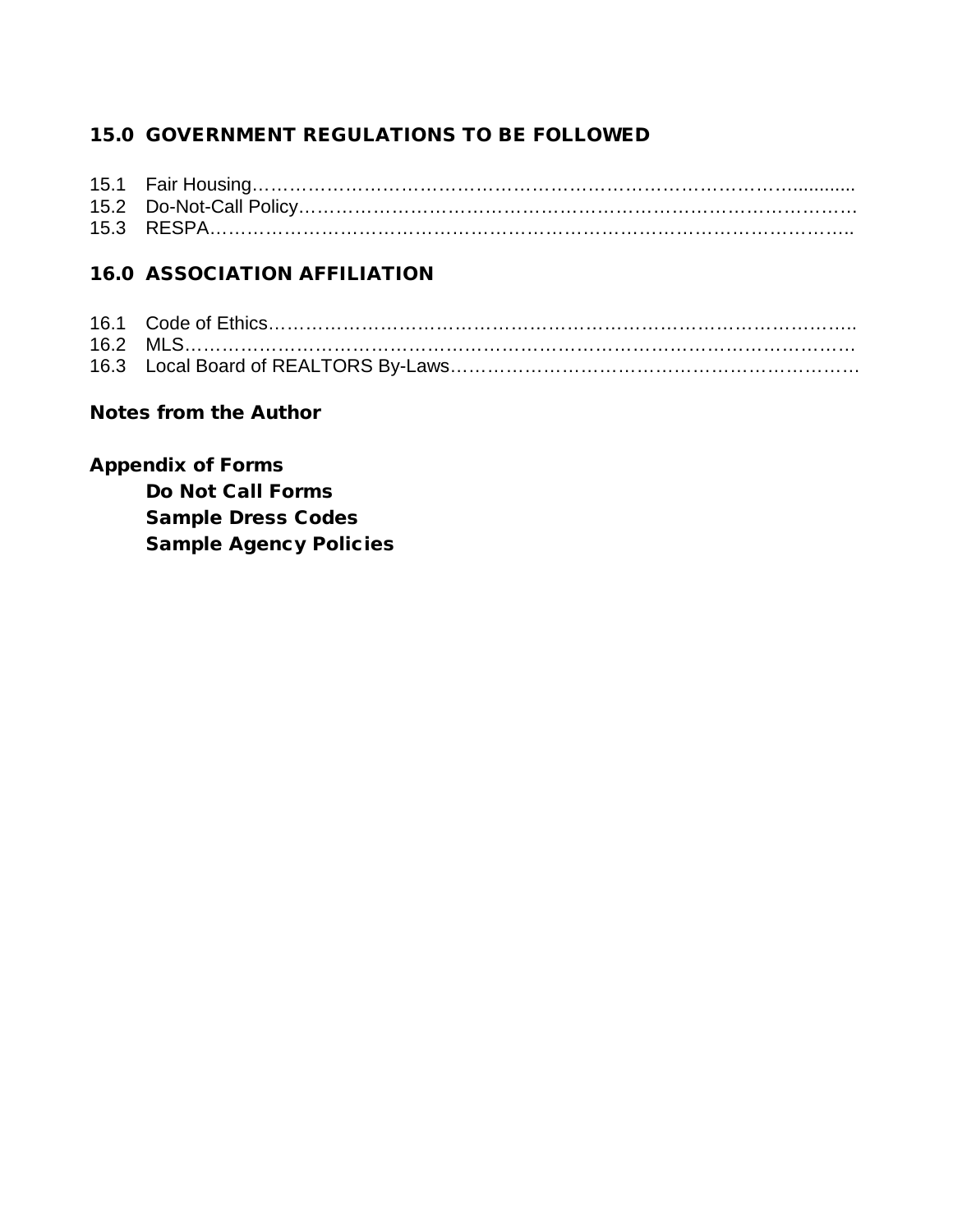## 1.0 Agency Relationships

#### **1.1 Company Agency Policies**

As per state license law and the National Association of REALTORS Code Of Ethics (NAR), all companies must have a written agency policy. ( Each Brokerage firm must evaluate the choices available to them in their state: i.e. Seller Agency, Buyer Agency, Disclosed Dual, etc.... or no agency at all. )

Prior to listing a home for sale, listing a buyer through a buyer representation agreement or working with a consumer in the transaction on a specific property, the agent must disclose to the party the company's agency policy and how that policy will affect the parties to the transaction.

(Insert your state's required language as to timing of those disclosures etc in this paragraph)

#### 1.2 **The Company Agency Policy of** WJK Realtors

**Single Agency, Intermediary,**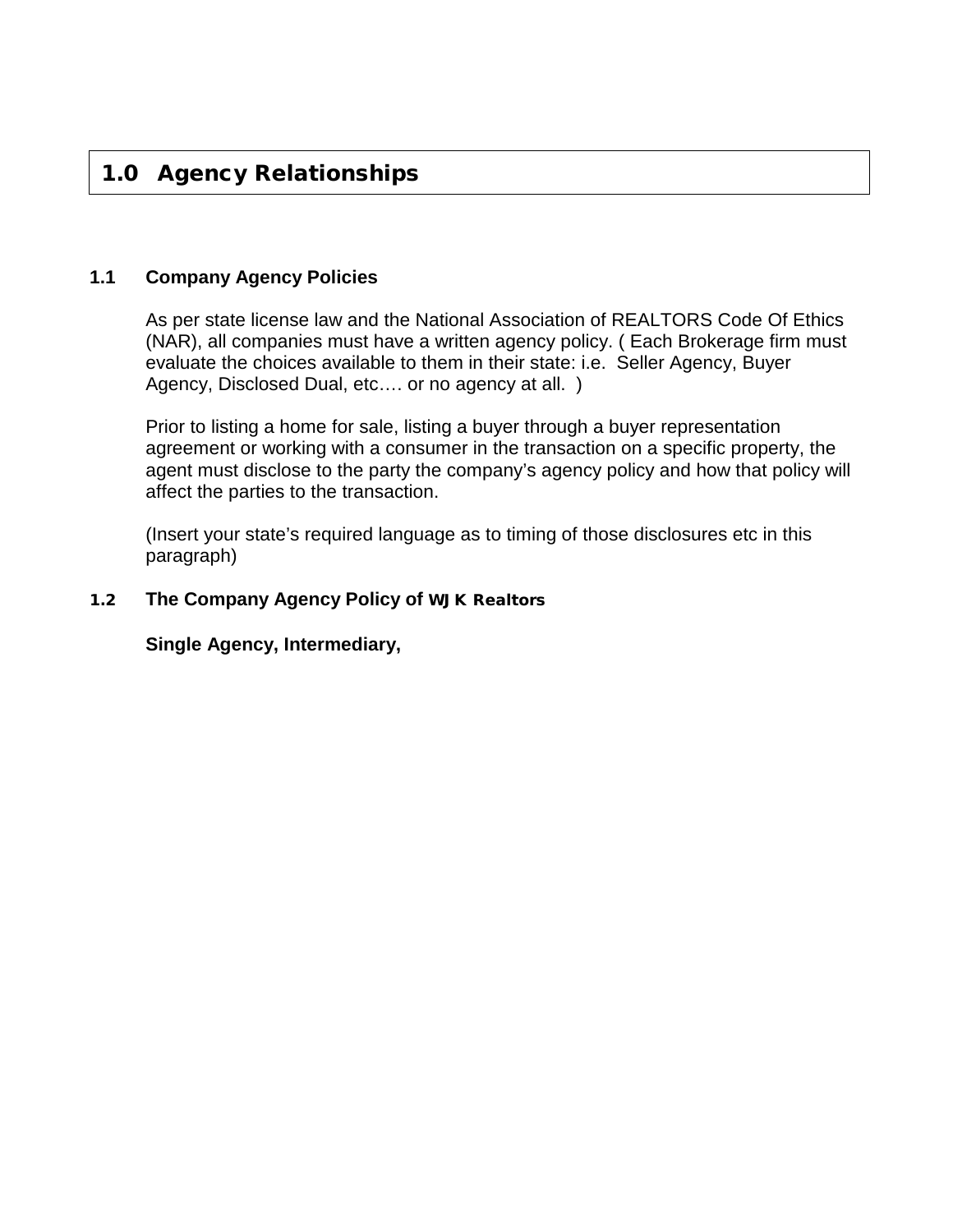## 2.0 LISTING - OBTAINING AND SERVICING

## **2.1 BROKERAGE COMMISSIONS AND ANTI TRUST POLICY**

When discussing Brokerage Commissions with the public you are quoting the Company commission only. The commission rate for the sale, rental, or management of real property shall be determined between each individual broker, agent and their client, not by the Board of REALTORS® or a fee determined by a group of real estate brokers.

- a) Anti-Trust Policy: There is never to be any discussion with a cooperating broker or sales associate or the general public, regarding commission rates, pricing structures, marketing practices or the fee structure or business practices of a competitor. The only fee that you may quote to a consumer is the fee that the company charges. If a consumer asks if this is the "normal" fee, inform the consumer that there is not a "normal" fee. Our fee is based upon the services that the company provides. Give the list of those services to the consumer, be it buyer or seller, in order to explain the company policy on fees. If the consumer asks you to comment on another company's fee policy, you MUST state that you have no information on any other company's fee structure and that you can only discuss your company's fee. Avoid discussion with employees and Sales Associates of competing firms regarding the commission policy of the Company that could be construed to be agreements or conspiracies to fix, establish prices, or otherwise retrain competition in violation of state and federal anti-trust laws. If you find yourself in the presence of such a conversation excuse yourself immediately and report the incident to the Broker.
- b) The preferred company policy for commission is as follows:
	- 1. Residential Listings
	- 2. \_\_\_Farm Listings
	- 3. \_\_\_Building Lots
	- 4. Builder's Property
	- 5. \_\_\_Commercial Property
	- 6. \_\_\_ of Lease Total or 1/2 month rent on rentals
	- 7. \_\_\_Businesses
	- 8. \_\_\_For Sale by Owner
	- 9. Buyer Agent Compensation

10.

- \_\_\_Other:\_\_\_\_\_\_\_\_\_\_\_\_\_\_\_\_\_\_\_\_\_\_\_\_\_\_\_\_\_\_\_\_\_\_\_\_\_\_\_\_\_\_\_\_\_\_\_\_\_\_
- c) In the event you need to lower the commission or renegotiate a commission after the sales is in process, approval is REQUIRED by the Broker/Manager. If a Seller or Buyer asks you to reduce your fee, you MUST tell them that our fee is not negotiable without the consent of the Broker. If you do reduce the fee, the portion of the commission due the office will remain the same, and the fee of the agent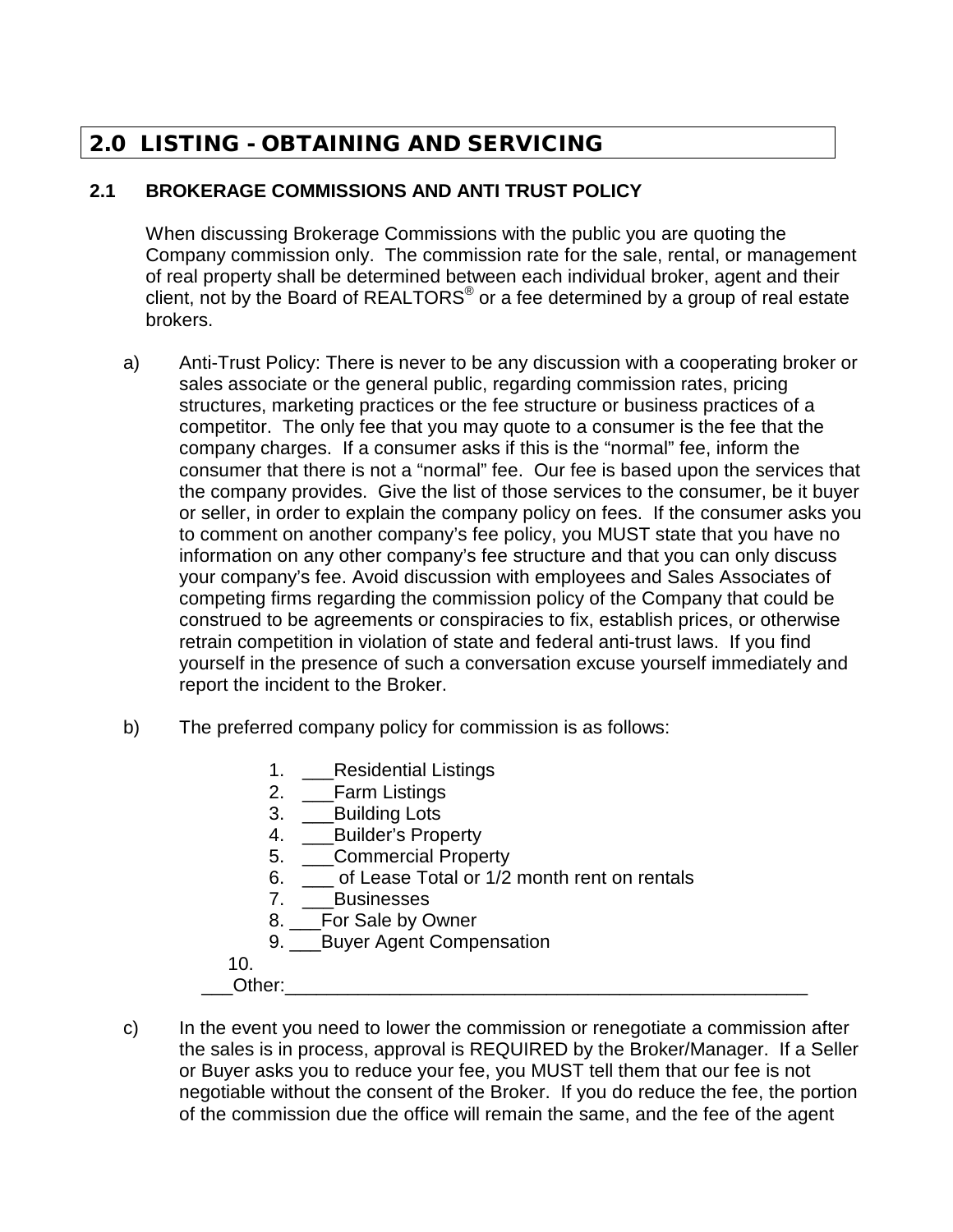will be reduced by the fee reduction unless authorization from the Broker has been obtained.

## **2.2 TYPES OF LISTINGS**

a) Exclusive Right to Sell

1. This is the full right to represent the owner in any sale of the property. This is the type of listing that the company requires to be taken.

2. There is a standard listing agreement form that is to be signed by the sellers (an owner of record must sign). Be sure to check with the recorder or title company to assure yourself that all of the title holders have signed the listing as the sellers. The absence of even one of the owners could invalidate the listing agreement. We strongly recommend a minimum term of 90 days.

b) Exclusive Agency Listing

1. This type of listing is not recommended. (Seller has right to sell property with no commission paid.) This type of listing cannot be taken without the written consent of the Broker/Manager.

## **2.3 LISTING AGREEMENT - FORM AND INFORMATION**

a) The listing associate is to secure all information and prepare the Multiple Listing Service (MLS) listing form. MLS requires that all information furnished be complete and accurate. As the person providing information to the MLS, you are therefore responsible for the accuracy and completeness of the information. It is imperative to pay attention to the taxes, special assessments and pending special assessments, as they are critical. Flood plain or flood plain fringe area and zoning information should be noted if applicable. All information must be updated when renewing a listing or as new information becomes available. Inaccuracy in information provided and any penalty charged for misinformation or timeliness of the submission to the MLS shall be the responsibility of the listing associate.

b) Personal property is an important part of a sale. A clearly written understanding eliminates most disputes when you list the property.

Example: water softeners, mirrors, gas lights, barbeque grill, propane tanks (rented or owned), or anything the owner is not leaving that may be thought normally included should be listed as reserved items and be indicated as such on all advertisements and MLS data information sources.

c) Review for accuracy the listing data after it has been uploaded to the MLS.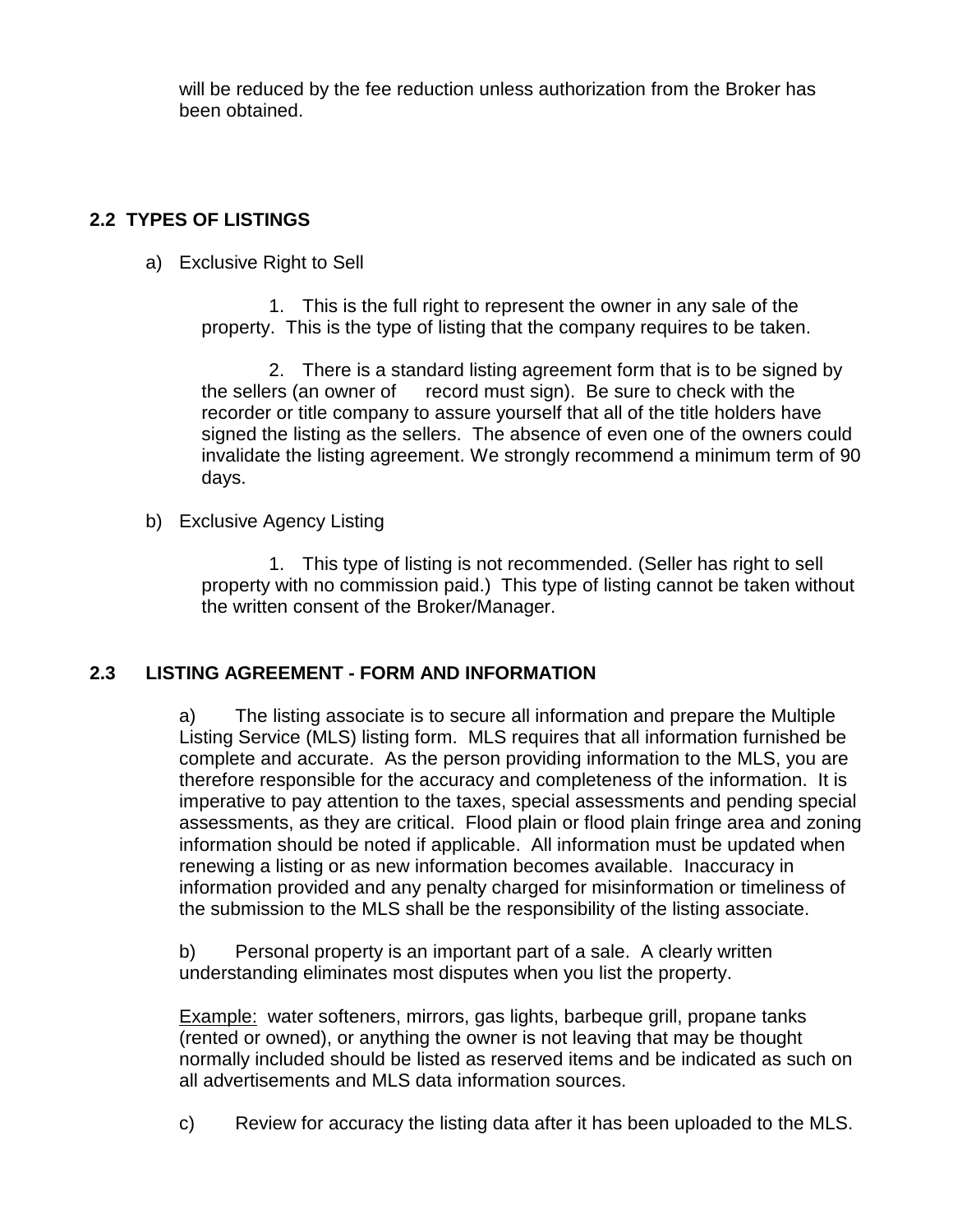Any errors should be immediately called to the attention of the MLS so that the correction can be made.

d) Possession date and terms are to be specific.

e) Contract for deed. Ask to see the owner's copy of the Contract for Deed. Verify the information with the title holder.

f) In cases of Power of Attorney, obtain a copy to ensure the validity and expiration dates.

g) When taking a listing make sure you have completed all of the necessary paperwork required for the file per the real estate commission. (Put your list of required forms here…considered the agency disclosure form, etc.)

h) Provide the seller with the Seller's Property Disclosure Form and have them complete it. Review the form with the Seller to make sure that all of the blanks have been filled in. If the property is subject to an exception to the Disclosure Statement, such as an estate or new home construction, then indicate that on the form and get the seller's signature. Any changes to the property that would cause a necessary change to the already completed form must be done immediately by completing a new Seller's Property Disclosure Form. Upload the form onto the MLS so that it can be accessed by those agents showing the property.

i) The US Department of HUD requires that every seller of residential property built prior to 1978 disclose to the potential buyer/tenant the possibility for or the existence of lead based paint on the property. If the property being listed was built prior to l978 make sure that the form is completed as instructed with the seller's signature and initials…not check marks.

j) In accordance with the NAR Code of Ethics, the amount of compensation being paid to the co-operating brokerage company who is acting in the capacity of a buyer's agent (or transaction broker) shall be disclosed in writing on the listing agreement or addendum to the agreement.

## **2.4 RESERVED BUYER EXCEPTIONS TO LISTING AGREEMENT**

The owner may claim an unspecified number of his prospects as reserved buyers to the agreement. It is the policy of the Company that exceptions may be for a maximum of 14 days. Write the names of the exception buyers on a separate page attached to the listing agreement. The exception prospect time period must have a specific deadline date.

## **2.5 LENGTH OF LISTING AGREEMENT**

It is preferred by the Company that listing agreements be for a period of 90 days, however, not less than 60 days. Make every effort to obtain a listing of this length, thereby increasing your opportunity to sell the property. Prior to the expiration of the listing agreement, the seller shall be given a list of the prospects (name and address) that were shown and interested in the property. The seller shall be made aware that if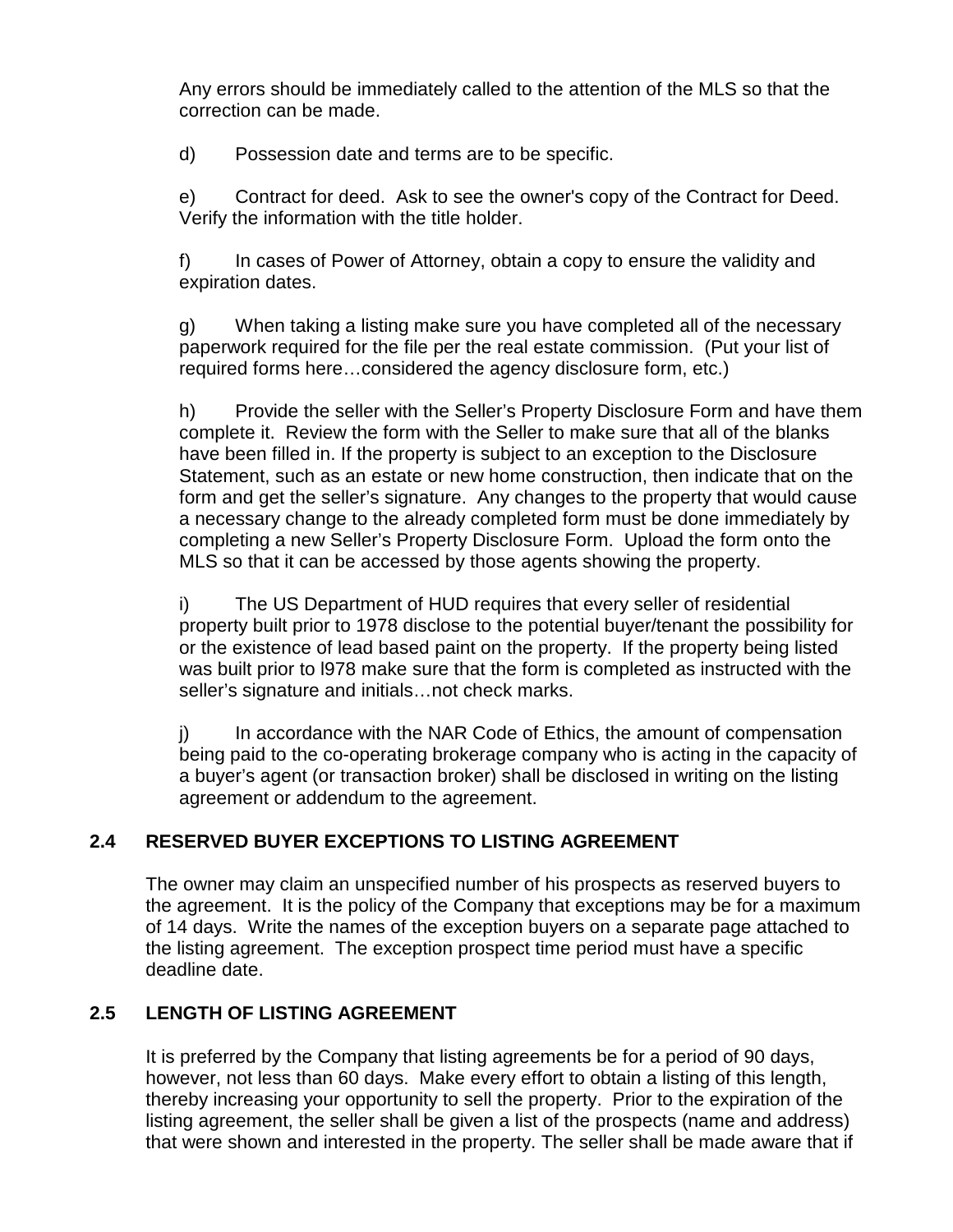any of the prospects purchase the property directly from the seller, that the fee will be considered to be earned and will be due upon closing of the property. The list shall be sent via registered mail with a receipt kept in the file. The protection period for the prospects is recommended to be 120 days.

## **2.6 THE LISTING CONTRACT WITH THE OWNER**

- a) Fully explain the terms of the listing agreement to all owners. Make certain it is understood.
- b) The owner/s and you, as an associate of the Company, and the Broker sign the listing agreement. Any change of the agreement is to be initialed by the owner, the agent, and the Broker. The owners are given one copy along with a copy of all paperwork provided to the seller at the time of the listing, such as the Seller's Property Disclosure and Lead Based Paint form.
- c) If the seller is paying a bonus, the specific conditions for earning the bonus must be put on the listing contract or addendum to the listing agreement. It is however recommended that incentive bonuses be avoided.

## **2.7 CANCELLATION OR WITHDRAWAL OF LISTING**

- a) A cancellation or withdrawal, when approved by the Company management shall terminate a listing as of a certain date or in the case of a withdrawal, it shall be withdrawn from the MLS but still be an active listing until cancelled or expired. Prospects who have seen the property, according to the terms of the listing agreement, remain our prospects. With this exception, the owner is otherwise free to dispose of the property in any manner following an approved cancellation.
	- 1. A cancellation or withdrawal must have the approval of the Broker.

2. The owner is to be notified in writing of our agreement to cancel the listing agreement. You should furnish the owner with a list of your prospects in writing prior to the cancellation.

3. MLS is to be notified of the cancellation in writing signed by the Broker.

4. The listing agent releases all future rights to the property in that the property may be relisted by any associate. The original listing agent can reinstate their rights by relisting the property.

## **2.8 OFFICE PROCEDURE – MLS SUBMISSION OF NEW LISTINGS**

a) The listing forms are to be properly and totally completed of every exclusive listing and are to be submitted to the MLS within 48 hours (confirm that this matches your MLS rules and regulations)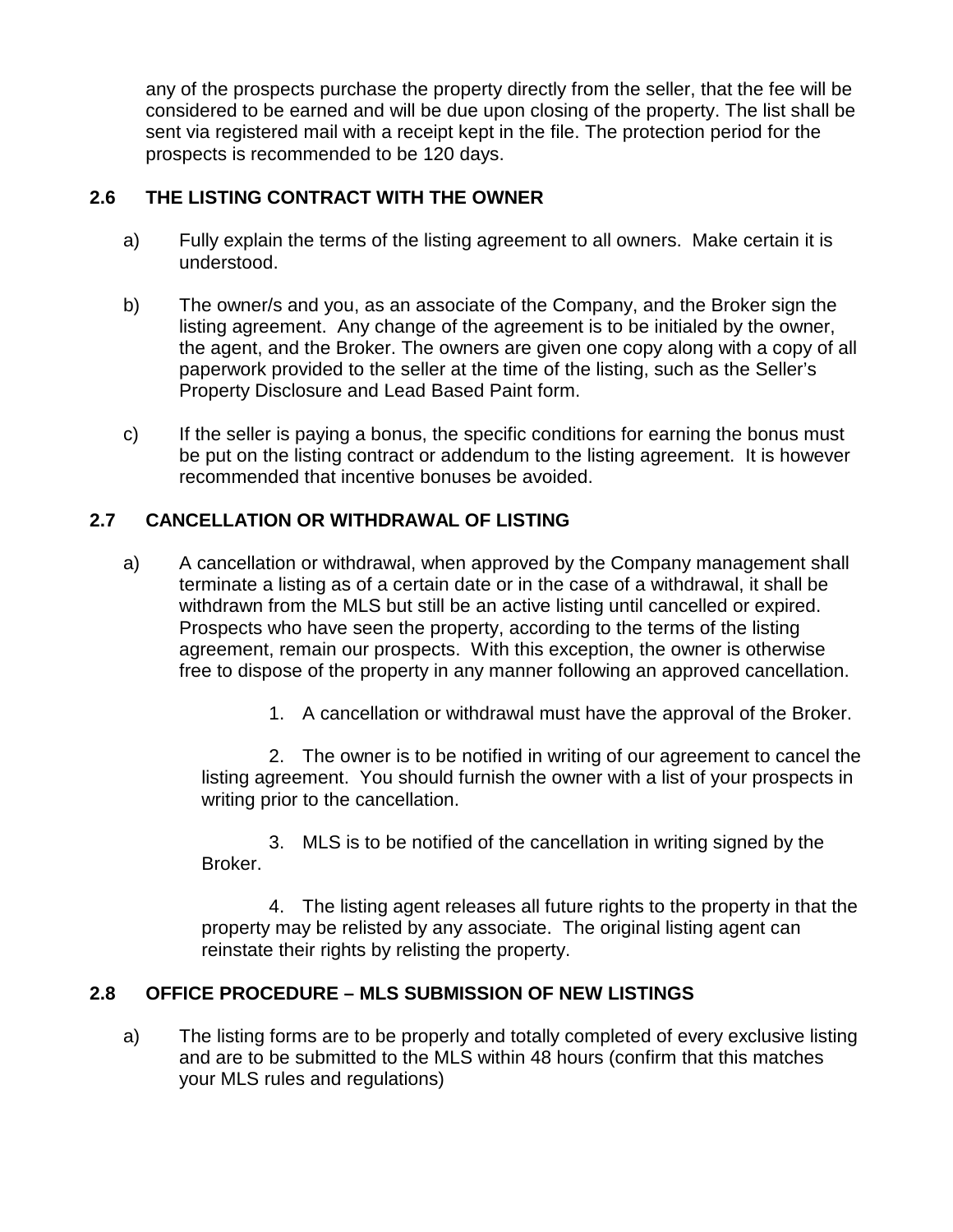- b) Late or missing information fees or penalties charged by MLS are the responsibility of the listing sales associate.
- c) Sales by MLS,  $REALTOR^@$  brokers of our listings will be allowed. Real estate companies selling a listing of this Company's will be paid per the fee stated in the MLS compensation entered for each listing. The fees paid to the co-operating brokerage companies could vary.

#### **2.10 PROPERTY TOURS**

- a) WJK Realtors tours of new listings are encouraged as soon as possible during the next office tour after listed.
- b) When you wish to have a property toured, as a listing associate, you will call the owner for permission for tour.
- c) The listing associate is to act as a host of the property, when possible.
- d) Your regular attendance on the tour is important for the knowledge you gain as well as the impression we make on the homeowners.
- e) We must show respect for the homeowner's property. Thank the owner and leave. There shall be no discussion on price, condition, etc. while in the property. Leave your business card unless discouraged by the listing agent.

#### **2.11 SIGNS**

- a) A clean, bright "For Sale" sign is a most important selling tool. That sign finds buyers that want the location and like the exterior of the home. "For Sale" signs will be placed on the listed property by the next business day after the entire listing package **has been turned in to management.** *It is the agent's responsibility to maintain signs in a clean and orderly manner while displayed*. It is the listing agent's responsibility to add their name rider and sale pending signs. A listing agent's name rider on the "For Sale" sign will create added calls to the listing agent when calling for information of the property. It will increase your sales to see the "For Sale" sign. A brochure box is highly recommended on each listing.
- b) It is vitally important that you conform to the communities' ordinances and sign policy on each listing that you take. If you violate the sign ordinance, and fine shall be your responsibility, not the company's.
- c) Arrows and directional signs cannot be placed on public property. To use them you must put them on private property with the property owner's permission. Public property includes highways, parks, playgrounds, and parking areas on residential streets.
- d) In the event an individual sign must be designed, painted and erected for special purpose listings, such as commercial, industrial, vacant land of development, the signs must have the broker's approval as to the layout, style, installation costs,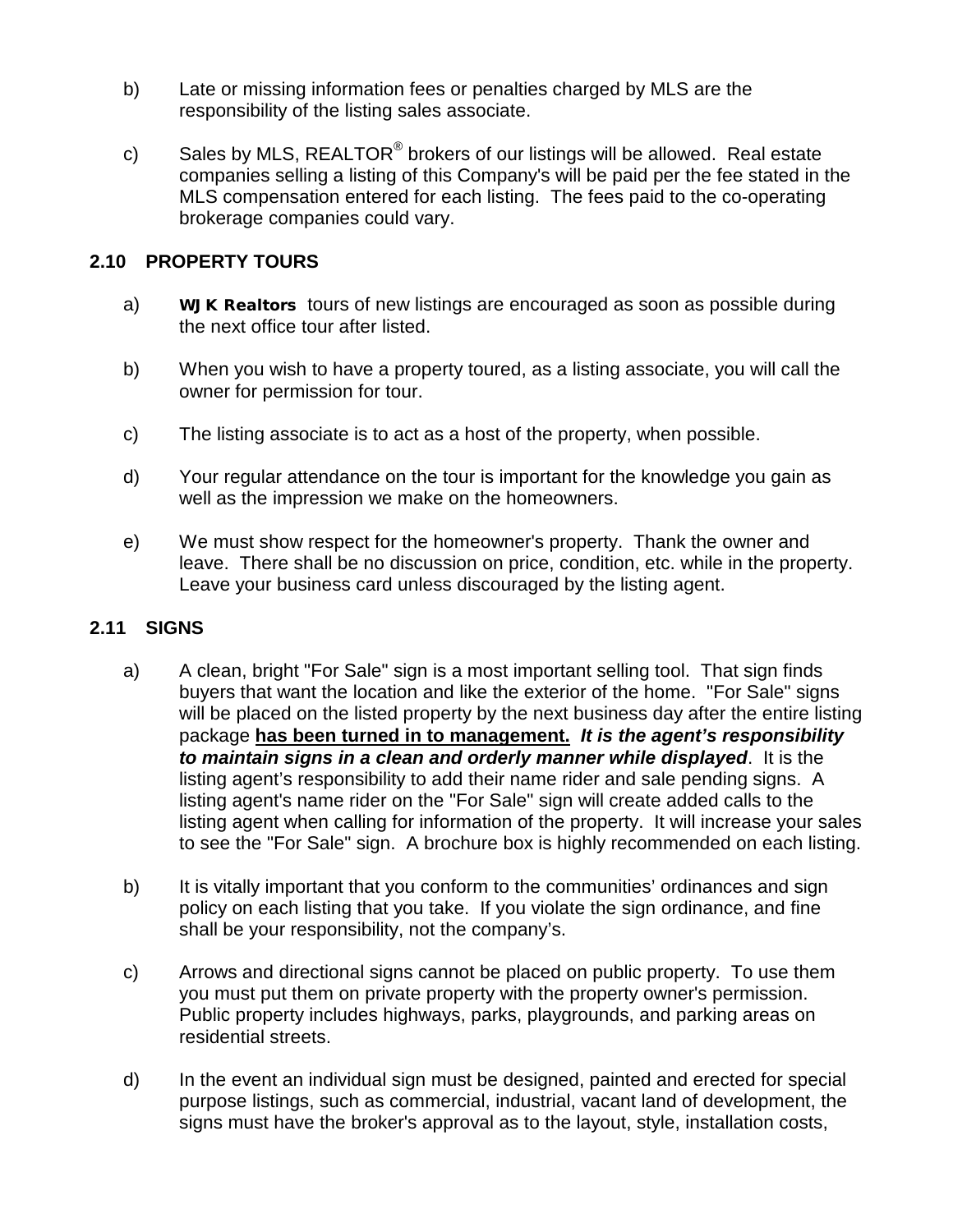etc. Cost of special signs will be shared by the listing agent and the company only with the consent of the Broker. If the authorization for the sign has not been obtained, then the complete cost of the sign will be that of the agent.

- e) Condominium and town house association by-laws may prohibit the use of "For Sale" signs on the premises. When listing this type of property check the sign policy. We will abide by their policies regarding signs.
	- f) The sign must be removed from the listed property promptly upon closing or expiration of the listing. Each agent is responsible for returning their sign to the office. If the sign is not returned, there could be a charge for that sign to the agent.

## **2.12 SALES ASSOCIATE RIGHTS TO A LISTING**

- a) If a seller wishes to change listing agents, one of the Brokers will be consulted and a new agent assigned to the listing. Remember, you cannot cancel or withdraws the listing without the consent of the Broker. It is in the Company's best interest to try to change listing agents if the seller is unhappy with the original listing agent. The original listing agent, as long as they are still associated with the Company, may receive a referral fee of up to 30% of the listing commission depending upon the circumstances of the case.
- b) When a Company listing expires, the original listing associate forfeits all rights to the listing.

## **2.13 JOINT LISTING WITH ANOTHER COMPANY ASSOCIATE**

- a) It is the responsibility of the associate jointly listing a property to make their own arrangements, setting forth their working agreement in writing. The understanding will include advertising and open house rights, sign calls, all prospects and listings obtained through the listed property.
- b) If there is not a written understanding among the associates, the Company will consider commissions and prospects on a pro rata basis (i.e. if a property is listed by 3 agents the listing commission is split 3 ways in the absence of a written agreement).

## **2.14 COMPETITION WITH ANOTHER COMPANY ASSOCIATE**

a) If in attempting to list a property, the owners state their intention to list with a fellow associate, we recommend that you agree with the owners, that they have made a good choice and leave. It will not be in your best interests or those of the Company to continue to pursue the listing under these circumstances. Call the named fellow associate and tell them the owner's intention to list with that associate.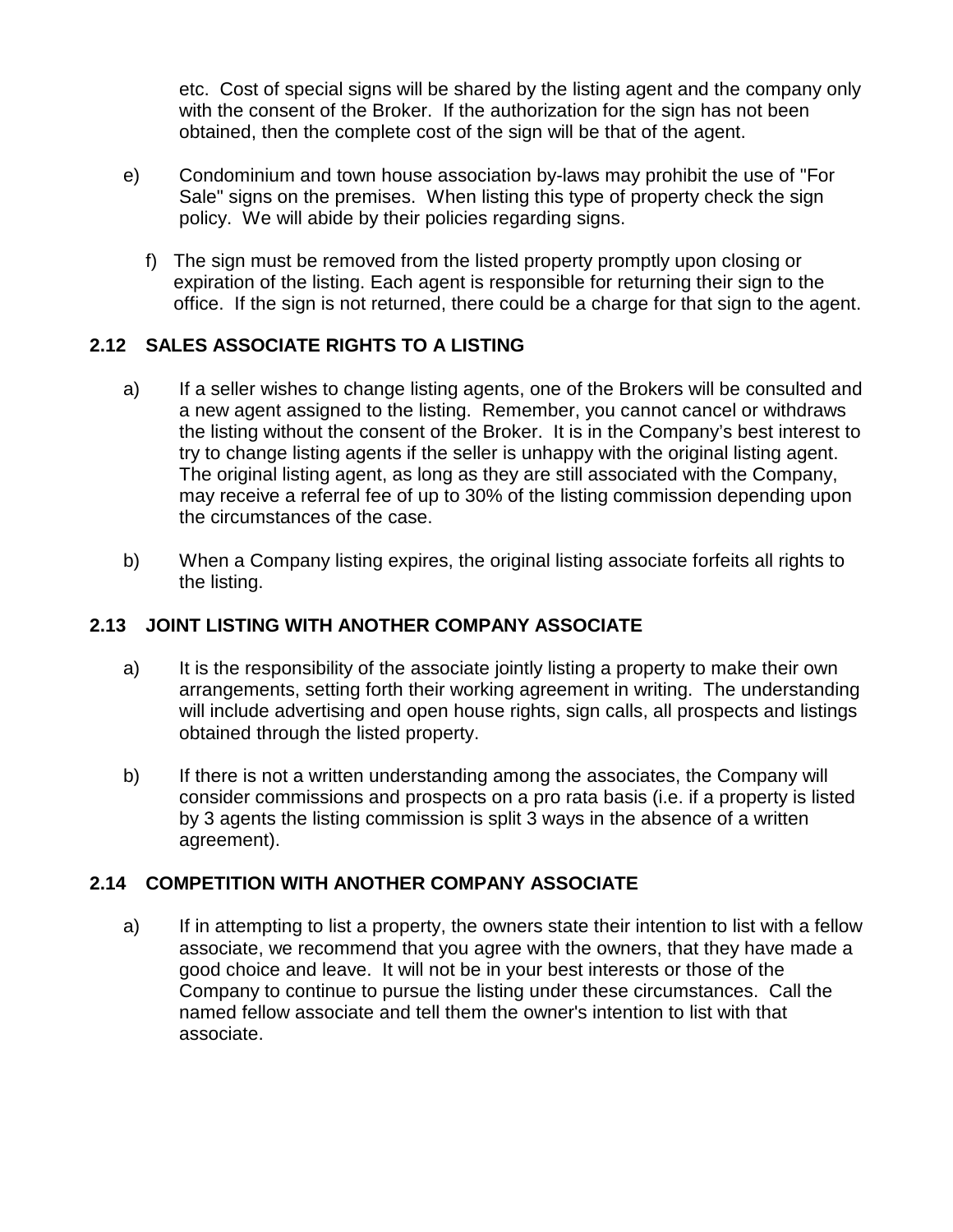## 3.0 BUYER REPRESENTATION AGREEMENT SECTION

## **3.1 BUYER REPRESENTATION AGREEMENTS –OBTAINING AND SERVICING**

## a) Types of listings

1. Exclusive…the buyer agrees to purchase a property only through the Brokerage Company. This applies to properties listed, whether in the MLS or otherwise, which would include properties that are FSBO, builder's properties, or any unlisted property. The Exclusive Buyer Representation Agreement should always be used.

2. Non-exclusive…the buyer has the right to purchase a property through the agent of their choice or directly from an owner. The only time a fee would be due the Brokerage Company is when the buyer purchases a property that has been contracted through the Brokerage Company.

#### **3.2 Buyer Representation Agreements- Form and Information**

- 1. Only approved agreements supplied by the WJK Realtors may be used to represent the buyer. If the Buyer Representation Agreement is mandated by the state, it will be the form that is used by the Brokerage Company. Any changes to the WJK Realtors approved form must be approved by management prior to use.
- 2. Fully explain the Buyer Representation Agreement to the Buyer(s) and obtain all necessary signatures. All parties in the transaction MUST sign the agreement, i.e. husband and wife, partnerships, or any other legal entity. The only exception to this would be if the buyer, due to cultural customs, will not allow one of the spouses to sign the agreement. The party who will be making application for the loan and qualifies to purchase the property must sign the agreement.

3. When taking a buyer listing make sure you have completed all of the necessary paperwork required for the file per the real estate commission. (Put your list of required forms here…considered the agency disclosure form, etc.)

## **3.3 Length of Agreement**

Terms of the agreement will vary from buyer to buyer. However a minimum period of 30 days is recommended in order to purchase and close the transaction and a maximum of 90 days is recommended. Keep in mind that all agreements can be extended with the consent of the parties.

## **3.4 Cancellation of the Agreement**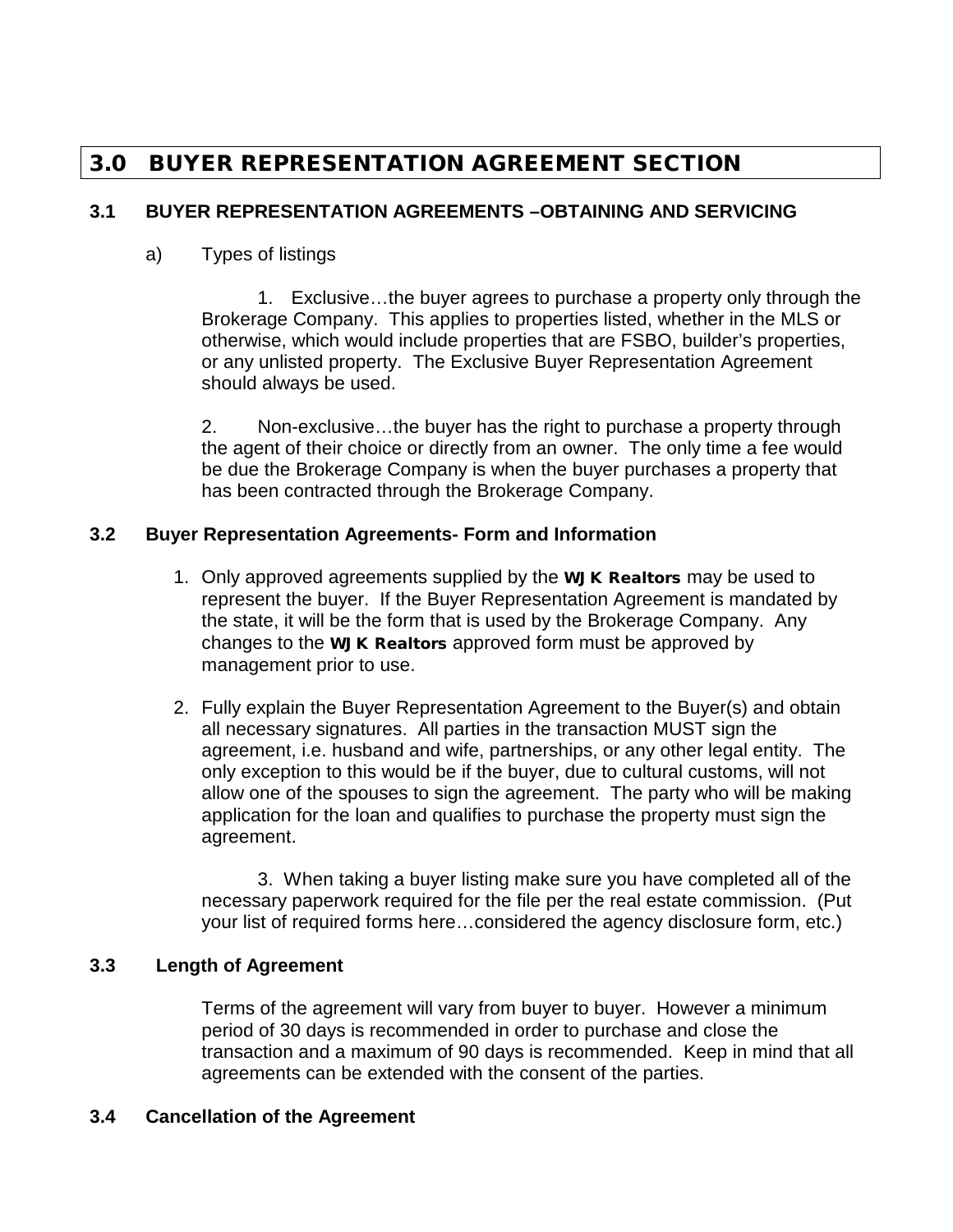Cancellation of the agreement can ONLY be done by the Broker. If a buyer wishes to cancel their agreement with the Brokerage Company, explain to them that they will need to speak to the Broker in order to accomplish that. It will be the policy of the Brokerage Company to try to assign the buyer to a different agent if they are unhappy with their current arrangement. It will always be the policy of the WJK Realtors to try to save the client.

#### **3.5 Reserved Properties**

Reserved Properties: If a buyer has been previously negotiating on a property prior to signing the Buyer Representation Agreement and wants to exclude that property from their agreement, management will allow the exclusion for a period of 7 days. After that time, the **WJK Realtors** will be compensated if the Buyer purchases that property.

#### **3.6 Submission to the Office**

Upon signing of the Buyer Representation Agreement the complete file for the Buyer must be turned into the WJK Realtors within 48 hours.. The Agent may keep one set of all forms for their personal file, but the original signature copies must be turned into the WJK Realtors along with the other forms required to be signed by the buyer. The original signature forms shall be given to the company for their file, copies to be made and kept by the individual buyer's agents.

#### **3.7 Cancellation or Withdrawal**

If the Buyer Representation Agreement is canceled or withdrawn, it is the obligation of the Buyer's agent to furnish a list of all possible properties under consideration that were presented by the WJK Realtors and to protect that list of properties with a 180 day period. If the Buyer lists themselves with a different Brokerage Company, the protected property list obviously is null and void.

#### **3.8 Other Buyer's Agents**

If a Buyer that you come in contact with says they are working with a fellow associate, the fact that they do or do not have an agency agreement will not pertain (the buyer is working with who they say they are working with.) It is especially critical therefore, to ask if the buyer is working with another agent in our firm, or has signed a Buyer Representation Agreement with another company. If the buyer has signed an Exclusive Buyer Representation agreement with another brokerage firm, you may not pursue that buyer, except at their request as per the NAR Code Of Ethics.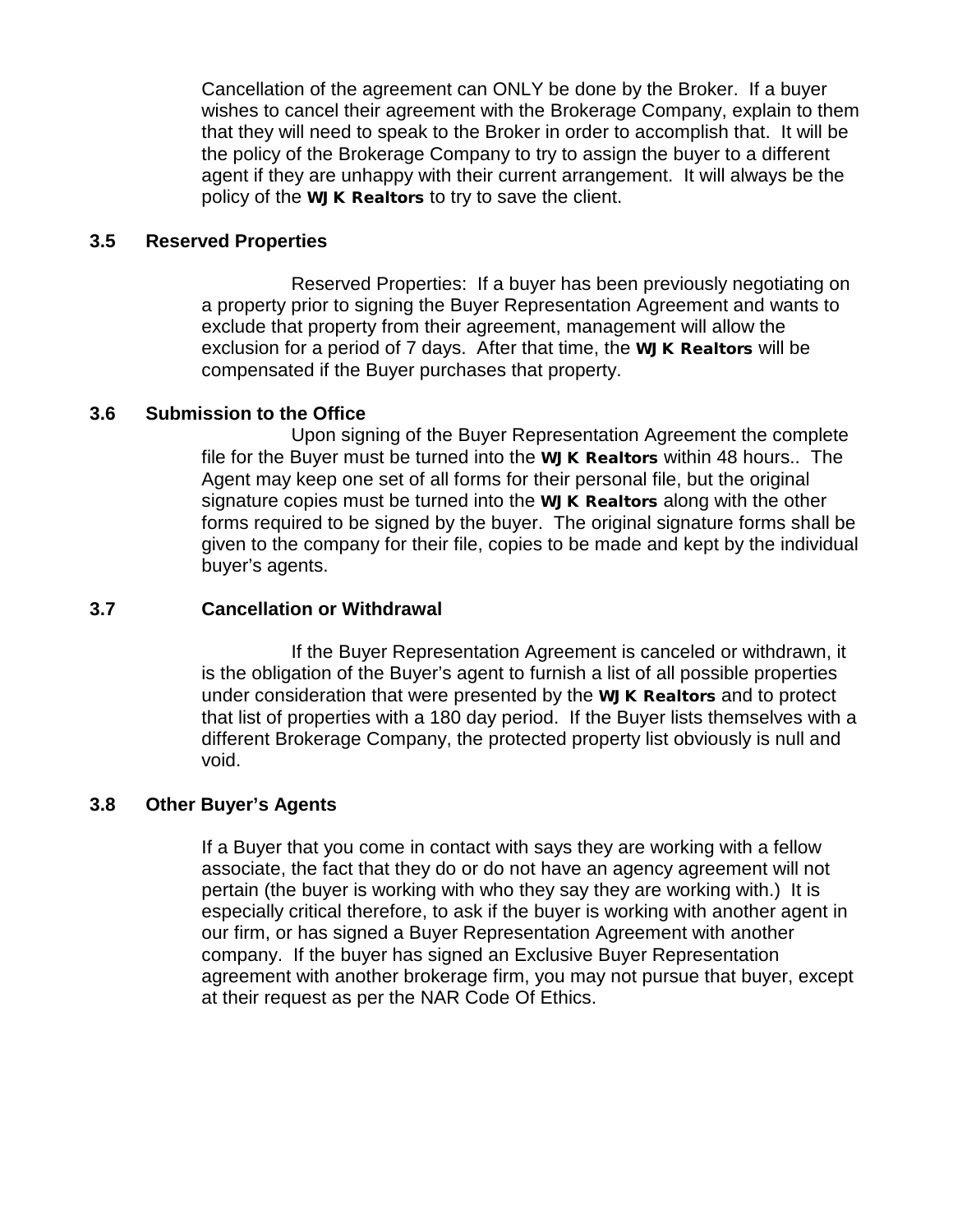#### **3.9 Fees**

All fees charged to the buyer must be approved by **WJK Realtors** This includes: retainer fees, hourly fees, and FSBO compensation fees. All checks obtained from the Buyer for fees shall be made payable to the WJK Realtors All Retainer Fees and Hourly Fees shall be deposited into the WJK Realtors Operating Account and the split between the WJK Realtors and the licensees shall be determined based upon your commission distribution level. All fees paid by the buyer must be reported on the HUD closing statement.

## 4.0 SHOWINGS, OPEN HOUSES, PROSPECTS

#### **4.1 SHOWINGS OF COMPANY LISTINGS**

- a) All showings of occupied properties are to be by appointment or at the direction of the seller. If the seller authorizes showings through the MLS by call first and if no answer go ahead and show, then that must be in writing from the seller.
- b) If you arrive at a home and your buyer does not to want inspect the interior, it is common courtesy to go to the door and inform the owner, in person or in a note, that the prospect has chosen not to inspect the home. If the seller is not at home, leave the note and your business card in a prominent place in the home.
- c) So that the owner is aware of your identity, leave your business card at every showing. We recommend that you put the date and time on the card.
- d) It is always in your best interest to be courteous to all property owners. Do not make any remarks or give opinions about price, conditions or the listing agent. Extend all the courtesies you would hope **your** owners would receive from your associates.
- e) You may show a **WJK Realtors** property unless there is a signed purchase agreement accepted by both owners and buyers. If there is an existing counter offer you may still show the property with the **sellers permission** through the listing agent. In the event that the seller requests back up offers, property may be shown with notification of the listing agent.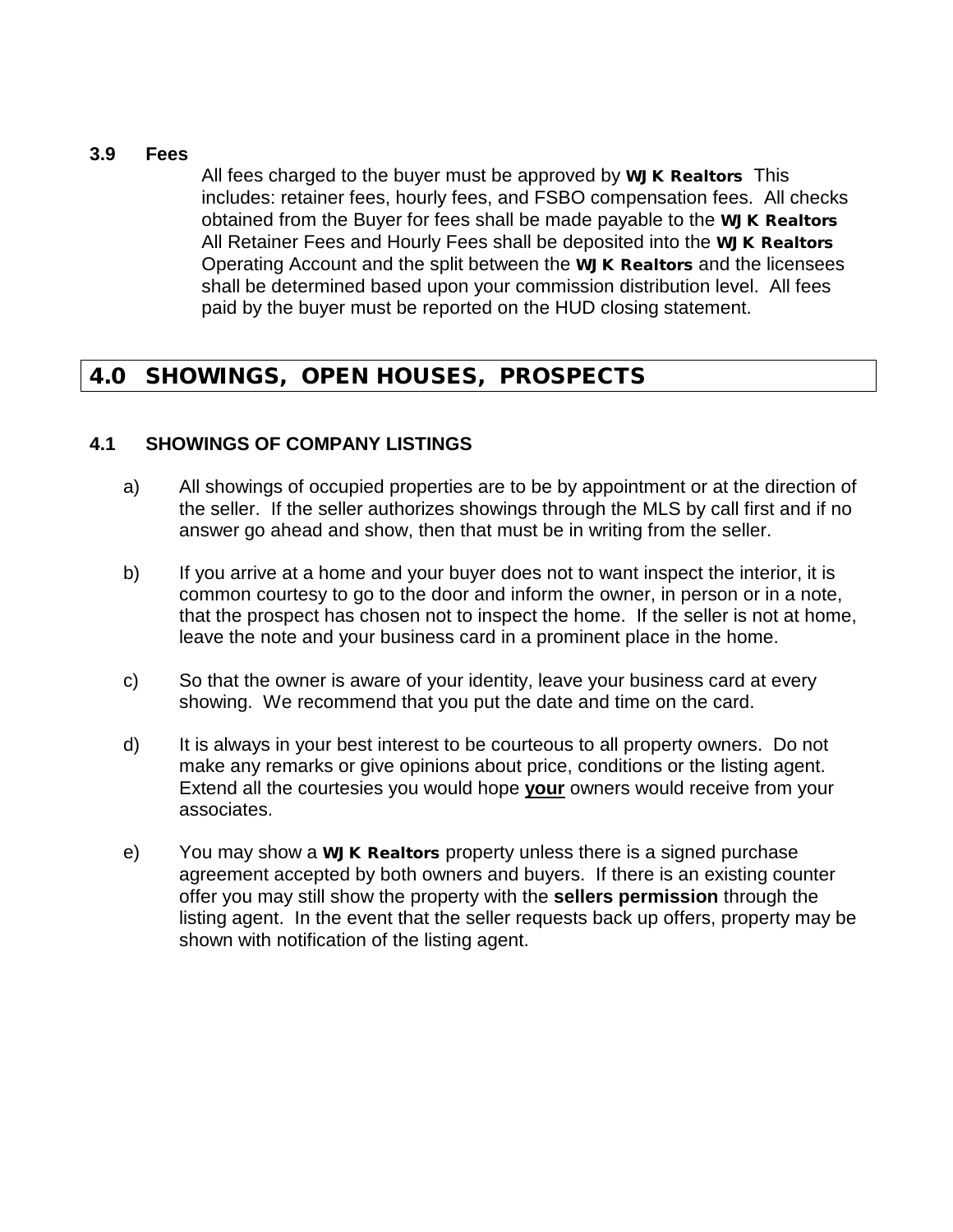## **4.2 SHOWINGS OF AN MLS OR CO-OP COMPANY'S LISTING**

- a) All showings of listings within the MLS should be arranged in accordance with MLS instructions.
- b) If you arrive at a home and your buyer does not to want inspect the interior, it is common courtesy to go to the door and inform the owner, in person or in a note, that the prospect has chosen not to inspect the home. If the seller is not at home, leave the note and your business card in a prominent place in the home.
- c) Be sure to leave your business card if requested by the agent or the sellers with the time and date of the showing. If you simply previewed the property write "Preview" on the card so that the sellers and agent know the purpose of your being in the home.
- d) It is in your best interest to be courteous to the owners of all properties. You should not make any remarks or give opinions about price, conditions, company or listing agent. Extend all courtesies you would hope your listing would receive from the MLS associates.
- e) You may show an MLS property unless there is a signed purchase agreement accepted by both owners and buyers. If there is an existing counter offer you may still show the property with the seller's permission through the listing office agent.

## **4.3 PROSPECT PROTECTION**

- a) A buyer who currently has a property listed with the Company will be the listing agents prospect until their property is sold and closed or the listing expires, unless the buyer specifically requests to be released from the obligation to work with their listing agent on the buying side.
- b) Ad calls and sign calls are to be directed to the appropriate listing agent. (This may not be true for your company so pay close attention here)
- c) In the event an agent on floor needs to answer questions for another agent who is not readily available (the caller specifically asks for unavailable agent) **the floor agent will provide the service as a courtesy to the fellow agent**.

## **4.4 VACATIONS / ABSENTEEISM**

a) You will want to arrange for a fellow associate to take care of your business when you are unavailable. All arrangements between agents as to the handling of buyers, seller and the resulting commission division, will be in writing prior to the consummation of the transaction.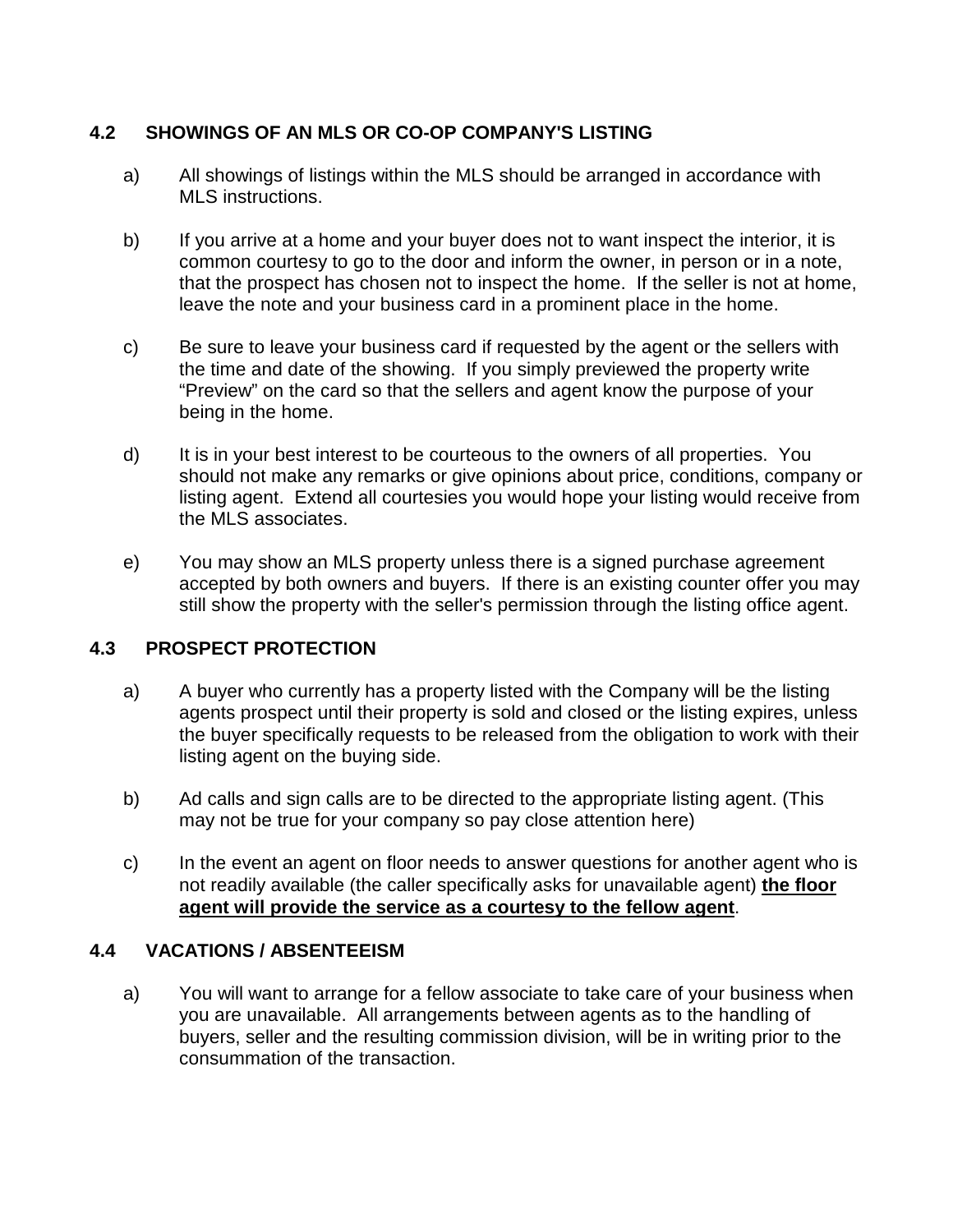The details of that written arrangement are entirely between you and the appointed sales associate. A copy of your arrangement will be given to your broker. If no arrangements are made the Company policy will be:

- Agent B shows homes for Agent A and the client buys a home, Agent A will share a minimum10% of commission with Agent B.
- **If Agent B lists a home for Agent A, Agent B will receive a minimum 10% of** listing commission.
- It is important to cover for your associates in order to keep the client at WJK Realtors. Agents are much more willing to help out in a professional manner if they are being compensated for their time.
- The Brokers will cover your closings and offer presentations on listings.
- b) When floor agent or open house agent has initial contact with new prospect, agent is to inquire if "you are currently working with anyone with our firm?" If prospect is an active prospect or seller of another WJK Realtors agent, our agent is to act appropriately and contact other agent.

## **4.5 OPEN HOUSE PROSPECTS**

### **OUR COMPANY POLICIES:**

a) Cooperation is a win-win situation for the sellers, buyers and the WJK Realtors Sales Associate. Therefore, the following are recommended guidelines for handling situations for WJK Realtors open houses with prospects entering and viewing the open house.

> 1. Any **WJK Realtors** Sales Associate may show your open house to a prospect without an appointment, accompanying the prospect through the home. If a sale results from the showing to that prospect, the full sales commission goes to that showing Sales Associate.

2. If a **WJK Realtors** Sales Associate contacts the prospect in advance of the open house and notifies the open house Sales Associate that prospect (by name) will be coming to the open house, unaccompanied by the WJK Realtors Sales Associate that Sales Associate shall receive 100% of the sales commission, in the event a purchase agreement is written by the referring Sales Associate which is accepted by the seller.

3. If in the event a **WJK Realtors** Sales Associate has been working with a prospect and has shown the prospect homes, developed rapport, encouraged the prospect to allow the Sales Associate to arrange for the prospect to be shown homes of any interest, and prospect still enters a WJK Realtors open house of another **WJK Realtors** Sales Associate, without previous notification, the WJK Realtors Sales Associate who had been working with the prospect will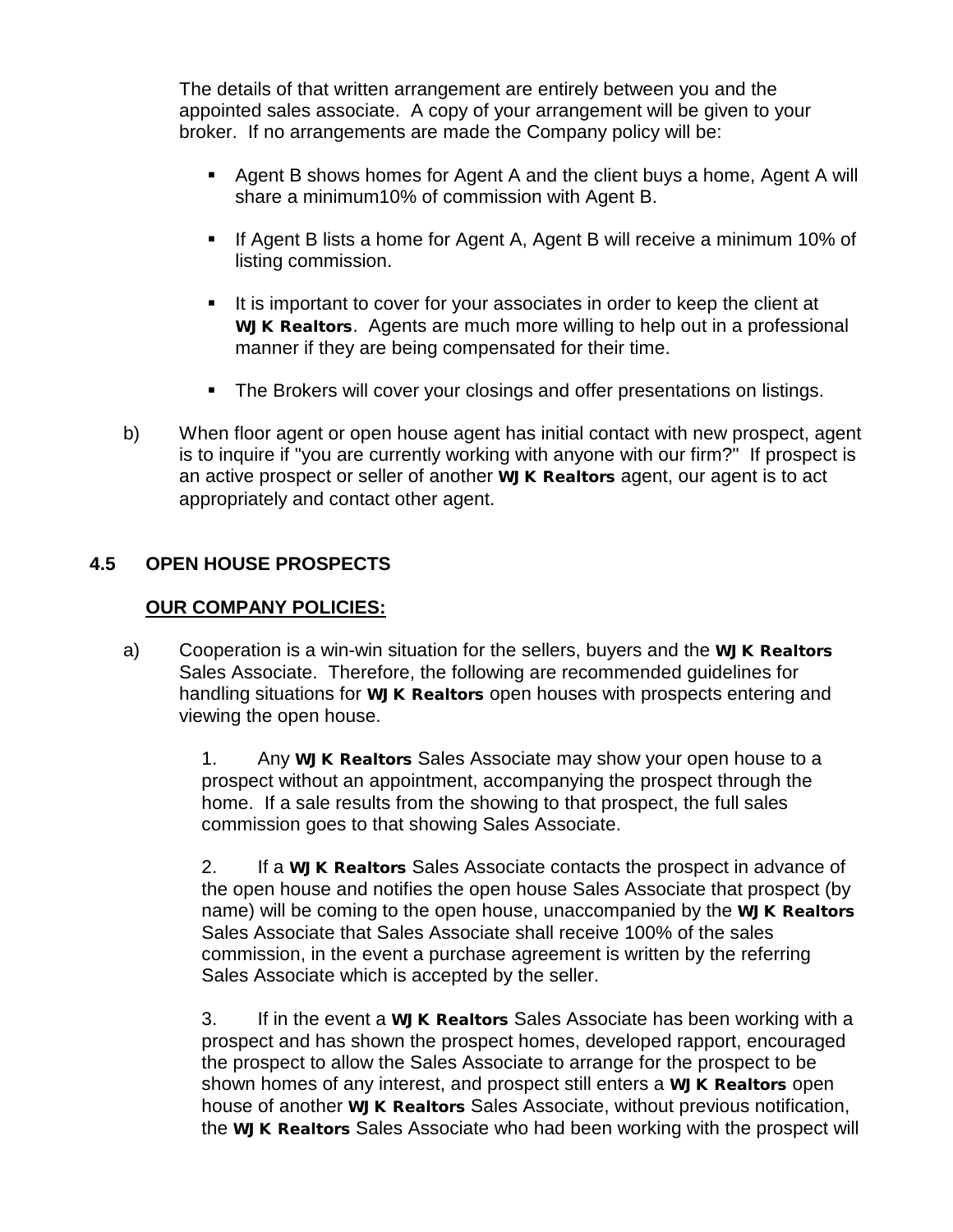receive 100% of the sales commission. The purchase agreement and follow up must be accomplished by the WJK Realtors Sales Associate who had been working with the prospect. In the interest of professional courtesy, the open house Sales Associate will contact the other WJK Realtors Sales Associate and report that prospect did come through the open house, was interested in it and that the Sales Associate should follow up with the prospect.

## 5.0 OBTAINING AND PRESENTING THE PURCHASE AGREEMENT

## **5.1 DISCLOSURE OF SELLERS AGENCY RELATIONSHIP**

Prior to writing or presenting an offer to purchase a property, remember to fully disclose the agency relationship that you are in at the time. If you are in a Disclosed Dual Agency or Intermediary Relationship be sure to get the parties consent to act in that position prior to writing and presenting the offer for or to the parties.

## **5.2 THE PURCHASE AGREEMENT**

a) The purchase agreement is the contract that sets forth the intent of both the buyers and sellers. It establishes the basis upon which the listing and sales agent, mortgage companies and attorneys process the sale.

b) All purchase agreement addendums must be signed and attached by all parties and must be attached to the original purchase agreement.

c) The lack of a complete understanding of all terms of the purchase agreement creates many of our later problems. Make certain all parties to agreement review the entire contract and make every effort to see that they understand the offer.

d) Personal property inclusions and exclusions create problems also. Be exact and complete. The purchase agreement supersedes the listing agreement and the seller's statement of condition. If any fixture is not included specify that exclusion on the purchase agreement. Remember, all personal property included in the sale must be clearly defined in the purchase agreement or separate personal property bill of sale.

## **5.3 EARNEST MONEY**

a) The purpose of the earnest money is to commit the buyer to the purchase. The more earnest money, the stronger the buyer's commitment to complete the transaction. The company recommends a minimum of \$1,000 earnest money.

b) Have earnest money checks payable to the Broker Trust Account or Title/Escrow Company. If the buyer gives you cash for the earnest money, give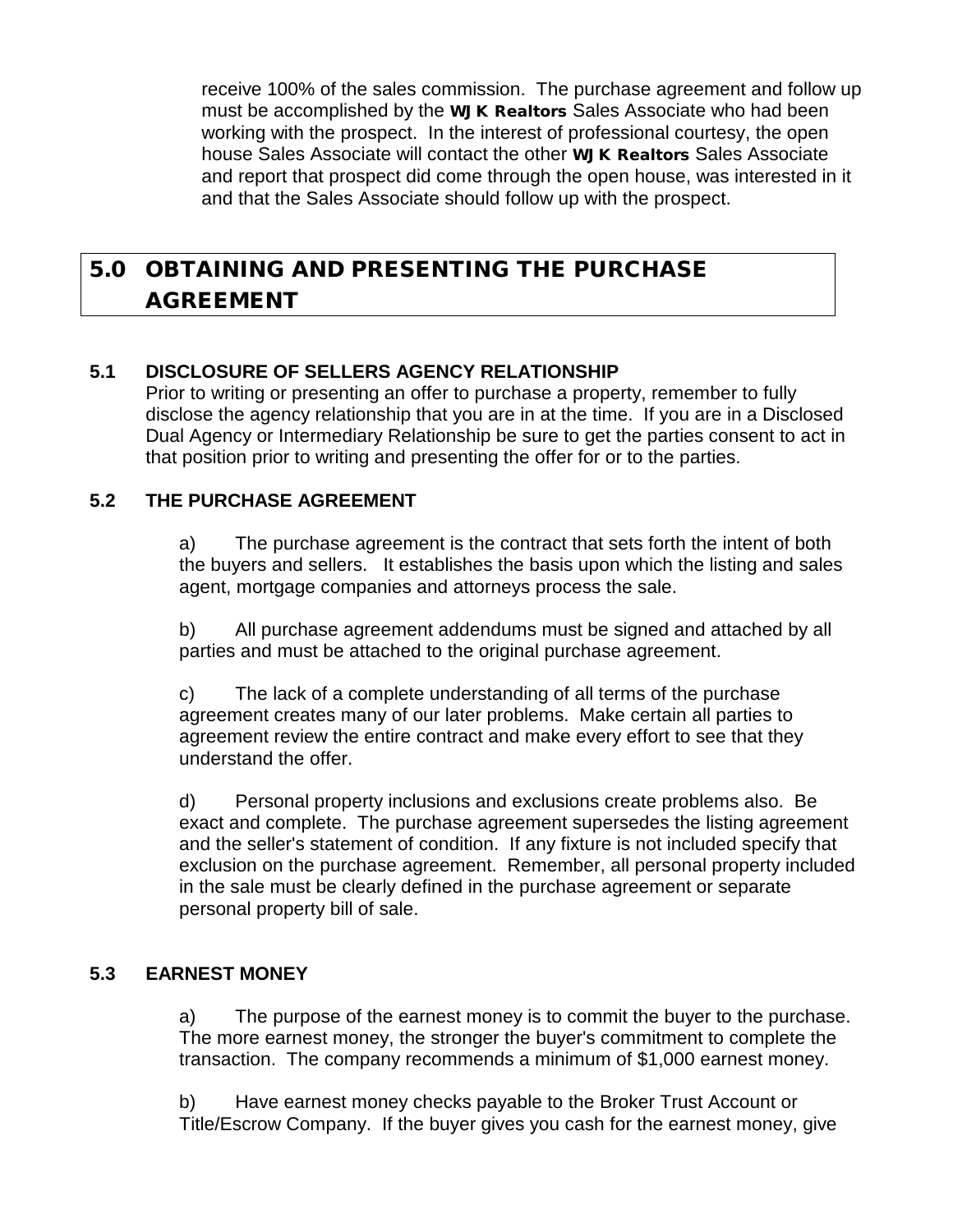the buyer a receipt for the cash and immediately give the cash to the office manager.

- c) If the amount of earnest money exceeds the down payment the excess will be returned to the buyer or applied to the closing.
- d) State regulations require that deposit of earnest money checks is to be done no later than the next business day after acceptance of the offer.
- e) If in the event an earnest money check is returned non-sufficient funds or other cause, the agent must notify the seller and brokers on both sides of the transaction immediately in writing of the returned check.
- f) Earnest money can be disbursed from the trust account only at the closing of the sale, or at the cancellation of agreement by the buyer and seller. An earnest money release consent form must be signed by all parties before the listing broker or title company can release the funds back to the buyer. Disbursement can also be done by court order.
- g) Earnest money on a sale with a first right of refusal contingency must be deposited immediately after the purchase agreement is signed by all parties. You cannot wait until the contingency is removed.
	- h) Postdated checks and promissory notes will not be accepted without the written consent of the seller and the Broker.
- i) Improper handling of earnest money may be grounds for immediate dismissal of a Sales Associate. Improper handling could include failing to deposit earnest money by the specified time or falsely representing that the earnest money has been deposited.

## **5.4 REAL ESTATE TAXES**

a) It is recommended that the Sales Associate explain to the buyers about the Homestead Tax Reduction, and Elderly tax freeze if appropriate.

b) Property valuations may change when a property is sold. DO NOT MAKE REPRESENTATIONS AS TO FUTURE TAXES OR SPECIAL ASSESSMENTS. It is impossible to guess the future actions of the taxing authority.

c) It is recommended that sale associates verify with the county the seller's homestead property tax classification. Some taxes that are listed on the MLS sheets don't represent an owner occupied status.

#### **5.5 BUYERS SIGNATURES**

a) There may be an occasion when you are able to receive only the signature of one buyer. In this event, the contract should include the available buyers name and "or assignees." This eliminates the need to get additional signatures.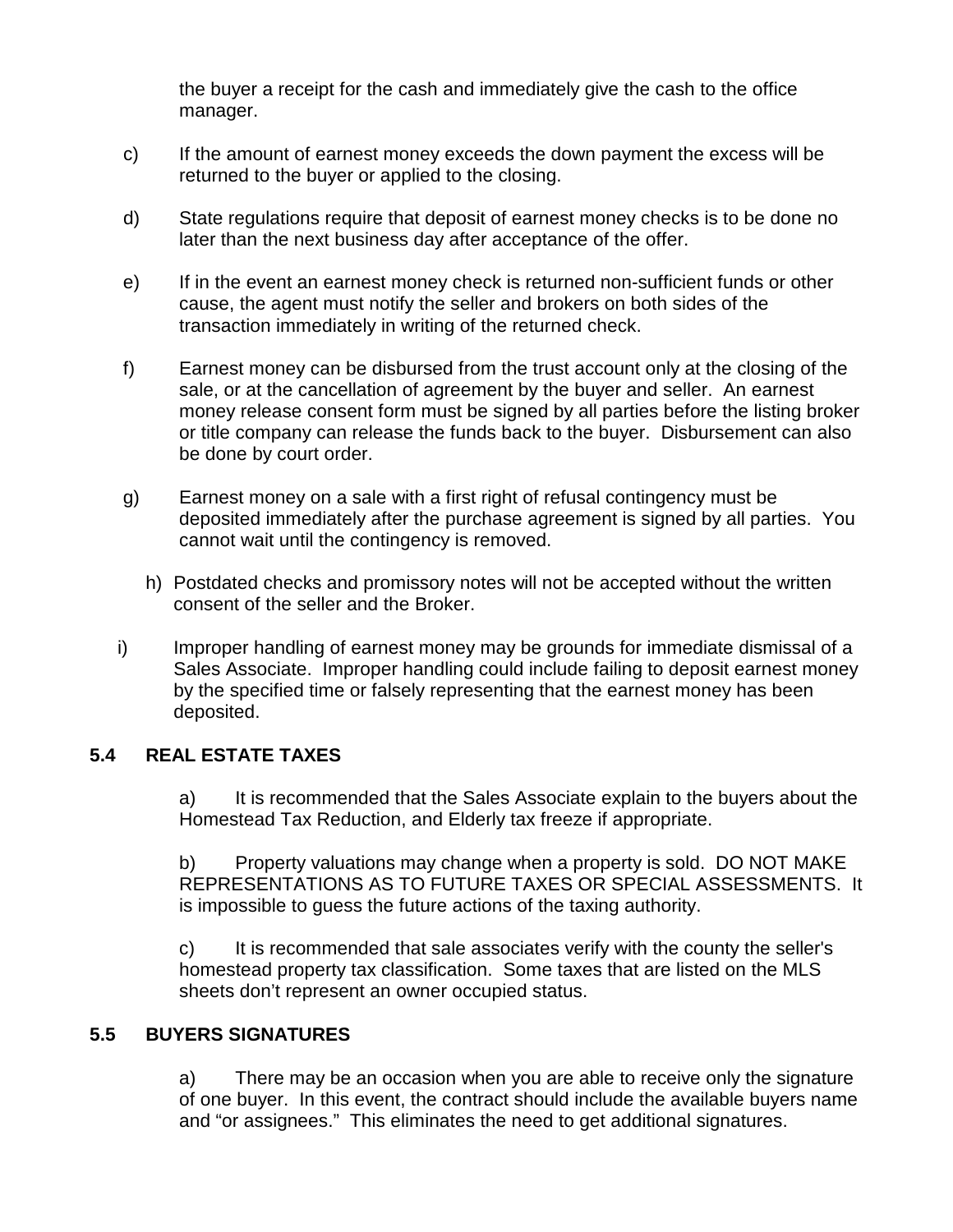However, make sure that the party who can actually contract (qualify for the loan) is the party who has signed the contract.

b) All changes and corrections must be initialed by all parties signing the purchase agreement. **Never** sign or initial on behalf of the buyer or seller, even when you have been instructed to by either party.

c) Fax signatures may be sought; however actual signatures are required as soon as possible. E signatures can be used for contracting the agreement as long as the document is coming from the buyer's email address. An original signature must follow.

## **5.6 APPOINTMENT TO PRESENT THE PURCHASE AGREEMENT**

a) Offer on MLS Listing

1. All offers should be typed or printed legibly and earnest money to be made payable to listing broker/or title company. A copy of the earnest money check will be made and retained for office files.

2. The listing agent/broker should be contacted immediately for presentation to the seller. In accordance with MLS rule 2.3 you will request to be present when the offer is presented.

3. In the event that you cannot contact the listing agent or their representative within the time frame of the purchase agreement, clear all personal presentations to the seller through your broker and subsequently through the listing broker or MLS chairman. Follow the rules of the MLS always.

b) Offer on Company Listing

1. All offers should be typed or printed legibly and earnest money to be made payable to the **WJK Realtors** Trust Account or the title company.

2. The listing agent should be contacted immediately for presentation to the seller. In accordance with MLS rule 2.3 you may request to be present when the offer is presented.

3. In the event that you cannot contact the listing agent within the time frame of the purchase agreement, clear all personal presentations to the seller through your broker.

#### c) Interest Bearing Trust Accounts

1. Interest bearing earnest money or trust accounts are allowed under State Law. Certain procedures must be followed to set up this type of account. This account may be set up for either the buyer or seller.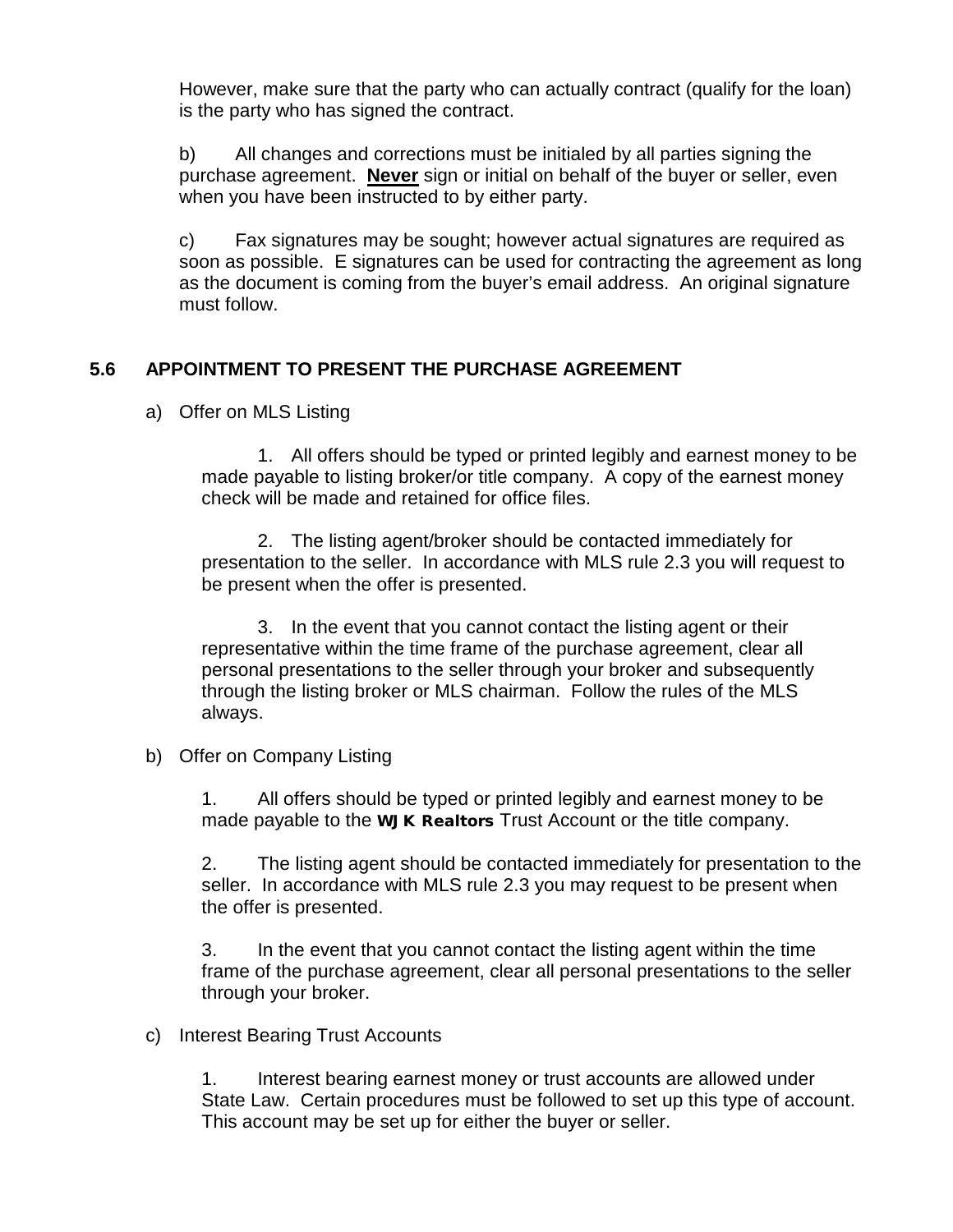2. All parties must agree in writing on the purchase agreement if the interest is to be paid to the buyer or seller or both. In the event that these funds are to be held by an outside broker, his agreement shall be in writing as well. The procedures for setting up this type of account are requirements of State Law, Internal Revenue Service and local bank who set up the account. The cost of setting up the account will be paid by the person requesting the account.

## **5.7 WHAT OFFERS ARE TO BE PRESENTED**

- a) WJK Realtors Rules and Regulations require all written offers on a property to be presented immediately. It is suggested that the purchase agreement be accompanied by an earnest money check.
- b) Oral offers have no validity in real estate transactions and if presented verbally, notify all parties that the offer is not binding until it is in writing. They are unenforceable. Purchase agreements will not be valid until all parties have signed and initialed any changes on the purchase agreement and addendums.
- c) In the event there are offers from more than one buyer, all of the offers deserve equal consideration regardless of the sequence in which they were written. All offers should be presented at the same time if possible. The seller's agent does not have the authority to disclose to the buyer's agents or buyers that there are multiple offers without the written authorization from the seller. Upon that authorization, the listing agent will notify the buyers agents of the multiple offer situation and discuss how those offers are going to be presented. Each of the buyer's agents should have the opportunity to present their buyer's offer. If the offers are from buyers that the listing agent represents as well and there appears to be a conflict of interest potential, the Broker must be contacted for possible presentation of those offers.
- d) In the event there is an outstanding counter-offer on a home, a new offer must be presented if received prior to the acceptance of the counter-offer by the first buyer. The acceptance of the new offer should be contingent upon the cancellation of the existing counter-offer.

## **5.8 PRESENTING THE OFFER**

- a) The listing associate has the right to present the offer. The selling associate may be asked to present the offer.
- b) As listing agent, your primary legal responsibility is to represent the seller. Be certain to meet that responsibility. Don't let those few "little details" slide. They may create legal and financial problems for you and our seller later.
- c) Prepare a "Seller's Estimate Closing Statement" and go over it with the seller. A copy of a signed "Sellers Estimate Proceeds" must be in the company file in case another associate is covering your closing, be certain the facts are correct to the best of your ability.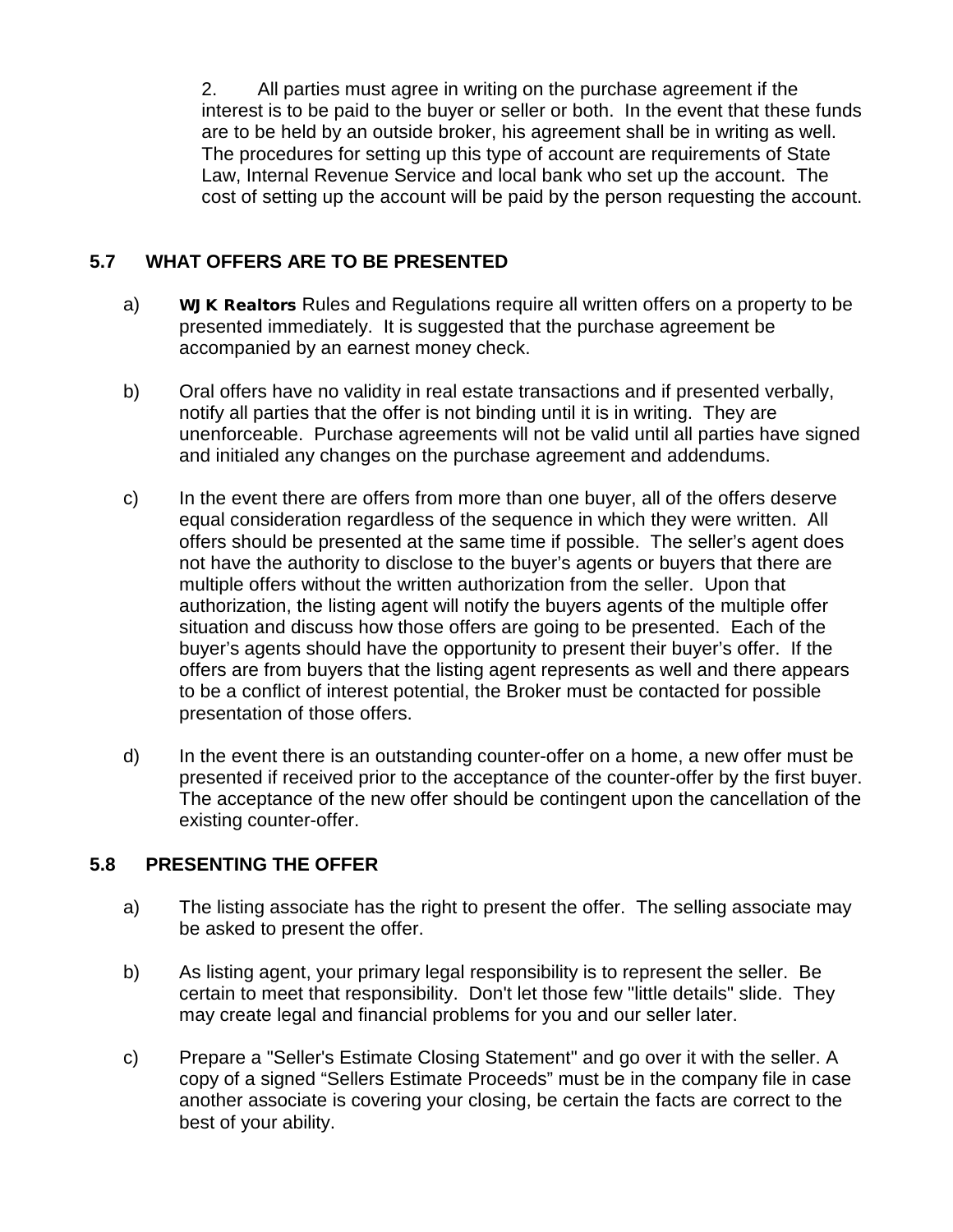## **5.9 ACCEPTANCE OF COUNTER-OFFER**

a) An offer may be accepted, rejected of countered by the seller.

1. If the offer is accepted without change, have the seller sign it. The original purchase agreement, addendums, and the earnest money is held by the listing firm. The seller receives a copy. The selling agent delivers a copy to the buyer and keeps a copy.

2. If the offer is changed it becomes a counter-offer. In the case of a counter-offer the seller should sign the agreement and the counter-offer. The counter-offer is only a sale when it is signed by the buyer and delivered to the seller or their agent. Copies should be distributed as in 1 above.

3. Never take the verbal assurance of another agent that something "will be O.K. with the buyer. Don't bother to change the agreement." Get the change made on the purchase agreement counter-offer form with signatures, initials, dates, and times; if you do not, you may be legally and financially responsible.

4. When an offer is rejected, all forms and earnest money checks are to be returned to the sales agent and copies will be given to the office manager.

b) **Never sign or initial papers on the behalf of the buyer and seller, even when you have been so instructed to by either party**. Never make any changes after the purchase agreements have been signed by the buyers and the sellers, except with specific instructions to make changes by buyers and sellers and have buyers or sellers initial the changes made. These changes should be dated if different than the offer acceptance date.

## **5.10 PURCHASE AGREEMENTS**

The sale begins and ends with the Purchase Agreement. If the Purchase Agreement is not complete or it is not completely understood by both Buyer and Seller, the chances of a good closing are very remote. Write legibly, type where possible. Reread the Purchase Agreement, be sure it states, without a doubt, what the client intended. Your sale will be closed according to the terms in your Purchase Agreement. When accepted, the Purchase Agreement becomes a binding contract.

Should Terms or stipulations be changed in the Purchase Agreement, the listing agent must have an addendum showing the change with times and dates, signed by the Buyer and Seller, in the file prior to closing.

- a. All accepted Purchase Agreements must have the following information pertaining to buyer and seller:
	- 1. Present address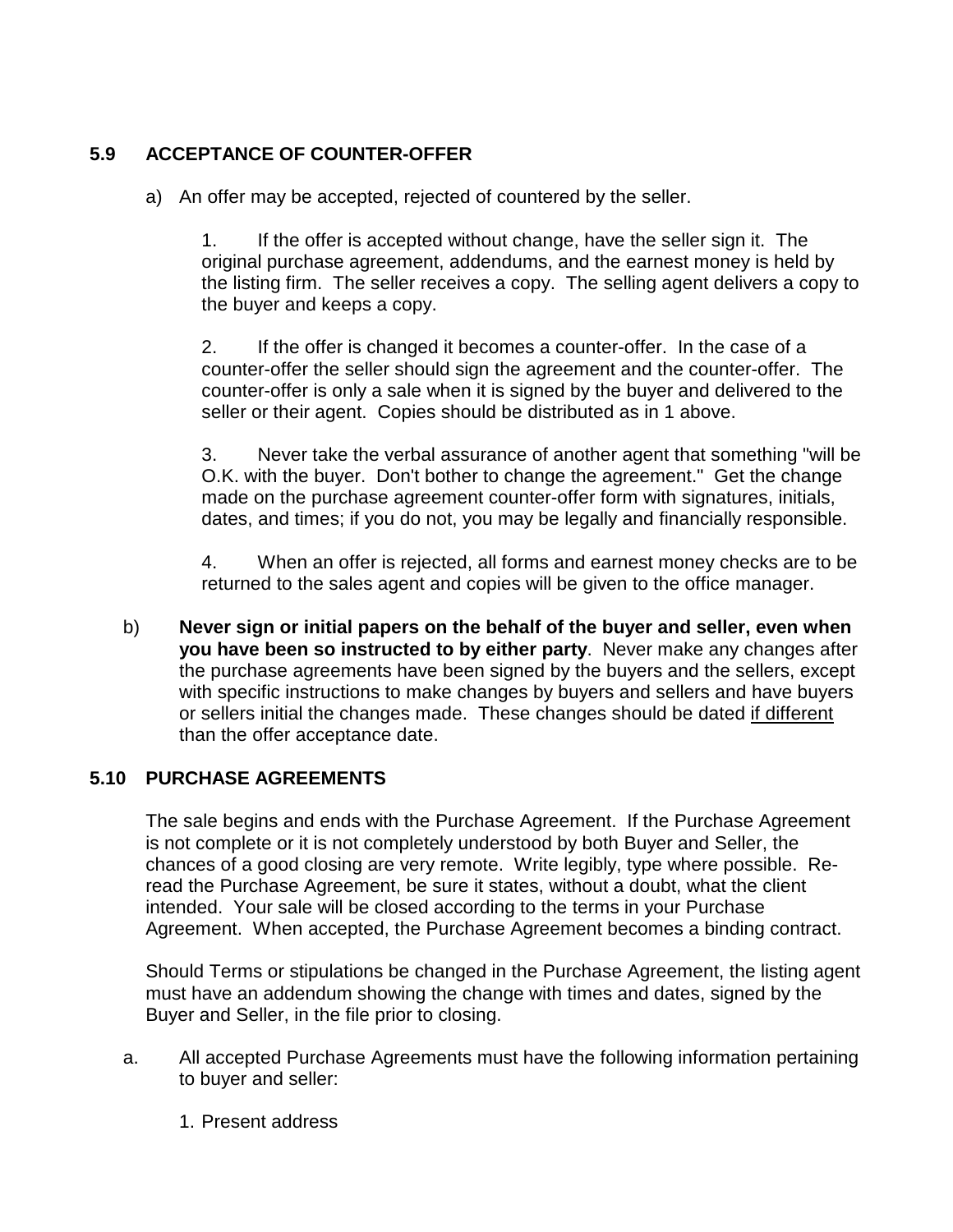- 2. Phone Number
- 3. Social Security Number of buyer and seller (if possible)
- 4. E-mail or Web site (if possible)
- b. Purchase Agreements must also have the following necessary information: property address, legal description, sale price, tax pro-ration language, date for securing financing, closing and possession dates, sale price on assumptions, inspections, etc.
- c. If offer must be sent out of town for "signatures", a copy of offer with acceptance fax may be substituted pending original offer being signed and returned for our files.

#### **5.11 CANCELLATION OF A PURCHASE AGREEMENT**

- a) A written offer, including the clause "null and void and the earnest money is to be returned to the buyer," may not legally cancel a purchase agreement. A purchase agreement will be legally canceled by a written agreement to cancel between the buyer and seller or by a court order. Associates are required to have a cancellation agreement signed in the event of an agreement being declared "null and void."
- b) A Mutual Release is to be used when an agreement is canceled. When it is completed turn it in to the Brokers and they will disburse the earnest money according to the agreed terms of the cancellation agreement. This form is to be signed by the buyer, seller, listing agent and broker.
	- c) Always discuss any pending cancellations with your broker.
	- d) Earnest money will not be refunded or disbursed until it has been verified that the earnest money check has cleared the buyer's bank. This may take ten or more business days. Upon verification of check clearing the buyer's bank, the earnest money will be disbursed as the cancellation documents instruct the distribution.

#### **5.12 Rejected Offer**

- a) If an offer is rejected by the seller or a counter offer rejected by either the buyer or the seller, make sure that the REJECTED box is checked or write REJECTED on the offer or counter offer. Have the party initial and date the REJECTED area as well as the notation of REJECTED or Void across the face of the contract.
- b) Rejected offers on Company listings must be turned into the office and retained for one year.
- c) If a contract results, the rejected offers on the Company listings must be kept in the transaction file for five years.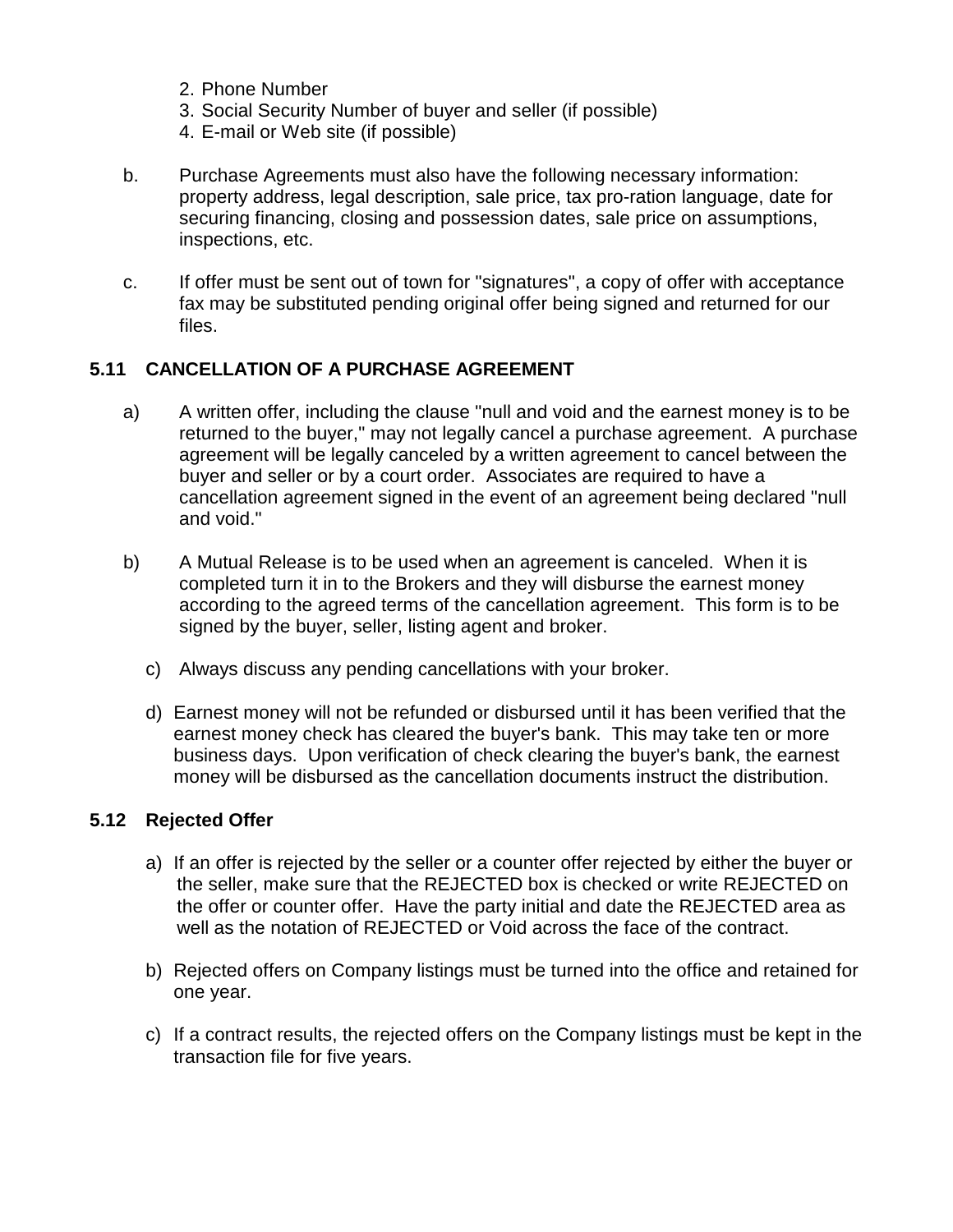## 6.0 CLOSING PROCEDURES

### **6.1 COMPLETION OF SALES INFORMATION**

- a) Allow enough time to close the transaction. Allow time to have an inspection done, a title opinion rendered, to clear title and to prepare the closing papers. If there are delays because of counter-offers, getting out of town signatures, etc. change your closing date and be sure to notify all parties of the change in writing and signed by all parties. Be sure to monitor the contingency deadlines carefully and if a delay is possible contact all parties well in advance so that appropriate accommodations can be made.
	- b) The buyer's agent will make arrangements for placement of the loan application.
- c) The agent then follows each transaction and maintains contact with the lender through the approval or rejection of the loan application.
- d) The agent will notify the listing agent when the loan is approved and provide a final loan commitment. That commitment should only be subject to the appraisal of the property.
- e) In the event an appraisal is low, the agent will be informed by the lender and will be expected to negotiate between buyer and seller. If negotiation is possible, the new offer will be resubmitted to the loan company for approval. If renegotiation is impossible, listing agent should be informed so various charges incurred may be paid and property may be put "back-on-market."
- f) In the event a loan is rejected, the listing agent will be informed. He will be given the opportunity to work out any new avenues of financing, credit, etc. that may be available. All rejections will be discussed with the agent BEFORE they are dropped and the earnest money is refunded and various charges are paid.
- g) On sales that have "fallen through" release forms are required, the agent will obtain all necessary signatures prior to the release of earnest money.

## **6.2 TITLE OPINION**

The sales agent will coordinate the ordering of title insurance with the lender.

As well as notifying the lender of the Title Opinion request you will also instruct the Title Company to forward a copy of the opinion to you, the sales agent, as well as the buyer. Upon receipt, it is given to the agent for review; **the agent is then responsible to put it in the company listing file.**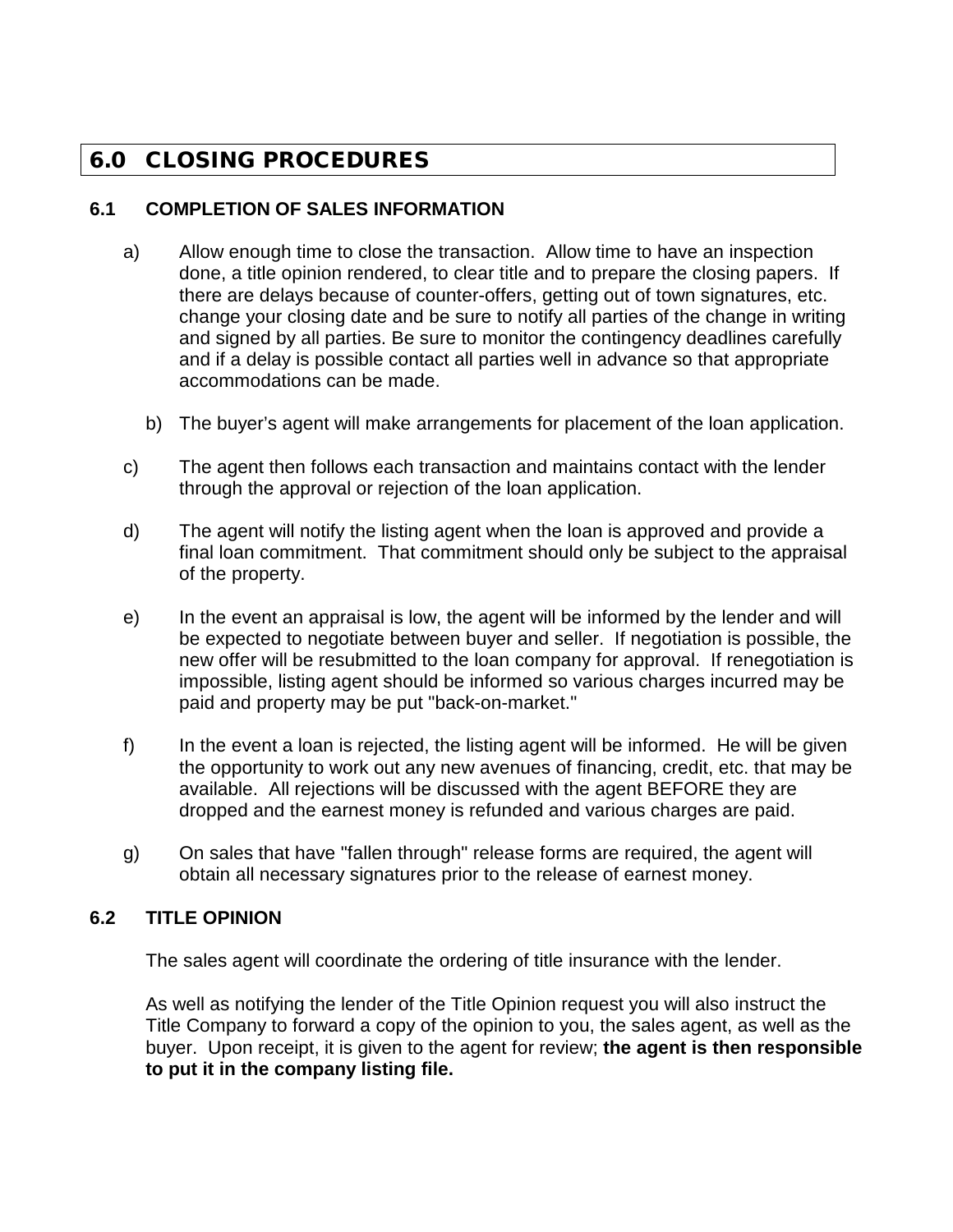#### **6.3 ASSUMPTION PAPERS**

This company will not accept any assumption transactions without the seller being released of full liability. If the seller indicates that they will stay on the loan, a release of liability will be needed from the seller on a form prepared by the company attorney.

When an assumption Purchase Agreement is accepted the associate will call the lender to see if the Buyer must be approved.

ASSUMPTION PAPERS CAN BE PREPARED ONLY AFTER BUYER'S LOAN APPROVAL.

The sales agent will have the responsibility to order and receive assumption papers timely in accordance with the scheduled closing dates.

The name of the lender and the LOAN NUMBER must be on the worksheet. Most lenders will not issue assumption papers until they are given a loan number.

The agent will review all aspects of the transaction with one of the Brokers.

#### **6.4 INSPECTIONS**

TERMITE AND ALL OTHER INSPECTIONS, IF DESIRED BY THE CLIENT, SHOULD ONLY BE ORDERED BY THE BUYER. Only licensed and properly bonded companies should be offered as choices. The buyer should choose his or her own criteria for an inspector. The Company will provide a list of inspectors that are licensed and bonded to the buyer. If the buyer chooses not to get an inspection, they must sign the decline of home inspection form.

#### **6.5 AMORTIZATION SCHEDULES**

Amortization schedules can be approved for the Buyer and Seller on all contract sales.

Both buyer and seller should date and sign final copy at closing.

#### **6.6 FINAL CLOSING DOCUMENTS**

Closing documents such as deeds, contracts, affidavits, declarations, 1099s etc. will be secured by the sales agent for signatures. Included will be an actual closing statement for the buyer and seller, prepared by the closing company.

#### **All signed closing documents must be in the closing file at time of disbursement of all funds.**

Filing and disbursement cannot be made until all funds are collected from buyer and/or seller.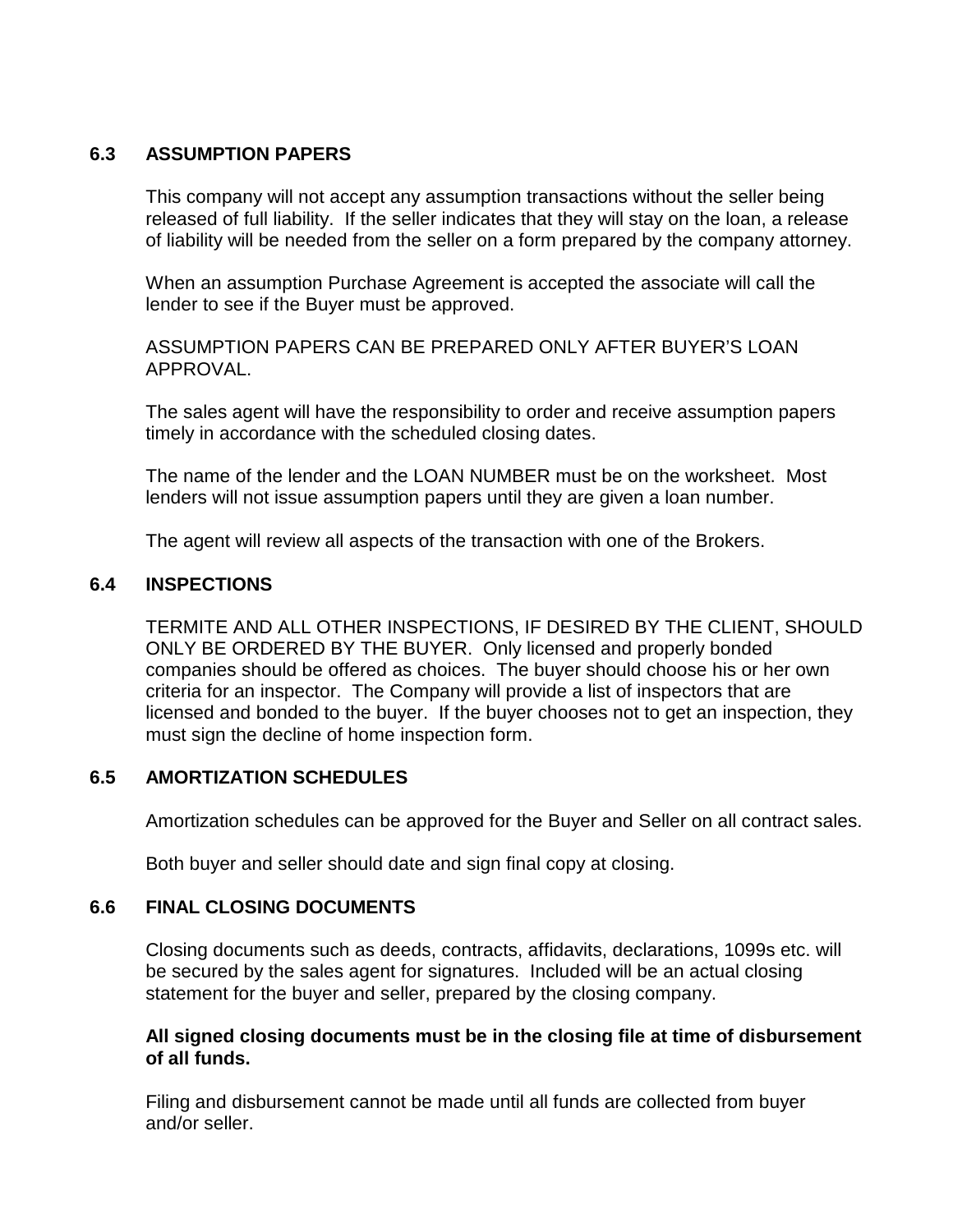#### ONLY QUALIFIED CLOSING COMPANIES WILL BE USED TO CLOSE A TRANSACTION.

### **6.7 DOWN PAYMENT**

Transactions cannot be filed or recorded nor any funds disbursed until such time as a personal check has cleared the bank account. Most title companies today will require certified funds. Make sure your buyer has that amount from the title company in time to get the certified funds to close.

Post-dated checks CANNOT be accepted and will be returned to associates. Checks cannot be held. All checks will be deposited the day they are received or the next banking day.

In the event there is a shortage of funds necessary to settle the transactions, the closing agent may hold the transaction and insist all funds be collected before filing.

The lender or closing agent will take care of the filing process in the event a new loan is being secured. When the lender's processing is complete, they will call the sales agent.

#### **6.8 COMMISSION PAYMENT**

Upon receipt of all closing documents, proceeds, and reporting of the sale to MLS; commission checks are written. Commission checks will be completed by the bookkeeper no later than 4:00 P.M. the next work day following the transaction closing. In order to receive your commission check, you must turn the closing file into the manager with all forms on the checklist signed by all parties. If there is a form missing, the check will be withheld until the form is delivered to the manager. As a note, it is always wise to double check your file along the transaction path to make sure all the signatures are in place on all of the required forms.

#### **6.9 EARLY POSSESSION BY AGREEMENT**

- a) **Do not give possession of a property to a buyer without a properly executed early possession agreement**. We must have the signed approval of the seller and buyer. Both should make sure they have proper insurance coverage on the real property and their personal property within the real property.
- b) Any money deposited under an early possession agreement shall be funds payable to the listing broker or directly to the seller.
- c) The moving of furniture or other possessions into a property prior to closing of a sale must be approved in writing by both the buyer and seller. The written agreement shall include that the seller is not responsible for the buyer's property. The buyer should have an insurance policy as above.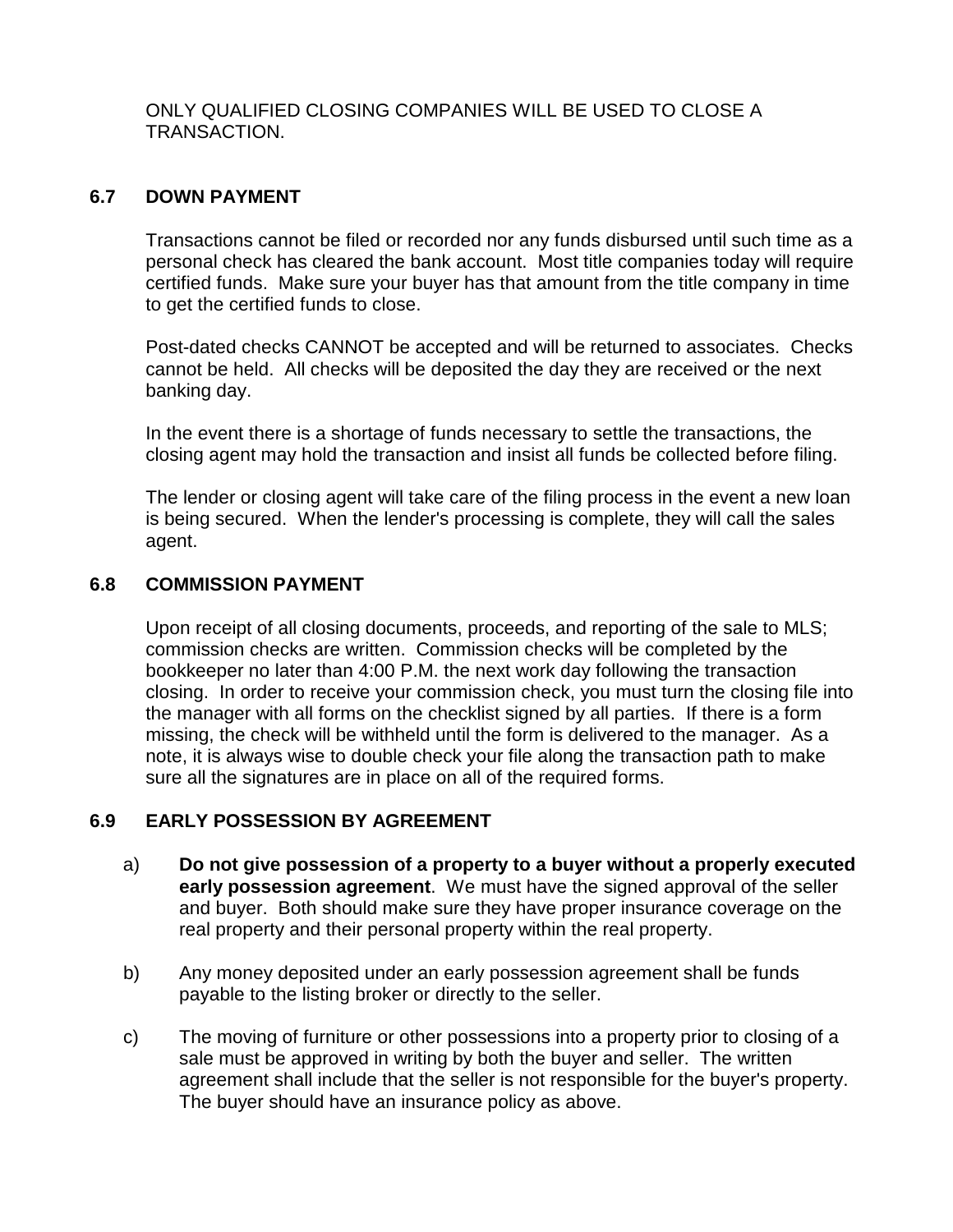#### **6.10 ATTENDANCE AT CLOSINGS**

a) The sales agent will be aware of their closings. **Attendance is encouraged,** as it is excellent public relations. It is best to stay in the background. The client appreciates your assistance. In the event you see that something is not in accordance with the purchase agreement, you should politely call this to the attention of the closer.

The sales agent will have the responsibility to order and receive closing papers in order to verify correctness, especially buyer closing figures and seller net proceeds.

b) Upon receipt, the sales agent will review the closing statement with the client.

## 7.0 ORGANIZATIONAL AND ADMINISTRATIVE PROCEDURES

## **7.1 TERMS OF ASSOCIATION**

All personnel acting in a sales capacity are "Independent Contractors." You are selfemployed and are responsible for your own records and payment of State and Federal Income Taxes and self-employment tax. You will receive a 1099 tax statement from the Company at the end of each year showing the total commissions paid to you. You must sign an Independent Contractor agreement yearly.

## **7.2 CONDITIONS TO ASSOCIATION**

- a) State Law requires that all associates selling or renting real estate be tested and licensed by the State. You are responsible for keeping your license current by referencing renewal dates and education requirements to renew. The sales associate is responsible for the fee for renewing their own license.
- b) The Company is a REALTOR<sup>®</sup> firm. We require that you immediately become a member in the LOCAL, STATE AND NATIONAL BOARD OF REALTORS<sup>®</sup> AND SUBSCRIBE TO THE CODE OF ETHICS OF THE NATIONAL ASSOCIATION OF REALTORS $^{\circ}$ . The fee to belong to those associations is at the expense of the sales associate. We also recommend you attend the many educational programs sponsored by the Board.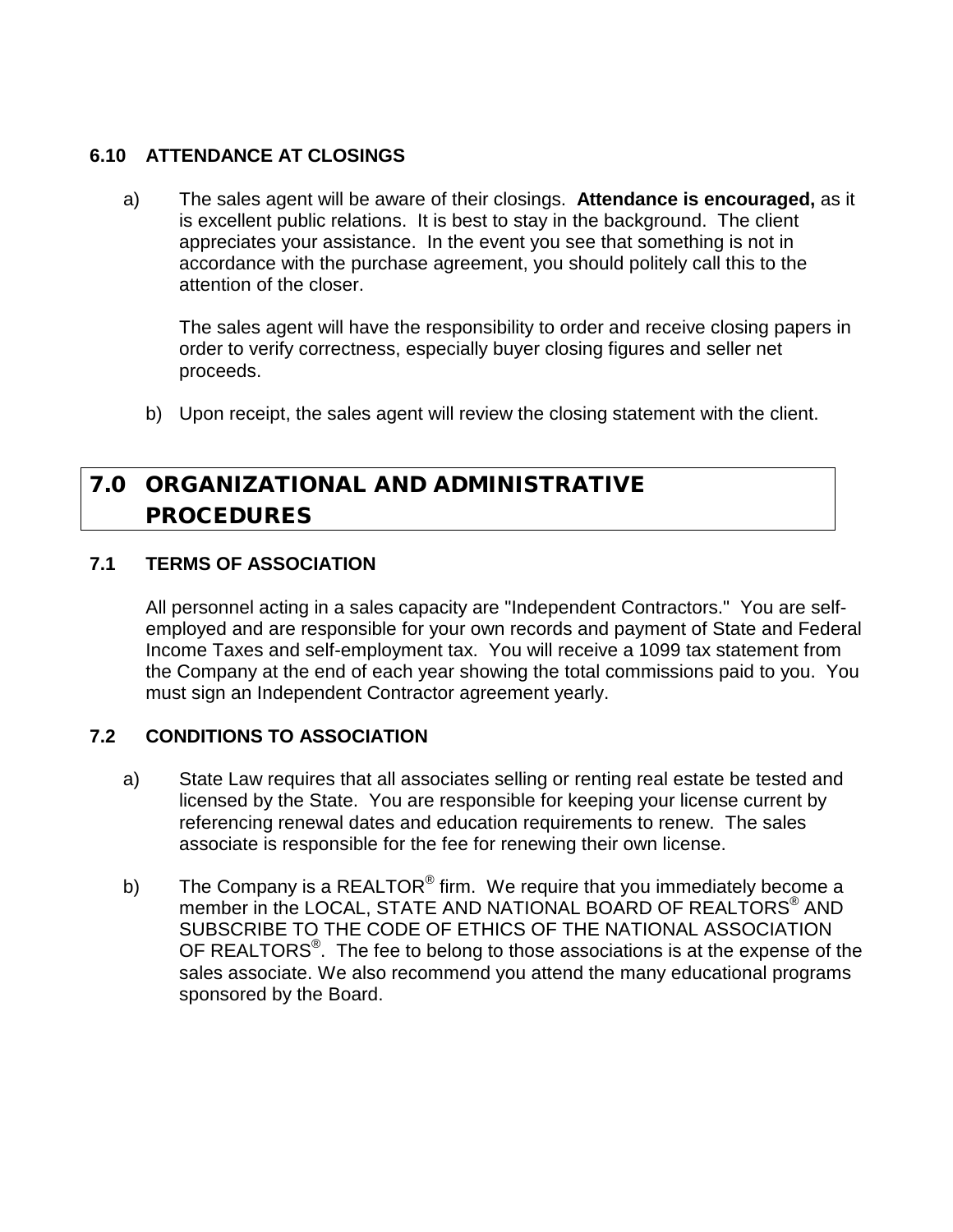## **7.3 CONDUCT OF ASSOCIATES**

In order to succeed in working with the public, you will want to present yourself in a professional manner.

- a) You will want to be neat in appearance and make every attempt to create a favorable impression. We suggest coats and ties for men when attending closings, especially, otherwise the attire should match the environment of the showings, i.e. land sales might require casual slacks and boots. Dresses, and dress slacks for women would be appropriate. Formal suits for women should be worn when appropriate. Take pride in your appearance and avoid the wear of inappropriate attire when in the office. Your appearance not only influences your clients but others clients as well. Your inappropriate attire may cost an associate a client. Remember….your appearance should not distract from the transaction. In the appendix there is a "dress code" list of faux pas which will be enforced.
	- b) A neat clean automobile reflects personal pride and organization.
	- c) It is suggested that you carry your sales and listing materials in a neat portfolio.
- d) Most clients will be offended by your use of liquor or tobacco prior to or while you are counseling or representing them. You are encouraged to refrain from them even though your clients may be using them. Our office has established a "no smoking" policy for the comfort of our staff and clients. If employees or Sales Associates must smoke, we ask that you leave the office to do so. This policy also pertains to your clients when they are at the office.
- e) The use of any illegal drugs are not permitted and will cause immediate termination of association with the Brokerage company.
	- f) Conduct of the associates within an office must be one of respect. Respect for each other's space, possessions, paperwork, and time. Do not think that just because someone's door is open or they are in their cubicle that you are automatically welcome to come in and visit. Always ask for permission.

## **7.4 LONG DISTANCE AND OTHER PHONE USE**

- a) The agent should use their cell phone or long distance calling cards whenever possible to make long distance calls. If you need to use the office phone to make those calls, a long distance code has been given to you and you will be billed for those calls.
- b) As a courtesy to others:

1. Limit personal phone calls to a minimum. This is especially true even if on your cell phone, if you are in a cubicle and your personal conversations would be disruptive to those around you.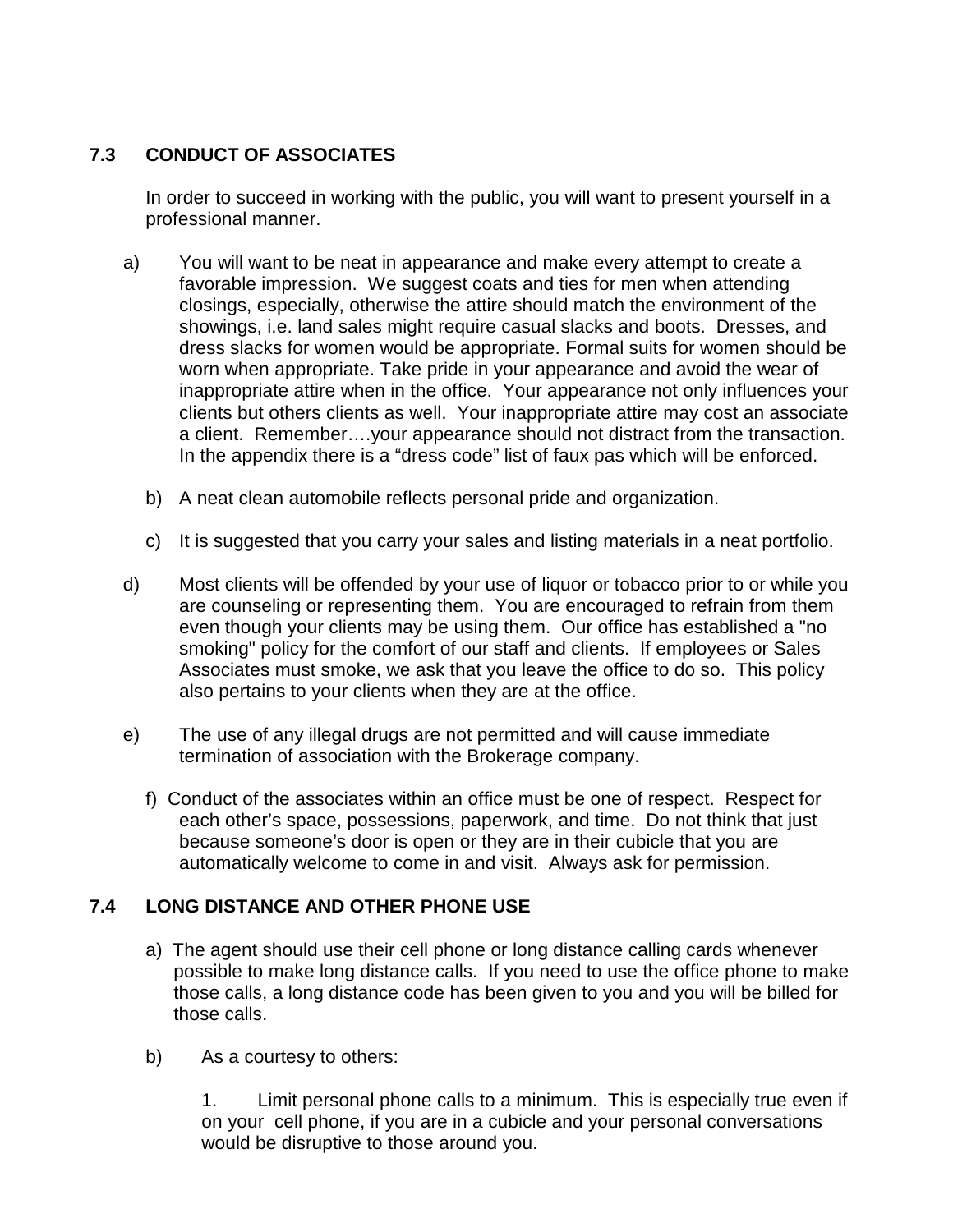- 2. Call in direct for messages on the voice mail line.
- 3. When leaving your desk, put the phone on DO NOT DISTURB.
- c) In an effort to keep costs down:
	- 1. Use toll free numbers whenever possible.
	- 2. Use 411 as little as possible.

## **7.5 LIMITATION OF AUTHORIZATION TO SALES ASSOCIATES**

The Company is not and shall not be liable for any expenses or obligations incurred by associates, unless a specific written authorization is granted by the broker prior to the obligation being entered into.

## **7.6 RESPONSIBILITIES OF SALES ASSOCIATES**

As an "Independent Contractor," accurate representation of all facts is your responsibility. **A lack of accuracy will be at your expense**. You will also be responsible for any losses sustained by reason of your errors or omissions in connection with your preparation of documents in real estate transactions.

The Broker is explicitly responsible for the supervision and control of all the activities conducted on behalf of the sales associates as necessary to secure full compliance with the Real Estate Law, including but not limited to the supervision of salespersons in the performance of acts for which a real estate license is required. They are also similarly charged with the responsibility to supervise and control all activities performed by their employees and agents in their name during the course of a transaction for which a real estate license is required, whether or not the activities performed require a real estate license, such as those of an assistant.

To assist brokers to properly carry out their duty to supervise and control activities conducted on their behalf during the course of a licensed transaction, it is important for the broker to know and identify those activities which do and do not require a real estate license. This knowledge assists the broker to use licensed persons when required, and to extend and provide the necessary supervision and control over licensed and non-licensed activities as required by law and good business practices.

Broker knowledge and consent is a prerequisite to the performance of these unlicensed activities, since without these elements there can be no reasonable assurance that the activities performed will be limited.

These "Guidelines", when strictly followed, will assist licensees and their employees to comply with the license requirements of the Real Estate Law. They present specific scenarios which allow brokers to organize their business practices in a manner that will contribute to compliance with Real Estate Law. Brokers should be aware that it does not take very much to go from unlicensed to licensed activity.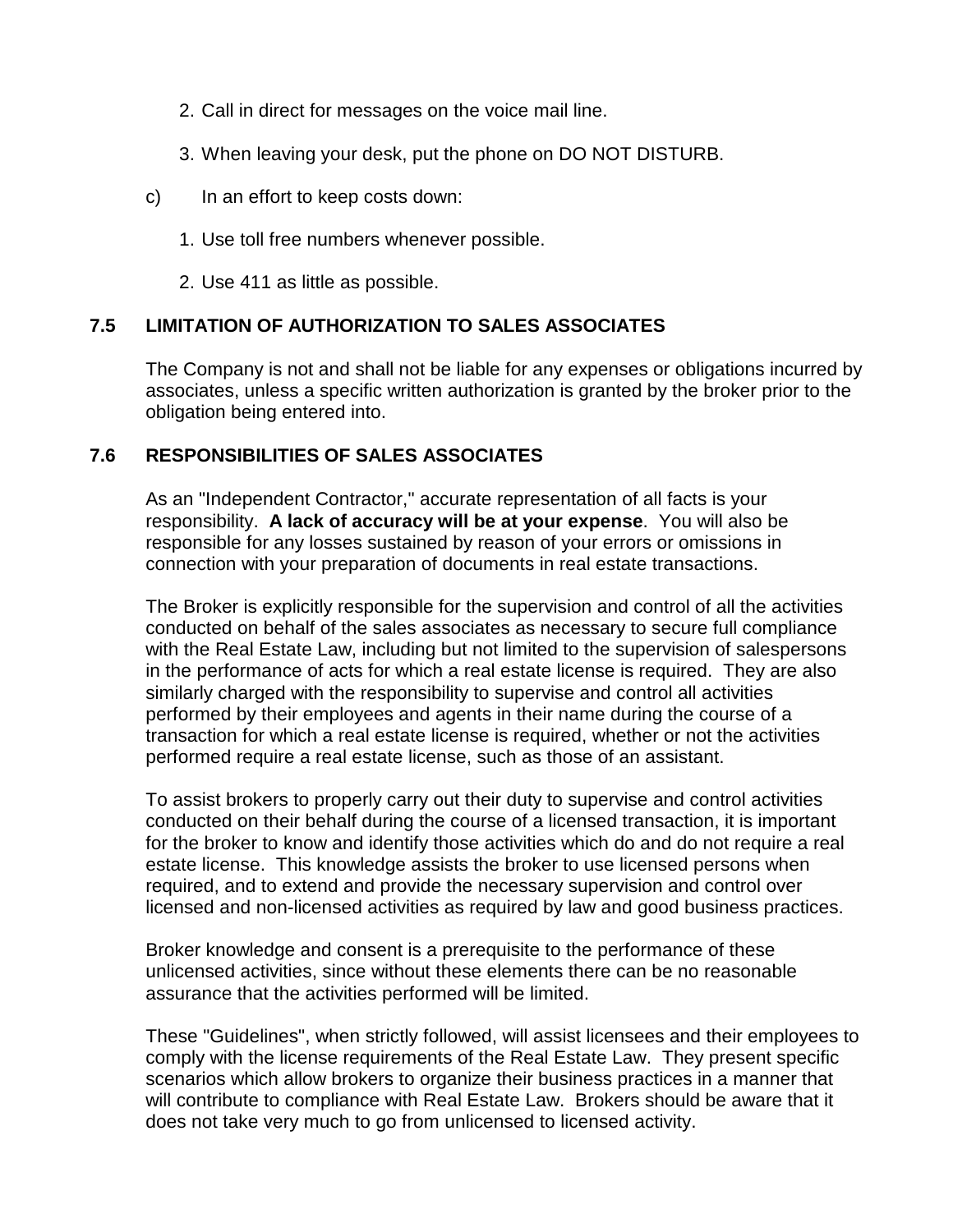## **7.7 AUTOMOBILE LIABILITY INSURANCE**

As an "Independent Contractor" - you are responsible for sufficient insurance coverage. State law requires that you have insurance coverage on your automobile. We require that you carry at lease a minimum of \$250,000 - \$500,000 Bodily Injury or a \$300,000 single limits. Please check to make certain you have proper coverage for your own protection. The Company is not responsible for accidents. The Company should always have current copy of your automobile insurance policy and be named as an additional insured.

#### **7.8 TERMINATION**

- a) When leaving the Company you must return all property given or assigned to you, including Policy Manuals, training material, keys to the office, MLS key lockboxes, signs, supplies and library materials.
- b) All unsold listings remain the property of the Company or if the seller insists upon the listing being transferred to the new company if the agent is going to a different company, the company shall receive a 30% referral fee on those listings unless otherwise agreed to by the Broker and the seller.
- c) All commission pay-outs shall be subject to provisions to those in place. You are entitled to receive commissions on booked transactions that close after your date of termination. If you are unable to perform the necessary tasks to close the transaction, the Company reserves the right to assign another associate the closing responsibility and compensate them up to 30% of your portion of the commission.
	- d) The Company shall be liable only for actual commissions received.
- e) The Company shall withhold from the commissions otherwise due and owing any income advances, advertising overages, MLS charges, or other money owed the Company by the associate.
	- f) There will be no bonus commissions, trips, incentives, etc. paid to an agent once they are no longer licensed with the Company.
	- g) Severance is not effective under the licensing laws until the Department receives the notice of severance and the Sales Associates' license.
	- h) In the case of Buyer Representation agreements in place at the time of the termination of the relationship, the company shall retain the buyers who have signed a buyer representation with the company. If there is no written agreement in place, the buyer is able to decide whether to work with the Company or the agent who represented them previously.

## **7.9 ERRORS AND OMISSIONS INSURANCE**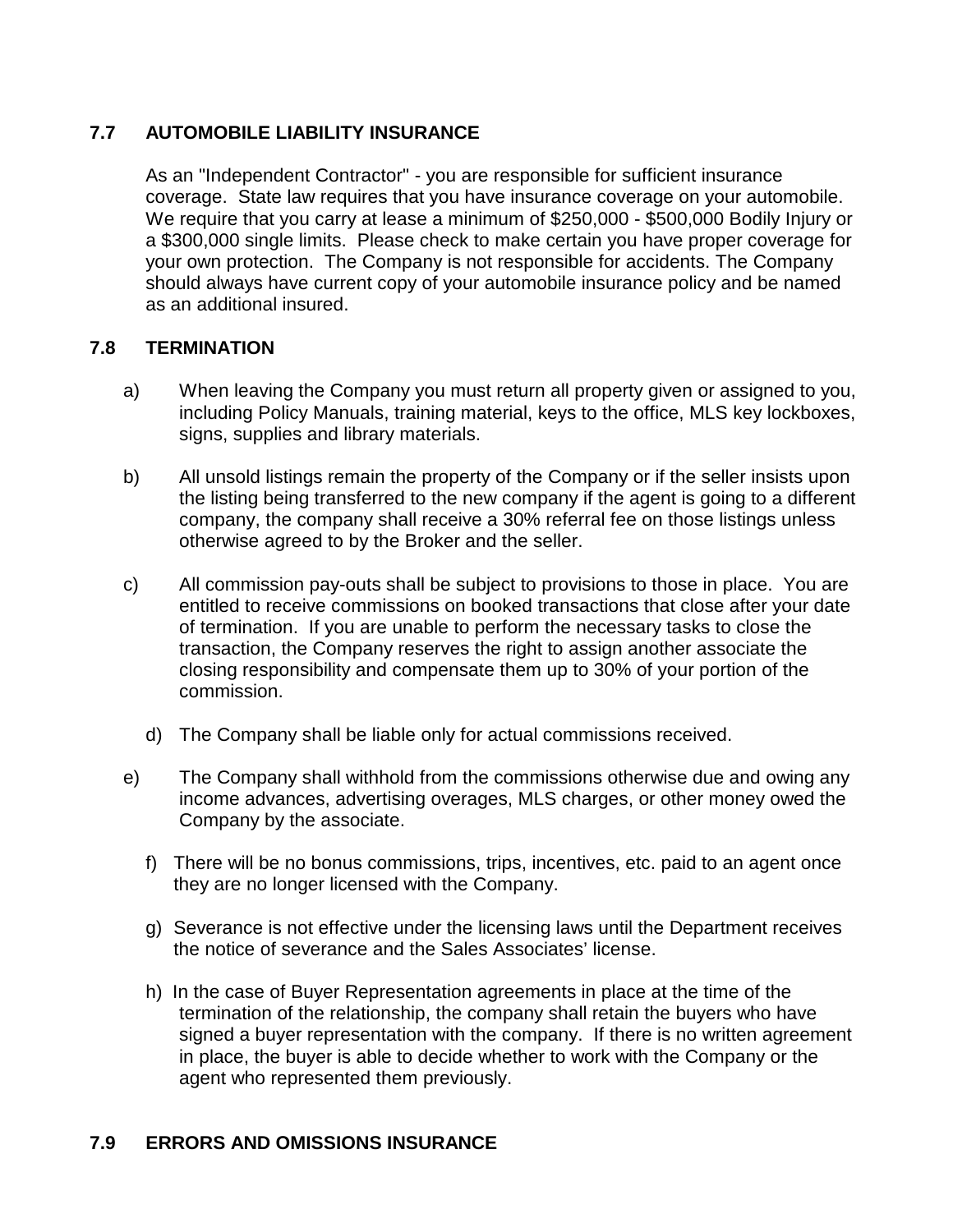The Company has Errors and Omission insurance through <<INSERT INSURANCE COMPANY NAME>>. The policy is a \$XXXXX aggregate policy with a \$XXXX deductible for agent. Each sales associate will be charged his or her pro-rata share annually. The agent is welcome to also obtain individual Errors and Omissions Insurance. If the sales associate terminates its relationship with the company, there will be no pro rata share reimbursement for the insurance policy already paid.

Under circumstances where the E & O insurance is called upon to cover the damage in a lawsuit or otherwise, the deductible will be split between the Brokerage and the agent when the suit is supported by the Brokerage Company. If the error is solely that of the sales associate, and not condoned by the Brokerage Company, the sales associate will be responsible for paying the deductible.

There may be circumstances where E & O insurance may not provide coverage, i.e., fraud, commercial environmental issues, or a transaction where the Sales Associate acted as the principal. In those cases the sales associate will be responsible for the expenses that occur from the case.

## **7.10 AGENT EXPENSES**

a) IT WILL BE COMPANY POLICY FOR THE FOLLOWING ITEMS TO BE PAID BY THE DESIGNATED PARTY:

| ITEM                                                                                                               | <b>PAID BY</b>                                 |
|--------------------------------------------------------------------------------------------------------------------|------------------------------------------------|
| Thank You Notes on Company<br><b>Stationery</b>                                                                    | <b>WJK Realtors</b><br>٠                       |
| <b>Express Packages</b>                                                                                            |                                                |
| If we already have a copy of<br>the<br>purchase agreement with                                                     | <b>WJK Realtors</b>                            |
| signatures attached.<br>If it is a requirement of a<br>Relocation company or such.<br>All Sales Contract to HUD/VA | <b>Salespeople</b><br><b>WJK Realtors</b><br>٠ |
| <b>Business Cards</b>                                                                                              |                                                |
| 1 <sup>st</sup> set of cards<br>Each set thereafter                                                                | <b>WJK Realtors</b><br><b>Salespeople</b><br>٠ |
| <b>Name Riders</b>                                                                                                 | <b>Salespeople</b><br>٠                        |
| Any personalized item ordered                                                                                      | <b>Salespeople</b><br>п                        |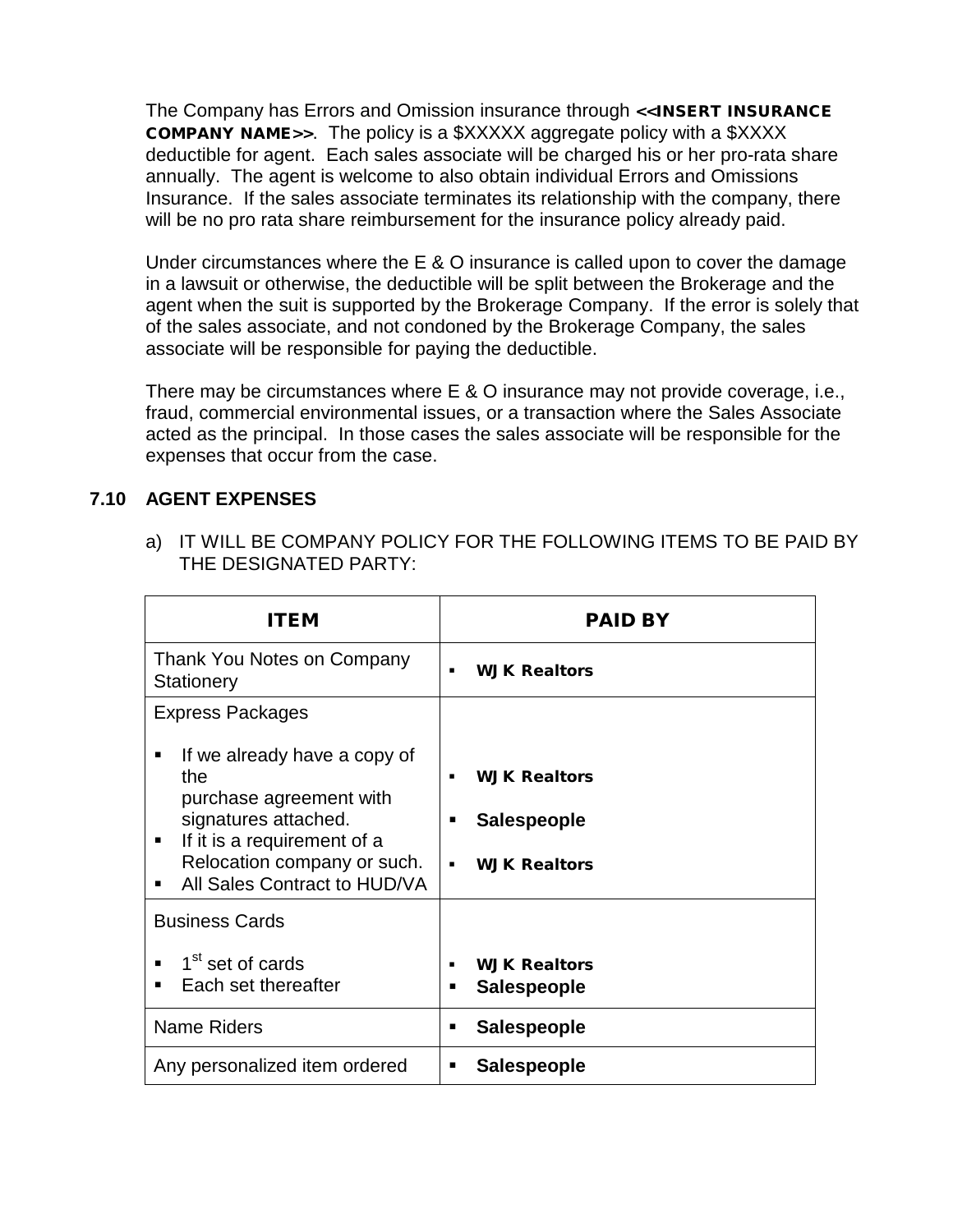If you should have any question as to who pays for what, and it is not on this list, please ask one of the brokers or office manager and a decision will be made as to the responsible party.

- b) Every time an agent receives a commission check, the following deduction from the commission will be made towards any outstanding balance they may have with the company.
	- If balance is  $$200$  or less Total balance will be deducted.
	- If balance is \$201 and over A minimum of 25% of outstanding balance will be deducted.

In order for this automatic deduction to be waived, arrangements must be made and approval must be obtained from one of the brokers prior to closing.

c) If the associate is responsible for equipment rental such as desk costs, computers and software, fax documents, copies (especially copies) they will be billed on a monthly basis. The fees are due within 30 days of the billing. Any additional costs due to be paid by the agent shall be billed in the same manner…such as medical insurance policies, etc.

#### **7.11 OFFICE CONDUCT**

a) In order to be a professional, one must act professionally.

The front reception area is the most important area in our office. At any given moment a client or other REALTOR could walk in. We have trained our support staff to always portray a PROFESSIONAL IMAGE when in this area. This is not only important because of walk-in traffic, but also since there are so many phone calls and opportunities that the client on the other end of the line may hear what is being said in the background. Some of the things we consider inappropriate are: loud talking, talking with a negative "tone" in your voice, cursing, addressing a complaint to another co-worker when others are present or could be present at any moment. We believe such confrontations must not occur. We would like everyone to address ANY complaints, comments or frustrations to ONLY one of the Brokers.

Respect yourself and one another!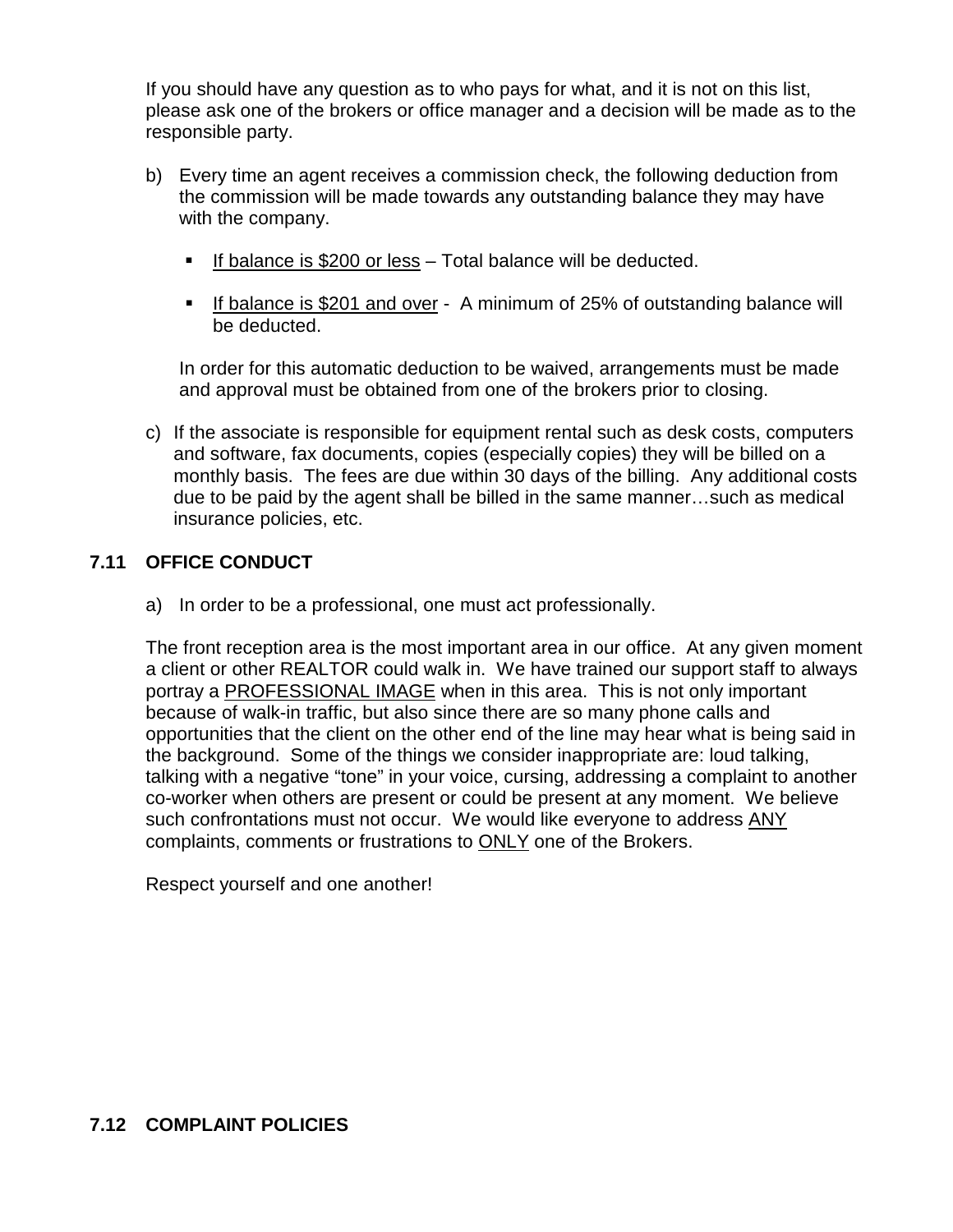a) Complaint against another real estate affiliated business.

No phone calls are to be made or letters written by sales associates to reprimand or complain about the actions or services provided by any real estate affiliated institutions or businesses. This would also include any real estate firm.

Any such justifiable reprimand or complaint will be first discussed with the brokers and such letter or call will be made or sent with broker input & consent.

- b) Complaints received.
	- **Telephone or letter complaint:**

If a complaint is received by letter, the letter is forwarded to the Broker for review and will follow the same procedure at that point as it would for telephone complaint.

If a complaint is received by phone from a client, the member of the support staff tries to obtain as much information as possible if the Broker is not available. If the Broker is available, the call is immediately transferred to them. The Broker also makes an effort to obtain as much information as possible about the complaint. The Broker at that point will try to set up an appointment to meet with the caller at their home (with the client/customer if applicable). After the meeting, the Broker has a meeting with the sales associate involved to get their side of the story. Depending upon the complaint/problem, the Broker will try to resolve the situation by coming up with a solution after hearing both sides. If the parties involved in the complaint/problem all do not agree to this solution, it is referred to the mediation at the Board level. If an acceptable resolution is not able to be mediated, then the parties have the right to pursue other options.

c)The sales associate must agree to cooperate and comply with any order as per the NAR Code of Ethics.

- d) If unfortunately, a lawsuit is filed, and the sales associate's conduct is determined to be at fault, the associate will be responsible for the judgments, damages, losses, costs, expenses, etc. incurred by the Company in the defense of the lawsuit. They shall also be responsible for those costs even if they win, but are still responsible for the fee. The Company shall be consulted regarding the defense of the case.
- e) If it is determined that the errors in the transaction are as a result of no-compliance of the policies/agreement it may be cause for suspension or termination from the company.
- f) In disputes between agents, any written agreement that was created to handle the dispute will prevail, ie. While the agent is on vacation, the fill in agent consummates the sale.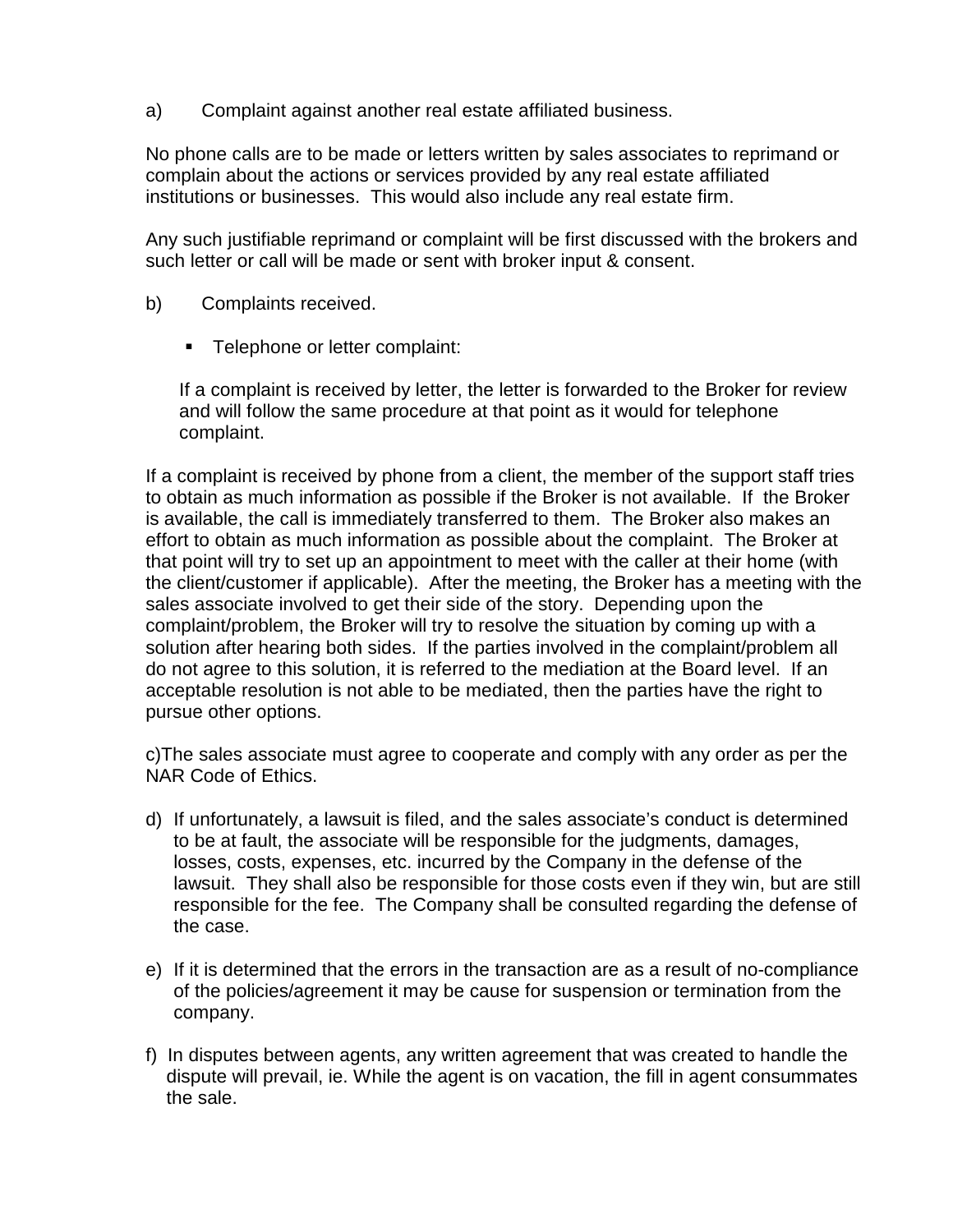- **7.13** WJK Realtors computer network allows access to resources and services through Internet connectivity. All Internet users are expected to be familiar with and to comply with this policy.The Company is committed to preventing the occurrence of inappropriate, unethical, or unlawful behavior by any of the users of its computing systems and telecommunications networks. The scope of this policy includes the following information:
	- Internet services
	- Resource usage
	- Expectation of privacy
	- Corporate image
	- Contacts for usage issues and questions and
	- Periodic reviews

The scope of these policies focus on issues associated with the Company's host computers, PCs, routers, terminal servers, and other devices that support access to the Internet. Violations of the Internet Usage Policy will be documented and can lead to revocation of system privileges and even termination with the company. The company may also be required b law to report certain illegal activities to the proper enforcement agencies. By signing the acknowledgement of receipt of the company's policy and procedures manual, the agent acknowledges that they have read and understand the internet policy of WJK Realtors.

a) Usage Threats: The internet connectivity presents the company with new risks that must be addressed to safeguard the facility's vital information assets. These risks include:

1. Inappropriate use of resources means that there is inconsistent use by personnel that results in the misuse of resources. This would apply when a company computer is being used for personal use, i.e. surfing the web, checking the stock market, and using the computer for illegal use.

b) User Services will include:

- E-mail- sending and receiving of email messages to/from the Internet
- Navigation-www services as necessary for business purposes. Full access to the Internet; limited access from the Internet to dedicated company public web servers only.
- File Transfer Protocol (FTP) Send data/files and receive inbound data/files, as necessary for business purposes.
- Management reserves the right to add or delete services as business needs change or conditions warrant. All other services, not listed, will be considered unauthorized access to/from the Internet and will not be allowed.

c) Termination of affiliation with the company will cause the removal of privileges, including the use of the email address of the company that an agent might have. The domain name and all email addresses linked to the company remain the ownership of ONLY the company and not the agent.

d) Usage Policies: Internet usage is granted for the SOLE purpose of supporting business activities necessary to carry out job functions. Acceptable use of the Internet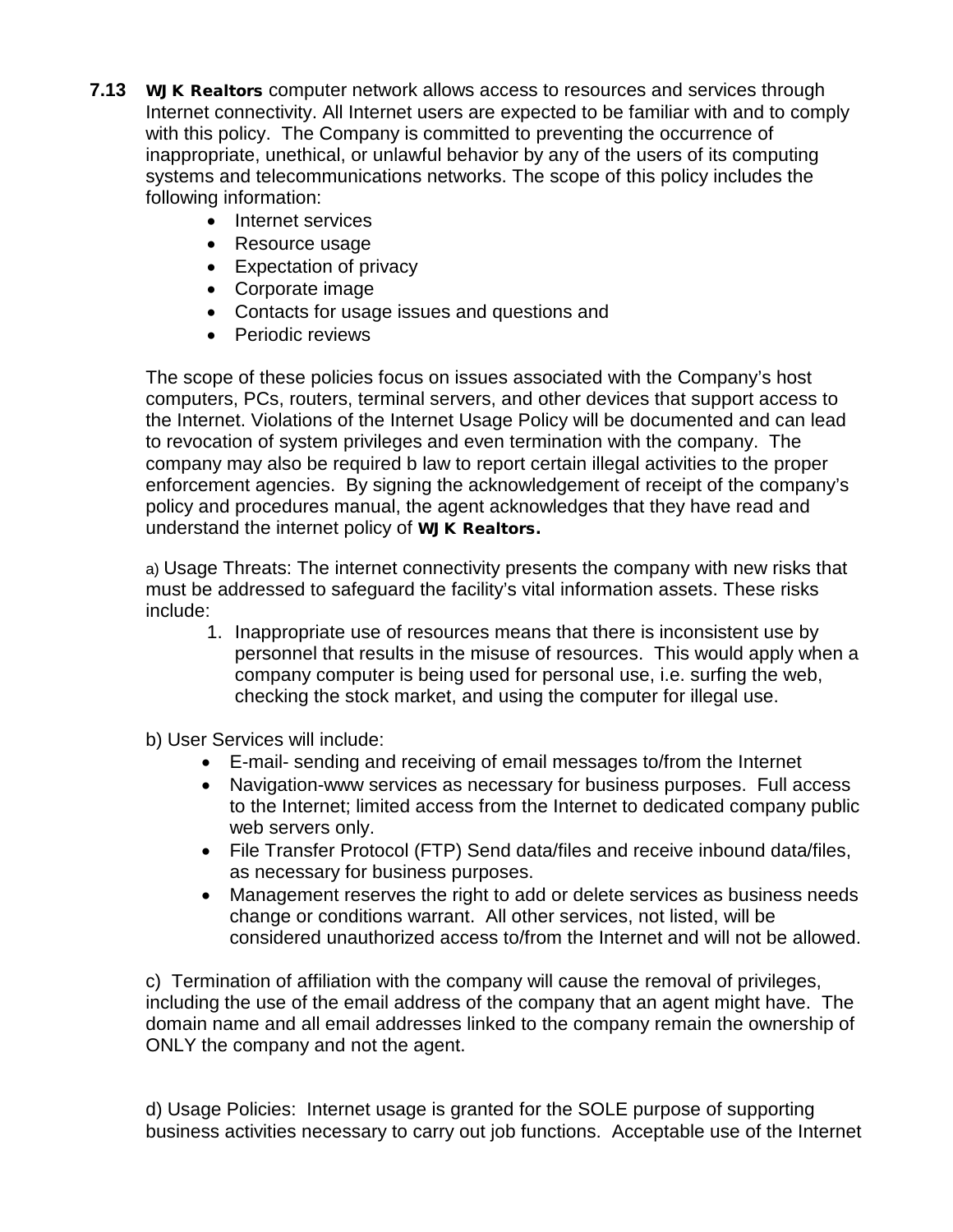for performing job functions might include: communication between the associates and employees of the company, IT technical support downloading software upgrades and patches, review of possible vender web sites for product information, reference regulatory or technical information, and research.

e) All users of the Internet should be aware that the company network creates an audit log reflecting web usage, sites visited and length of time at a site. This log is periodically reviewed. Prohibited usage would include acquisition, storage, and dissemination of data which illegal, pornographic, or which negatively depicts race, sex or creed is specifically prohibited. Also included would be accessing company information that is not within the scope of one's work, misusing, disclosing without proper authorization, or altering customer/client information. Deliberate pointing or hyper-linking of company Web sites to other Internet www sites whose content may be inconsistent with the aims or policies of the company, anything that would lead to civil liability or otherwise violate any regulations, local, state, national or international law would be a violation of the policy. Assume that all materials on the Internet are copyright and/or patented unless specific notices state otherwise and the use, transmission, duplication, or voluntary receipt of material that infringes on those copyrights are forbidden. Management reserves the right to examine E-mail, personal file directories, web access, and other information stored on company computers, at any time and without notice. This examination ensures compliance with Internal policies and assists with the management of company information systems.

- f) The Transmission of any proprietary, confidential, or otherwise sensitive information without proper controls is a basis for termination of affiliation with **WJK** Realtors as is creation, posting, transmission, or voluntary reveipt of any unlawful, offensive, libelous, threatening, harassing material, including but not limited to comments based on race, national origin, sex, sexual orientation, age, disability, religion, political beliefs or any form of gambling.
- g) No one shall with a company email address ( ie…johnsmith@xyzrealty.com) forward any chain letters, cartoons, etc or participate in any on-line contest or promotion.
- h) No one shall with a company email address shall downloading of any shareware programs or files for use without authorization in advance from Management.
- i) EMAIL Confidentiality: Users should be aware that E-mail is NOT a confidential means of communication. The company cannot guarantee that electronic communications will be private. Emails can be forwarded, intercepted, printed, and stored by others. Users should also be aware that once an E-mail is transmitted it may be altered. Deleting an email from an individual workstation will not eliminate it from the systems across which it has been transmitted. A further caution is to remember this before emailing comments that may come back to haunt you! EMAIL must have the correct company information in the signature box. Upon joining WJK Realtors must submit to the management a copy of the signature box that you use for business for approval.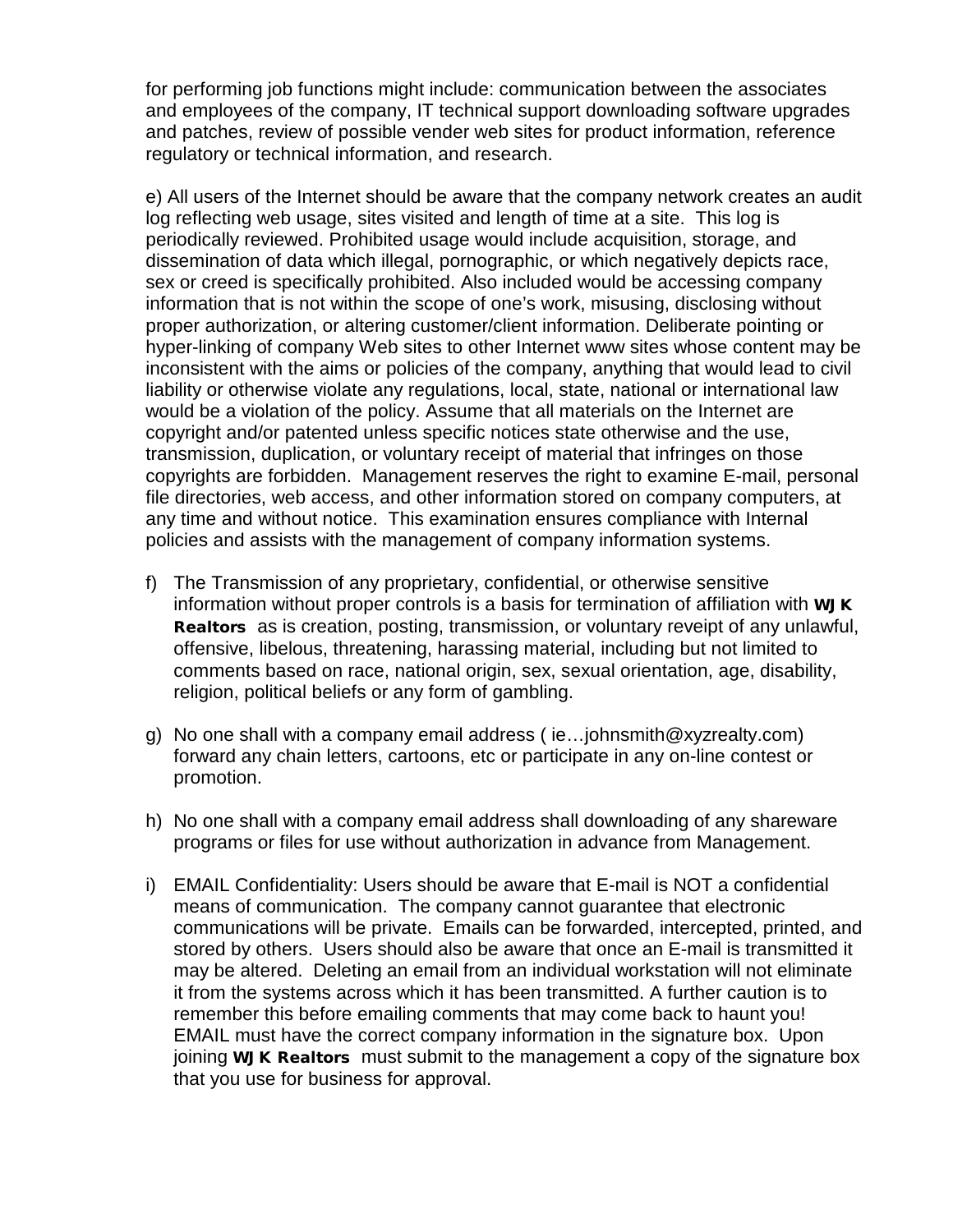- j) Maintaining Corporate Image is very important. When using company resources to access and use the Internet, users must realize they represent the company. Whenever agents state an affiliation to the company, they must also clearly indicate that the options expressed are my own and not necessarily those of the company. Questions may be addressed to management. Any posting of materials must be approved by the management. This includes company material which has been placed on mailing lists, public news groups or social media groups.
- k) EMAIL messages that related to a real estate transaction need to be kept, whether saved to a disc, blind-copied to the broker, printed, or stored in a web-based transaction management site. It is imperative that ALL emails are saved in case the transaction is ever in dispute.
- l) Personal Websites: It is imperative that all licensee's websites have the company's logo and contact information in the format approved by the management. All websites must be approved by the management especially as it relates to links to 3<sup>rd</sup> party providers, such as inspectors, etc. The REALTOR® logo must be used in accordance with the policies of the National Association of REALTORS®. The website must have an email privacy statement approved by the company.
	- 1. The listings and marketing information should be updated and managed, especially listing shared with other sites.
	- 2. Photo shop may not be used to alter photos on the websites or in the MLS that would give a deceptive picture of the property.
	- 3. Unauthorized framing of content is a serious issue. Permission must be obtained from the other website before framing.
- m) Social Media: Facebook, linkedin, blogging, etc present an issue for the brokerage company and the licensees. One of the main concerns is the information that is sent out to those sites. While it would be great to list all of the issues that could surface from the use of these sites, it is important to note that if the brokerage expects that the licensees who work for them will use common sense when 'socializing on the net'. Most importantly, blogging must be accurate and not use material that is copyrighted. The management may monitor those blogs on a regular basis.
- n) Domain names: The purchase of domain names must abide by the SOP-12-12: REALTORS® shall not: 1) use URLs or domain names that present less than a true picture, or 2) register URLs or domain names which, if used, would present less than a true picture. If you have a domain name which would violate this SOP you MUST notify the brokerage immediately and take a corrective measure.
- o) Seller's Permission: The seller must sign the consent form to allow the brokerage to advertise their property on the internet. They must consent to which pictures are being used in the promotion of their property…including still photos as well as virtual tours. The seller must also be informed as to the company's policy on IDX and that their properties may or may not be featured on other company's websites.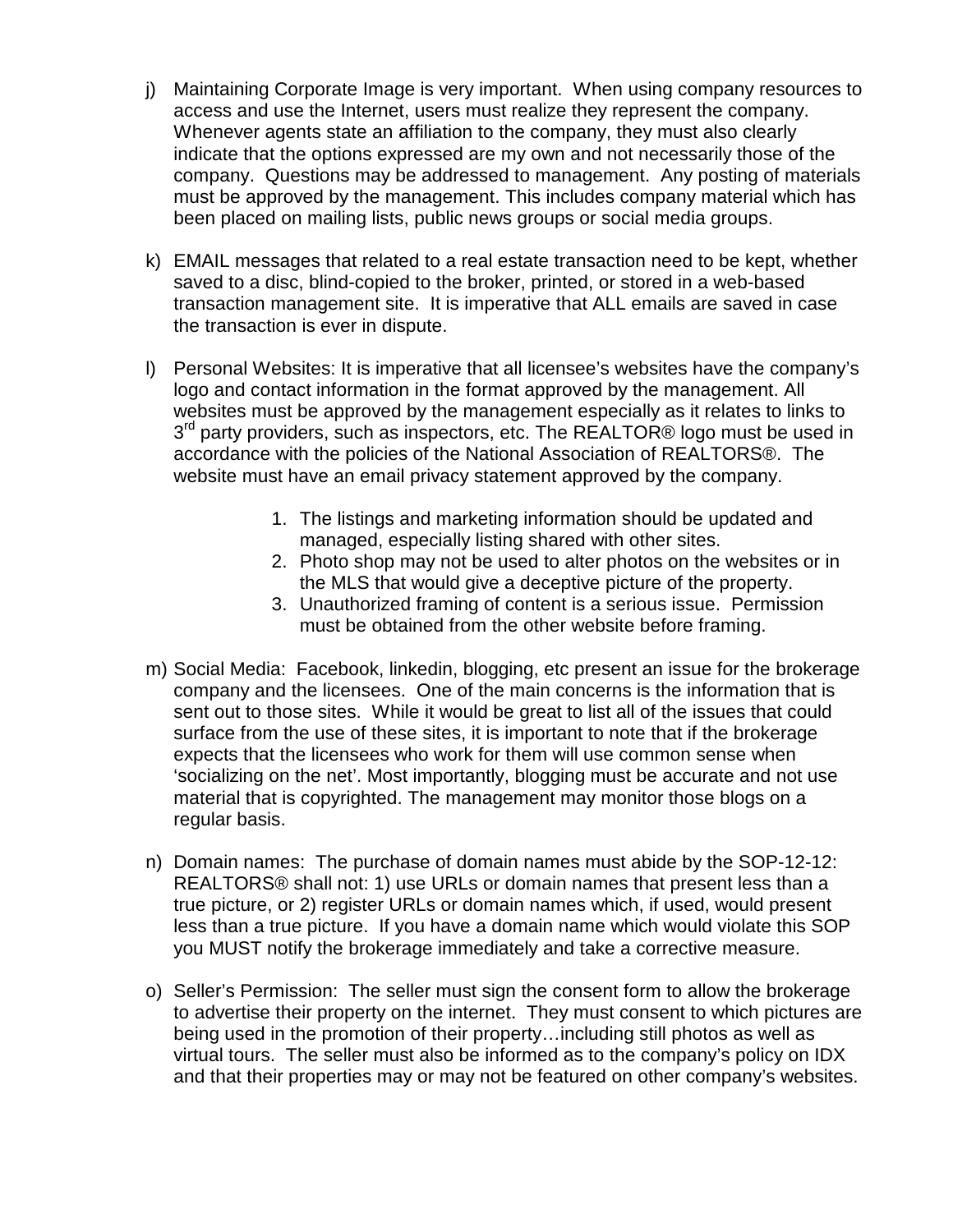- p) ANTI-VIRUS software: All computers MUST have active anti-virus software, whether they are owned by the brokerage or by the agent. A virus sent through our server could be devastating to the company's information.
- q) Email marketing: As in faxing, the licensees need to have a system by which a consumer can opt out from receiving emails, advertisements, and other forms of marketing through the internet. This would include e-newsletters and other promotions.

## 8.0 COMMISSION

## **8.1 COMMISSION SCALES**

Providing a most competitive commission scale to our sales associates along with the finest in services, staff facilities and reputation is always our foremost desire at WJK Realtors. Each agent will have their commission splits identified in their independent contractor's agreement. These commission splits are between the licensees and the brokerage and should be kept confidential.

## **8.2 COMMISSIONS PAYABLE**

- a) The Listing and Selling Commission percentage referred to herein shall apply only to the real estate commission received by the Company in connection with the sale or lease of real property by the sales associate. The commission shall be determined after any and all adjustments.
- b) On all Company listings, the listing and/or selling agent(s) will be paid on the gross commission collected from the seller, less any adjustments.
- c) On sales of co-op listings, the agent's commission will be figured on what the Company receives.
	- d) In the event there is more than one listing or one selling agent, the commission on that side of the transaction will be divided as the agents have agreed in writing and each agent will be paid that percentage of their commission bracket. In the absence of a written agreement, the commission will be on a 50/50 basis.
	- e) Only licensed sales associates can be paid a commission. Any unlicensed assistants cannot be paid a commission and only can be paid salaries.
	- f) If the commission check is for some reason a personal check written by a seller or buyer, the commission will not be paid to the sales associate until the check has cleared the bank. Encouragement of the use of a bank check to the consumer would be helpful in this case.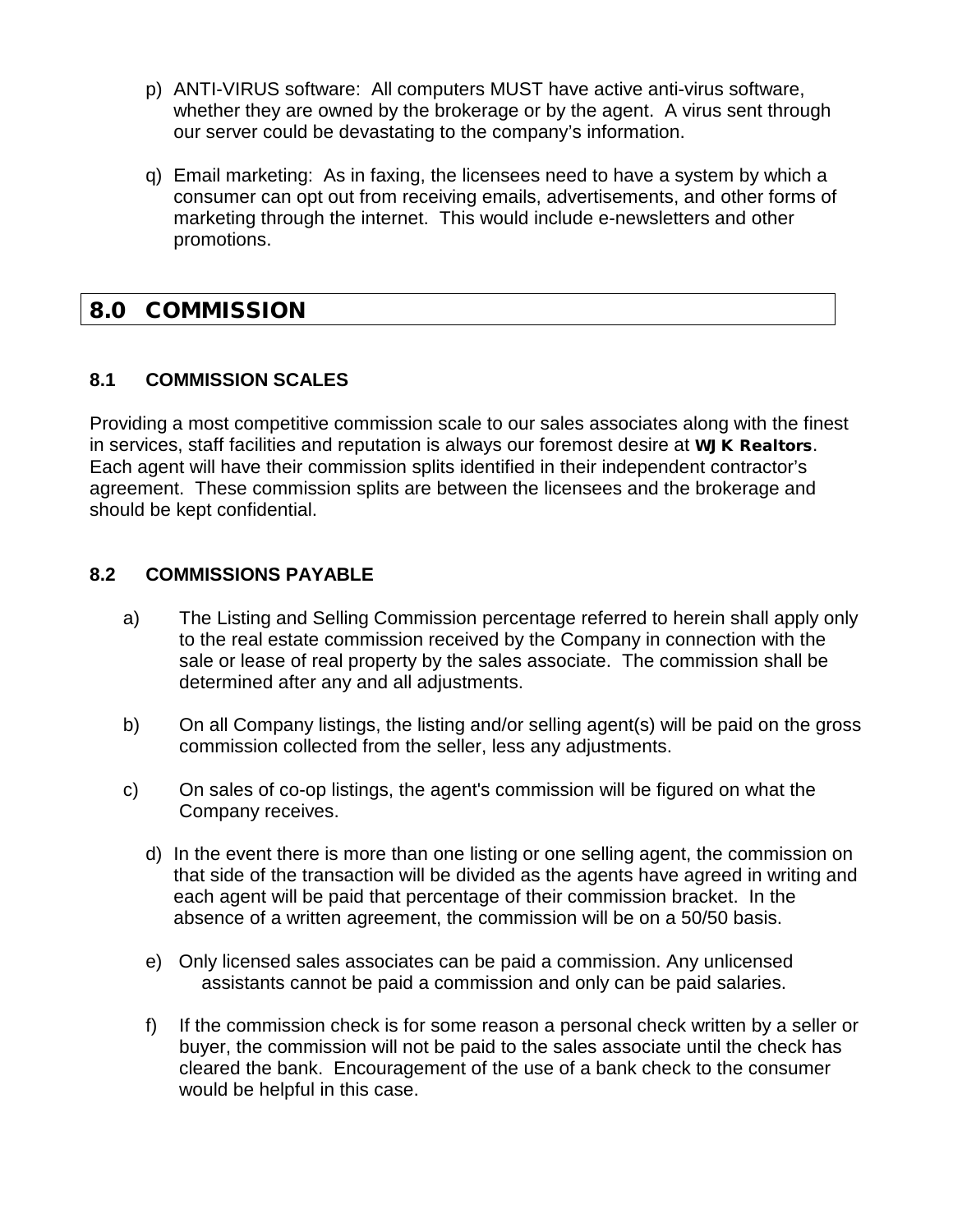#### **8.3 ADJUSTMENT IN COMMISSION**

- a) Prior to any adjustment in the commission, the adjustment must be approved by one of the Brokers, or the adjustment will be deducted fully from associates portion of the commission.
- b) On a co-op sale, when a commission adjustment is necessary, get the approval of your broker and the written approval of the co-operating company. The approved written adjustment must be provided to the closing agent of the transaction.

#### **8.4 BENEFICIAL COMMISSIONS**

A beneficial commission occurs when, for example, the sales associate might be leaving their commission in the transaction in order to become a principal in the transaction. Arrangements must be made with the Broker in these cases.

## **8.5 RENTAL AND LEASING FEES**

The net brokerage fee received by the Company in connection with the lease or rental of property will be split with the associate according to the commission schedule. A leasing fee will be paid for a renewal or extension of a lease, provided said extension or renewal option is in the original lease.

#### **8.6 REFERRAL FEES - APPRAISAL FEES**

Referral fees (not corporate service referrals) and appraisal fees will be split in accordance with the associate's commission schedule. No bonus level applies. Referral fees paid out to other Brokerage Companies will be paid from the Brokerage Company, not directly by the agent.

#### **8.7 BONUSES**

All bonuses paid by sellers are to be paid to the Company and will be paid to the earning sales associate at the agents present compensation split . Bonus earning requirements must be in writing with all details and exceptions clearly spelled out.

When a transaction comes through to be paid with a bonus in addition to commission, the bonus is figured with the gross commission. The full bonus is paid to the appropriate listing or selling agent.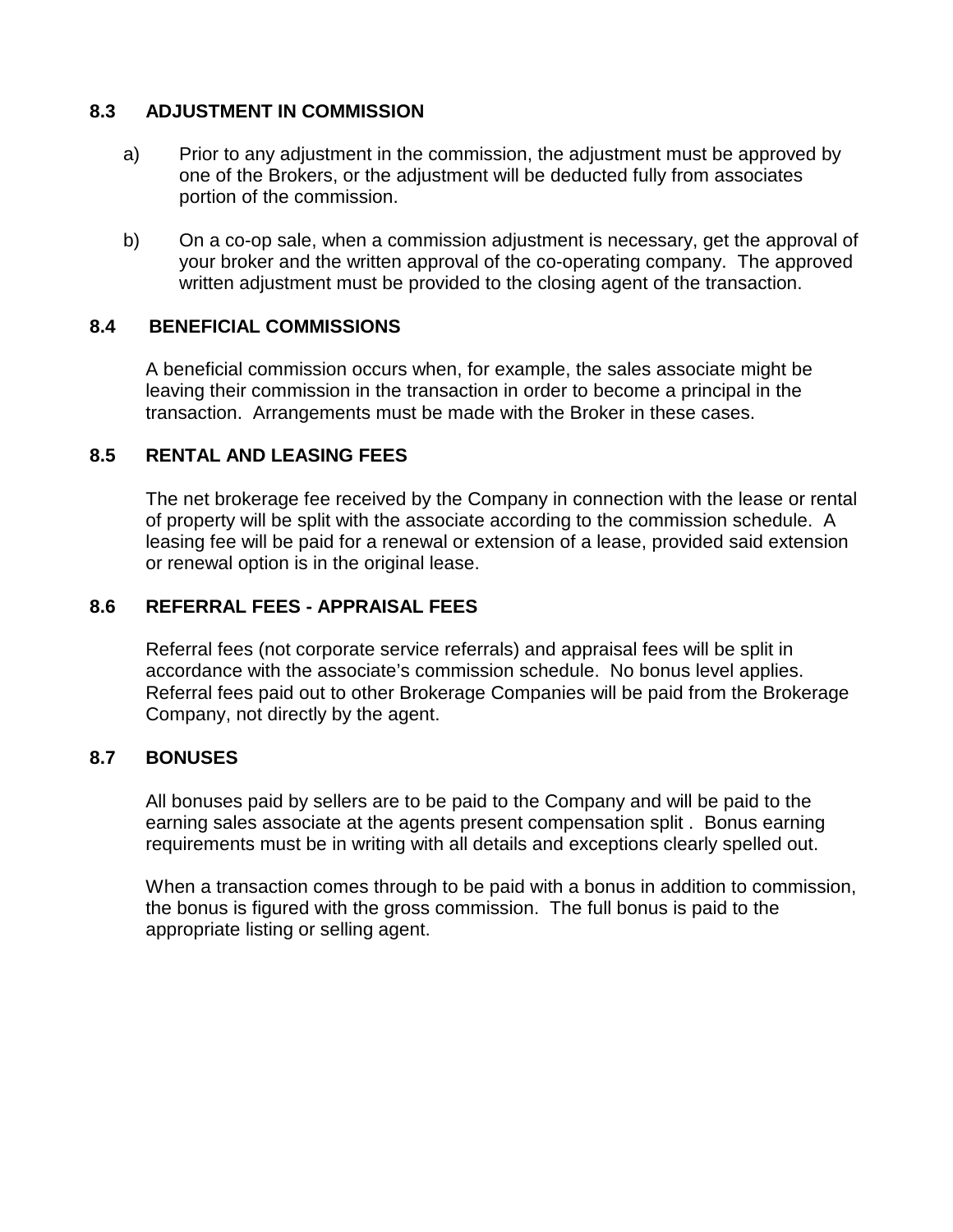#### **8.8 DEFERRED COMMISSIONS**

Prior management approval is required in all cases. Deferred commissions are definitely not encouraged.

- a) When all or part of the commission is received on an installment basis, the associate will be paid on the agent's earning bracket prevailing at the time of closing.
- b) The decision to defer a commission, in whole or in part, usually becomes a factor in putting a sale together. For this reason, the listing/selling agents, sales manager, and sellers as applicable, should be involved in drawing up the deferred commission agreement or have an attorney prepare a promissory note which will be recorded. A schedule of payments should be included in that document.

### **8.9 RIGHT OF COMPANY TO ADJUST COMMISSIONS AND/OR SETTLE CLAIMS, DISPUTES OR LITIGATION WITH THE PUBLIC**

- a) Prior to closing, all commissions paid or due are subject to negotiating to settle claims, disputes, or litigation.
- b) After closing the Company has sole discretion as to actions taken regarding claims, disputes or litigation.
- c) The sales associate agrees to immediately inform his/her broker of all pending or possible disputes, mediation, grievances, or litigation with the public and/or other brokers.
- d) The Company Attorney will be used and cost shall be split between the Company and the sales associate at the associates commission percentage prevailing at time of sale.

#### **8.10 INTER-COMPANY DISPUTES**

- a) If two or more sales associates of the Company have a dispute, it is recommended that the sales associates discuss the problem with each other.
- b) If necessary, all parties to the problem should meet with the broker and discuss the possible solutions to the problem in an attempt to resolve the situation. **Discussion among other staff or agents "seeking their advice" is inappropriate and will not be tolerated.**
- c) If necessary, management will resolve the dispute with a final decision given to all parties.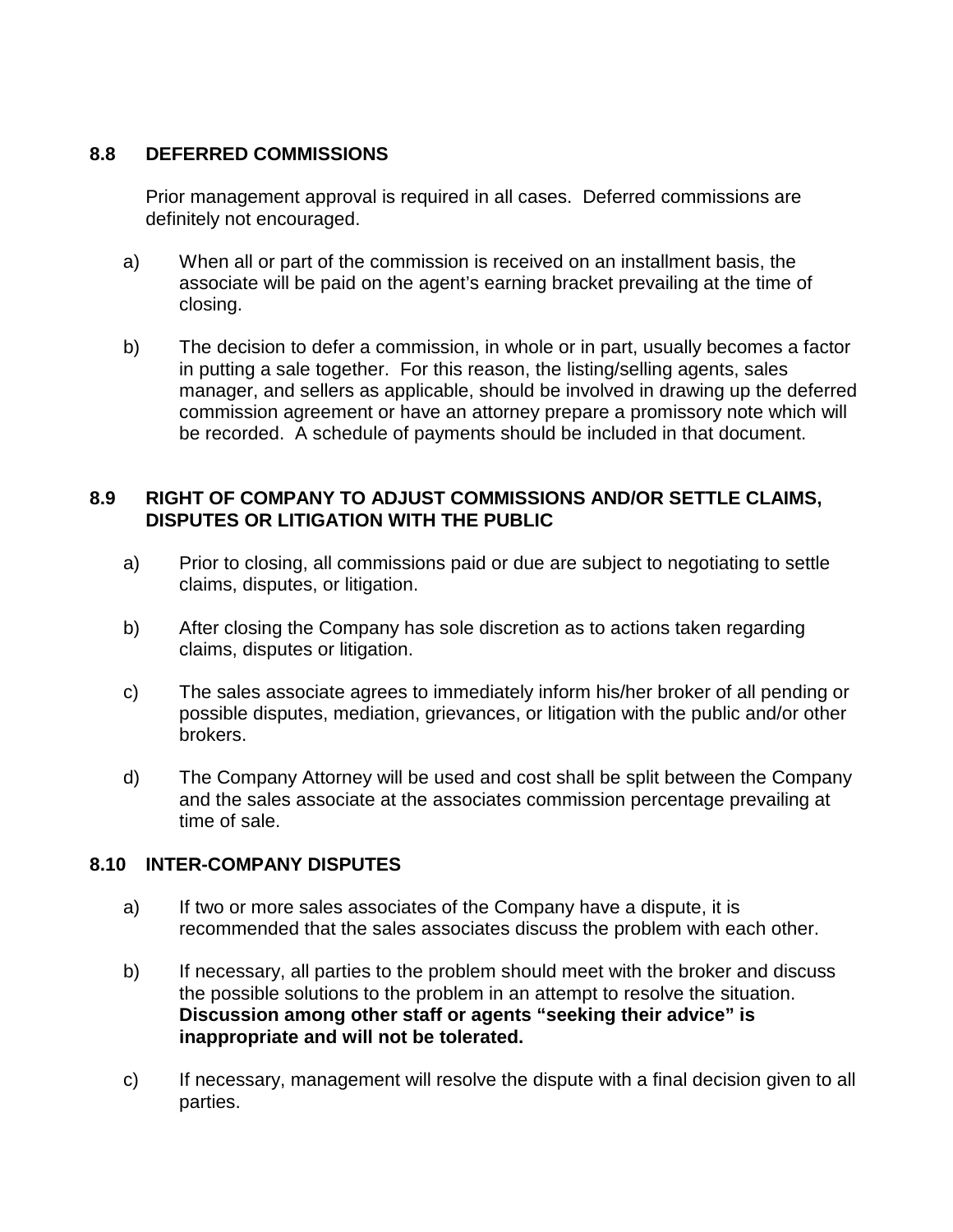d) It is recommended that the public should not be involved in the event of disputes between sales associates. Register any disputes with your broker. If an agreeable solution cannot be reached, the associate may request arbitration/mediation. If the sales associate takes a separate action outside the policies, that sales associate will be responsible for any expense incurred.

### **8.11 OUTSIDE BROKER DISPUTES**

- a) In the event of disputes with other companies, the broker is to be notified immediately. In the case of a dispute that cannot be negotiated satisfactorily between the companies involved, the case will be submitted to the Arbitration Committee of the BOARD of REALTORS. All disputes must have management approval prior to submission to the Board. **Discussion among other staff or agents "seeking their advice" is inappropriate and will not be tolerated.**
- b) With the advent of mediation services, the Company would reserve the option of mediation instead of the Arbitration Committee of the BOARD of REALTORS.

## 9.0 PURCHASE AND SALE OF PROPERTY FOR PERSONAL ACCOUNT

#### **9.1 GENERAL INFORMATION**

- a) For the purpose of commission divisions on all in-house transactions, 50% of the commission shall be considered generated by the listing function and 50% by the sale function, unless noted in a separate written agreement.
- b) Commissions received when the company negates all or a portion of the commission shall not be included in calculating commission brackets.
- c) All commissions shall be figured and collected on the adjusted payout, with the Company portion being added to any associate portion and shown as commission income. The Company shall then disburse to the associate that portion of the commission that it has agreed to pay and retain the adjusted amount.
- d) If you enlisted the assistance of another associate with your purchase or sale, that associate will have a claim on a portion of the commission, unless the assisting associate, in writing, waives their claim.
- e) Insert the following clause in your purchase agreements: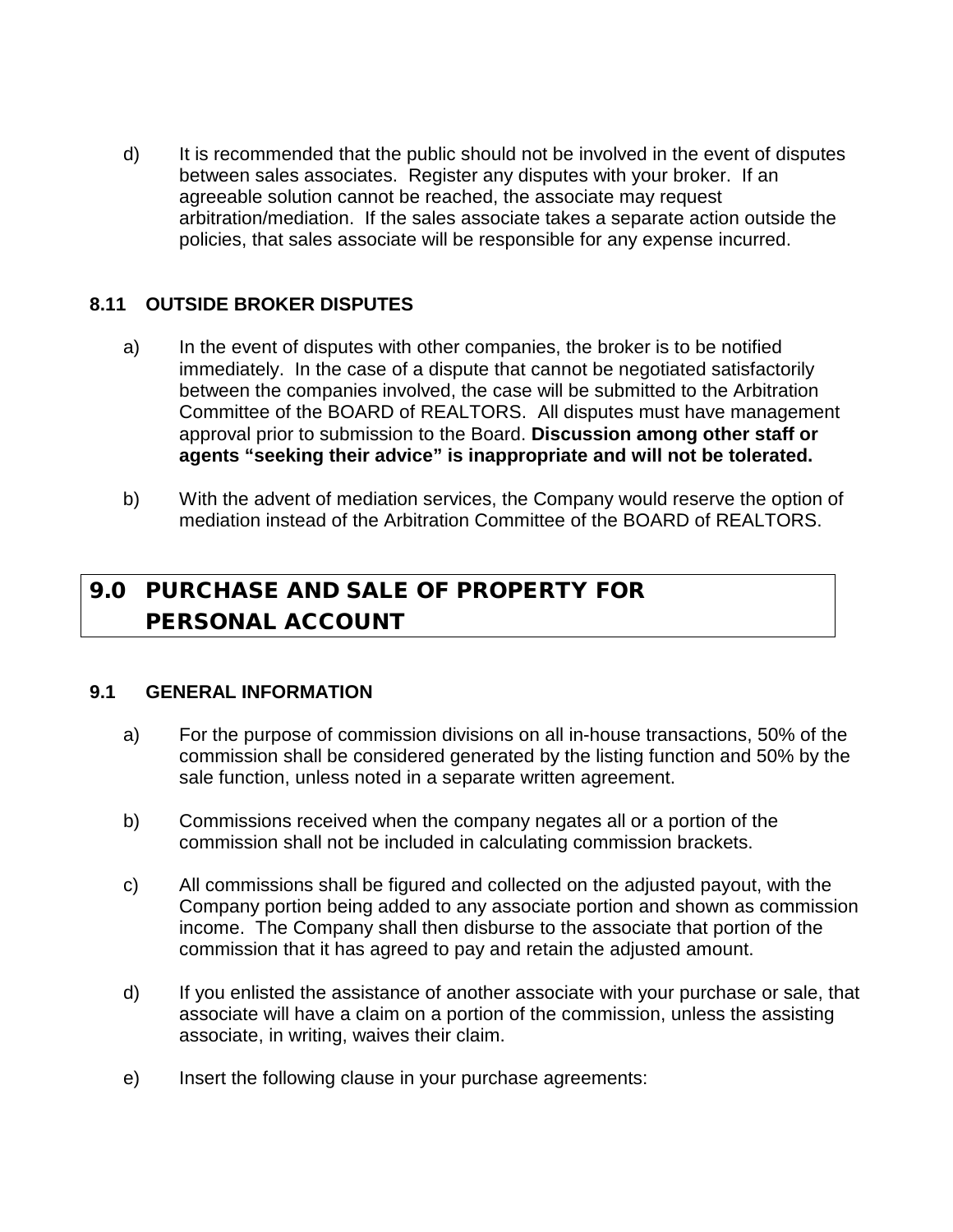(Insert name) is a licensed associate,Or Broker Associate of WJK Realtors purchasing (or selling) for his own account. The purchase price may or may not reflect market value.

### **9.2 SALE OF PERSONALLY OWNED REAL ESTATE**

- a) Any associate wishing to sell properties they own will list those properties with WJK Realtors.
- b) Associates purchasing any type of listed property will share with the company at their commission percentage any commissions earned on the purchase.
- c) After one year with the company, associates wishing to sell listed properties they own will be allowed **one personal residence annually** without owing a commission to the company. Pay a service fee of \$500.00.

## 10.0 ADVERTISING

## **10.1 CLASSIFIED ADVERTISING, CABLE TV AND INTERNET**

- a) Two classified ads are to be written by listing agent immediately after listing and placed in public remarks and agent remarks of the MLS system.
- c) A complete photo spread is to be taken by listing agent immediately after listing property. All photos will be upgraded when seasons change. It is the associates responsibility to provide his or her own camera.
	- d) No individual ads may be run without management approval.
	- e) When individual names are used for additional approved ads, it is the agent's cost to run the ad.
	- f) Associates individual websites shall be approved by management before posting.

#### **10.2 SIGNS**

- a) Signs are an important source of prospects and should be on all homes for sale with name riders upon approval of the seller on the listing agreement.
- b) Sale Pending riders on signs advertise your success. Please use them after all contingencies (including financing) are removed. It is also advisable to leave your name rider up while the sale is pending.
- c) Personal name sign riders are important for directing calls. They may be put only on your own listings. The sign remains your responsibility and cost.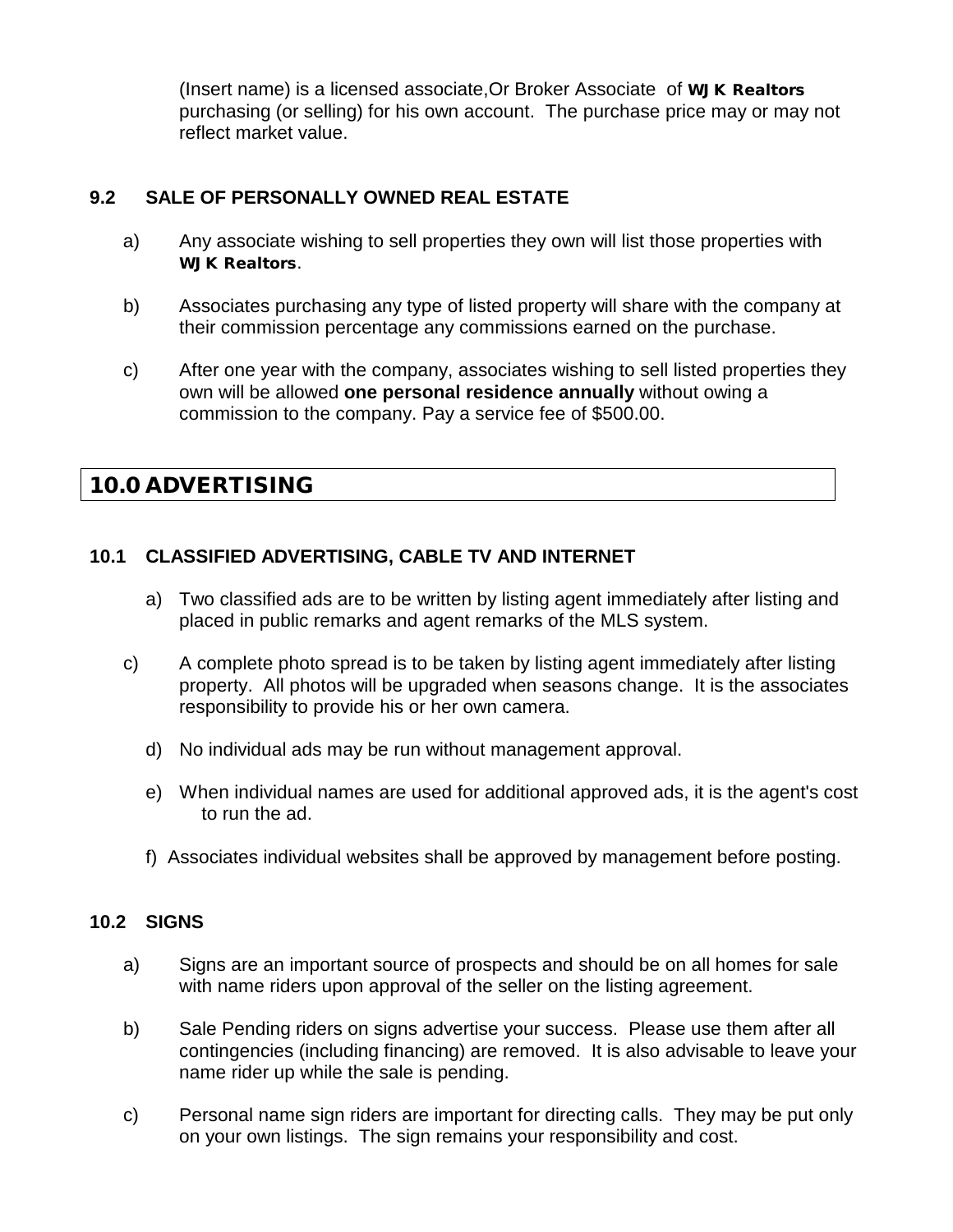d) No associate may remove another associates name rider from a property.

#### **10.3 SPECIALTY ADVERTISING**

- a) After receipt of management approval, all specialty advertising is at the associates expense.
- b) When individual names are used for approved classified ads, it is the agent's cost to run the ad.

#### **10.4 NEW AGENT COMPANY PHOTO\***

The Company requests that you schedule a photo session for recognition ads. The office manager will advise you of your options.

#### **10.5 BULK MAIL AND NEWSLETTERS / POSTCARDS\***

- a) Newsletters and postcards will be purchased by each agent. Your photo should be used on all orders.
	- b) Inserts shall be prepared by agent and inserted prior to folding and sealing.
- c) Mailing list shall be prepared and updated by each associate. Conflict of duplication shall be resolved by individual agents to avoid increased costs and disputes.

## 11.0 RELOCATION AND REFERRALS

## WJK Realtors RELOCATION SERVICE POLICIES AND PROCEDURES

### **11.1 INTRODUCTION**

The Relocation Director has the responsibility of making sure that every referral receives the best possible service our company can provide.

a) Our Relocation Department is the Public Relations arm of WJK Realtors. We promote our office through our Relocation Department by belonging to many business and relocation organizations.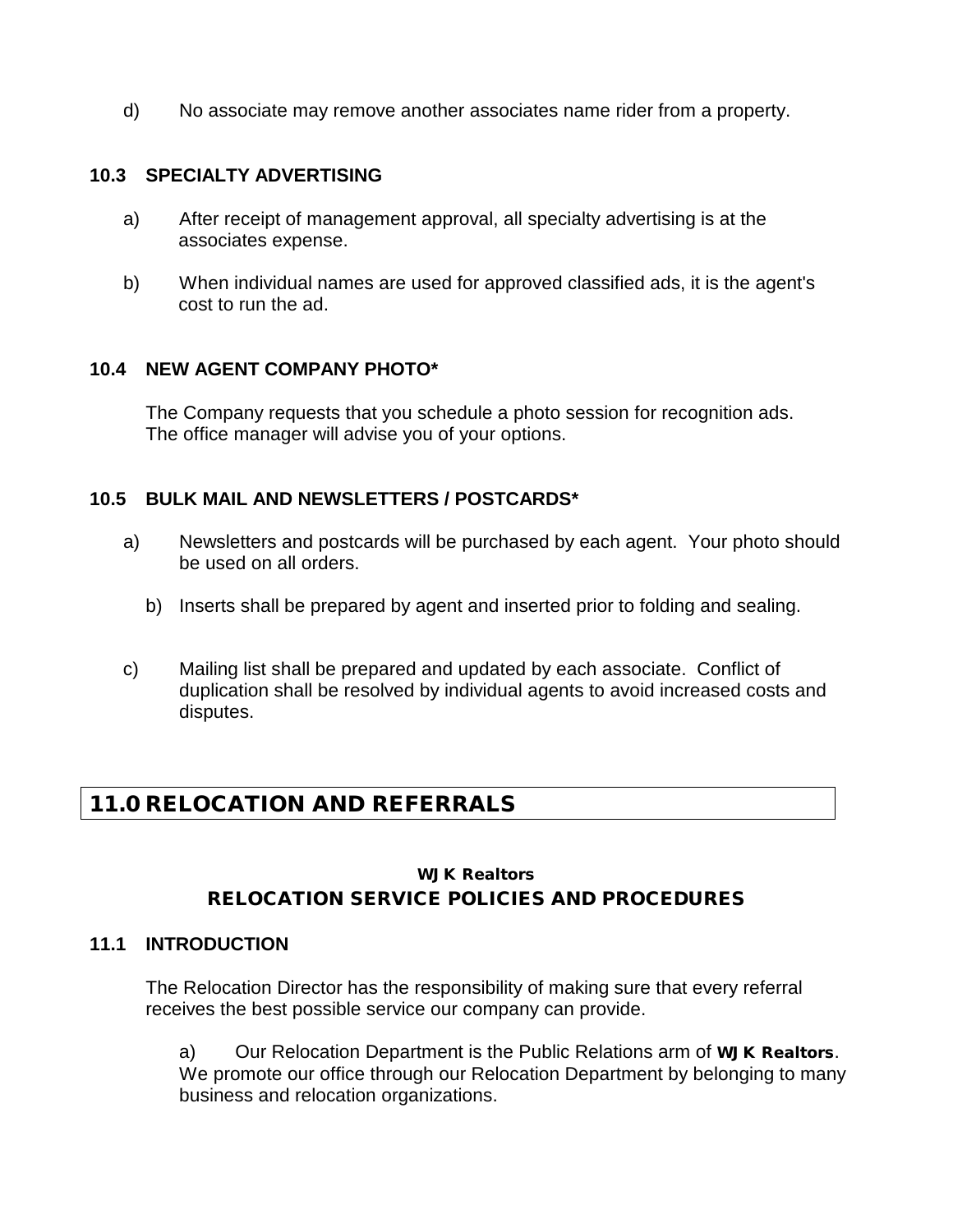b) WJK Realtors is a member of ERC (Employee Relocation Council) an independent organization comprised of corporations, third-party companies, appraisers and real estate companies. Most large corporations use this network when transferring employees.

- c) It is extremely important that an assigned referral receives immediate and top priority. The sales associate assigned a referral must be ready, willing and able to devote the necessary effort for a closed transaction. If we, as a company fall short of our responsibility to the referring agency and neglect our duties of servicing either a buyer or seller, that agency may not consider sending us any further referrals.
- d) In addition to providing service to the clients, the referral network adds additional income to you and our company, and is an excellent source of future listings and sales.

## **11.2 PURPOSE**

The Relocation Department coordinates all incoming and outgoing referral clients to insure the best possible service: to instigate corporate transfers for those agents qualified to work with referrals: to promote the services of WJK Realtors for the benefit of all its associates.

a) **RELOCATION DIRECTORS RESPONSIBILITY:** The Relocation Department will assign referrals to associates who meet WJK Realtors criteria. Sales associates are to notify the Relocation Department of ALL referrals received from ALL real estate broker firms and ALL other sources of referral calls.

b) **AGENT QUALIFICATIONS:** All agents must meet our qualifications and remain eligible for the program where a fee is to be paid. This includes a minimum of 7 closed sales and 1 outbound referrals per fiscal.

c) **ASSIGNMENT OF REFERRALS:** Since referrals are our office farm, the Relocation Department will use its discretion in placing the referral. Any time service is not being met according to the agreed commitment to office standards, the Relocation Department reserves the right to re-assign, without obligation to the original associate.

d) When a call comes into the office from another Broker with a referral, the secretary or associate taking the call will forward that call to the Relocation Department. If the Relocation Director is unavailable a message is to be taken and immediately turned in to the Broker. If the call came to the associate as a personal referral it will stay with the agent unless it is determined that the situation is not in the client's best interest.

e) The attached criteria for sales associates to be eligible for incoming referrals will be the means of consideration for assignment. These criteria have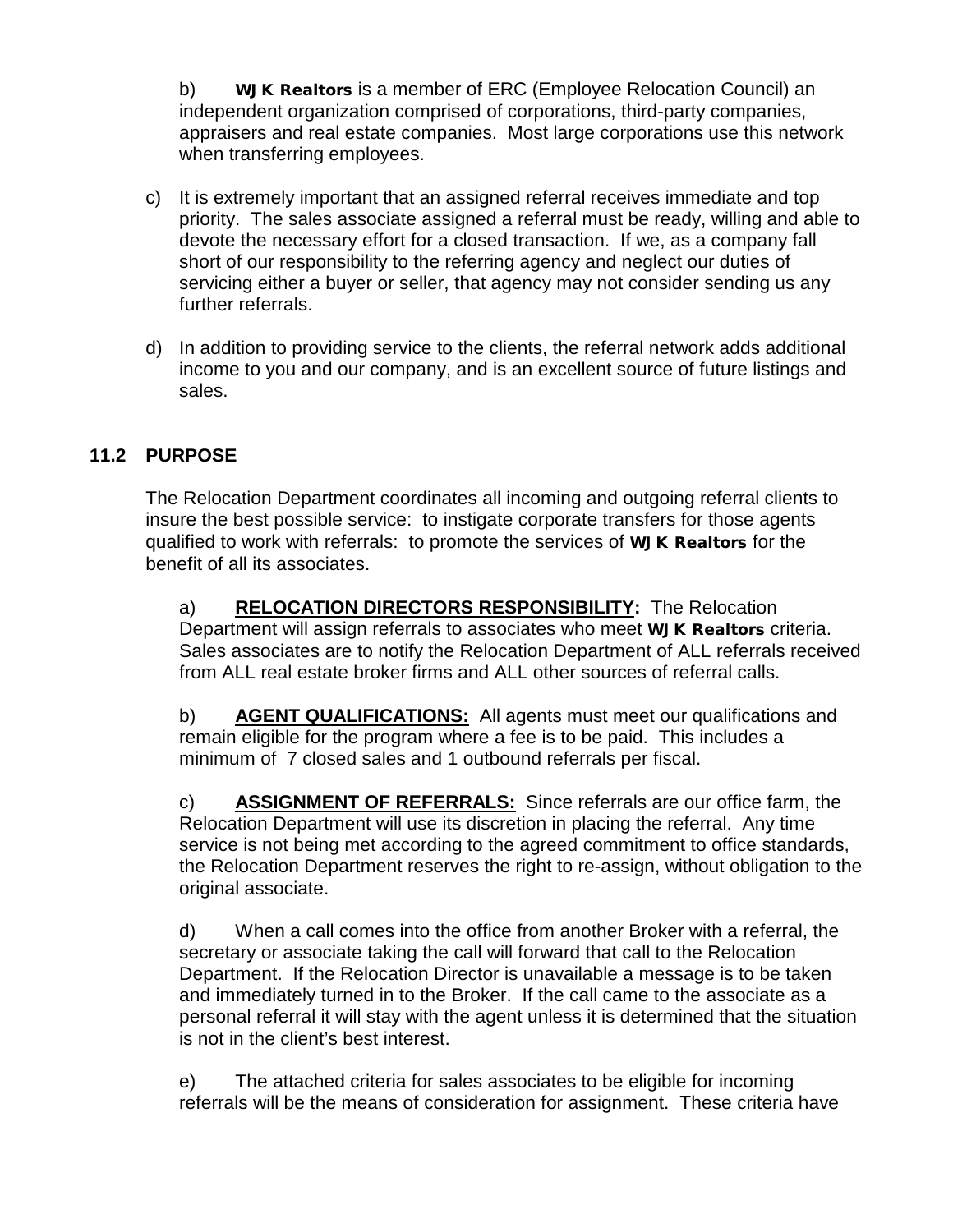been developed in an effort to strive for experienced, professional, productive, committed, and positive agents to work with relocation clients.

## **11.3 RELOCATION DEPARTMENT DIRECTOR**

a) Department to be staffed by the Director, who has the responsibility of insuring excellence of service to all incoming and outgoing referral clients to provide timely accurate updates to all agents and companies and to maintain proper records and follow-up contact with both clients and agents.

b) Responsibility as Director may include the responsibility of working with corporations and other companies whose transactions will flow through the Relocation Department.

c) The Director attends classes and seminars required to maintain our designations and INRELCO membership and will attend conferences, etc. as requested by WJK Realtors to keep abreast of the latest techniques in relocation and to make them available to our agents, as well as attend functions to promote a high profile and for networking purposes.

## **11.4 AGENT STANDARDS FOR PARTICIPATION IN RELOCATION**

*CRITERIA – These are standards that are to be maintained by our relocation agents.*

## **INCOMING REFERRALS:**

- 1. Must be a full-time active associate, with regular attendance at sales meetings.
- 2, Must have completed appropriate relocation training or have this requirement waived by the Relocation Director/Broker.
- 3. Must be able to use the ERC and BMA forms(as needed).
- 4. Must be willing to give rental assistance(as legally allowed) .
- 5. Must maintain professional business image first impressions are lasting and important.
	- a. Dress in professional business attire.
	- b. Have a clean car inside and out.
	- c. Have a positive and cooperative attitude.
- 6. Must be committed to servicing referrals with a positive and cooperative attitude. This may be on very short notice and on weekends if necessary.
- 7. Must regularly tour office inventory.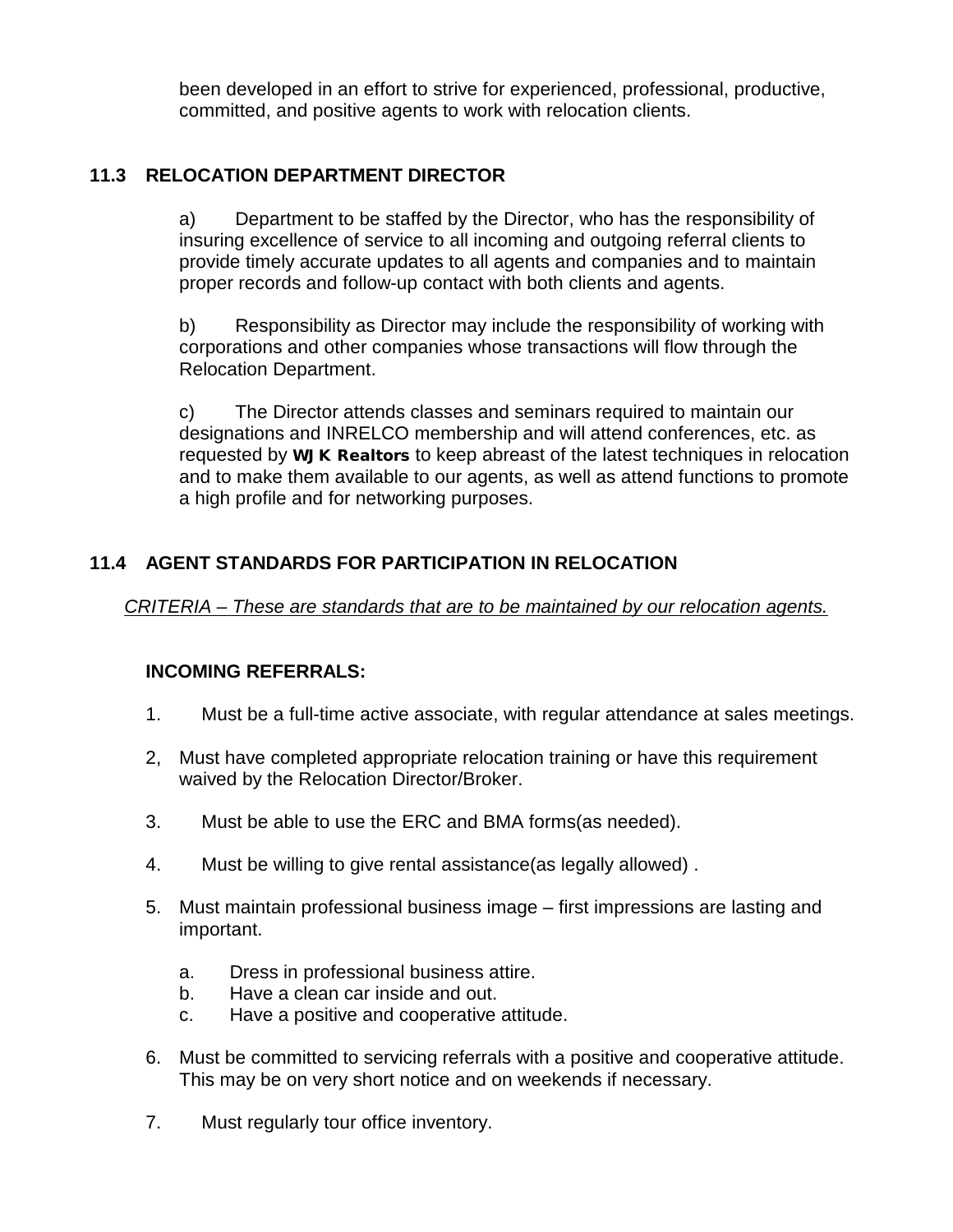- 8. Must be willing to give area tours to prospective transferees.
- 9. Must be willing to give no-obligation market analysis for a seller(as needed).
- 10. Must be willing to complete all paperwork as required by corporations and/or relocation department.
- 11. Inbound referrals are matched as closely as possible to an agent by personality, service area, expertise in applicable marketplace, use of ERC BMA and schedule availability.

12. There will be special merit given to those agents who support the referral program by sending outbound referrals (as that is one of our major sources for receiving inbound referrals) and are willing to have a general cooperative spirit to offer SERVICE to our relocating clients and GO THE EXTRA MILE.

## 12.0 PERSONAL ASSISTANTS

#### **12.1 INTRODUCTION**

Personal assistants fall under (2) categories: licensed and unlicensed. The abilities of the assistants are totally dependent upon whether the assistant is licensed or unlicensed. According to the NAR 2001 Membership Profile, 45 % of members have personal assistants who are independent contractors. Because most real estate professionals work as independent contractors, it's tempting to put your assistant in the same category. One important thing to consider is that real estate practitioners are classified as "statutory independent contractors" by the IRS if they meet 3 criteria – licensure, compensation based on sales or output, and a written agreement with the person for whom the service is performed*.* 

*( Because of the individual license laws of the states, we are simply supplying guidelines for you to consider when working with personal assistants in your office. The following provides you with a complete list of options to include in your office policy and procedures manual.)*

#### **12.2 ANAYLZE WHETHER YOUR ASSISTANT IS AN INDEPENDENT CONTRACTOR OR EMPLOYEE**:

Do not assume that the personal assistant who holds a real estate license can automatically qualify as independent contractor. The IRS has set up 20 criteria to determine if your assistant can be qualified as an independent contractor. If your assistant can answer yes to any of the following they are probably an employee.

- 1. Are you required to comply with instructions on when, where, and how to perform work?
- 2. Is training provided?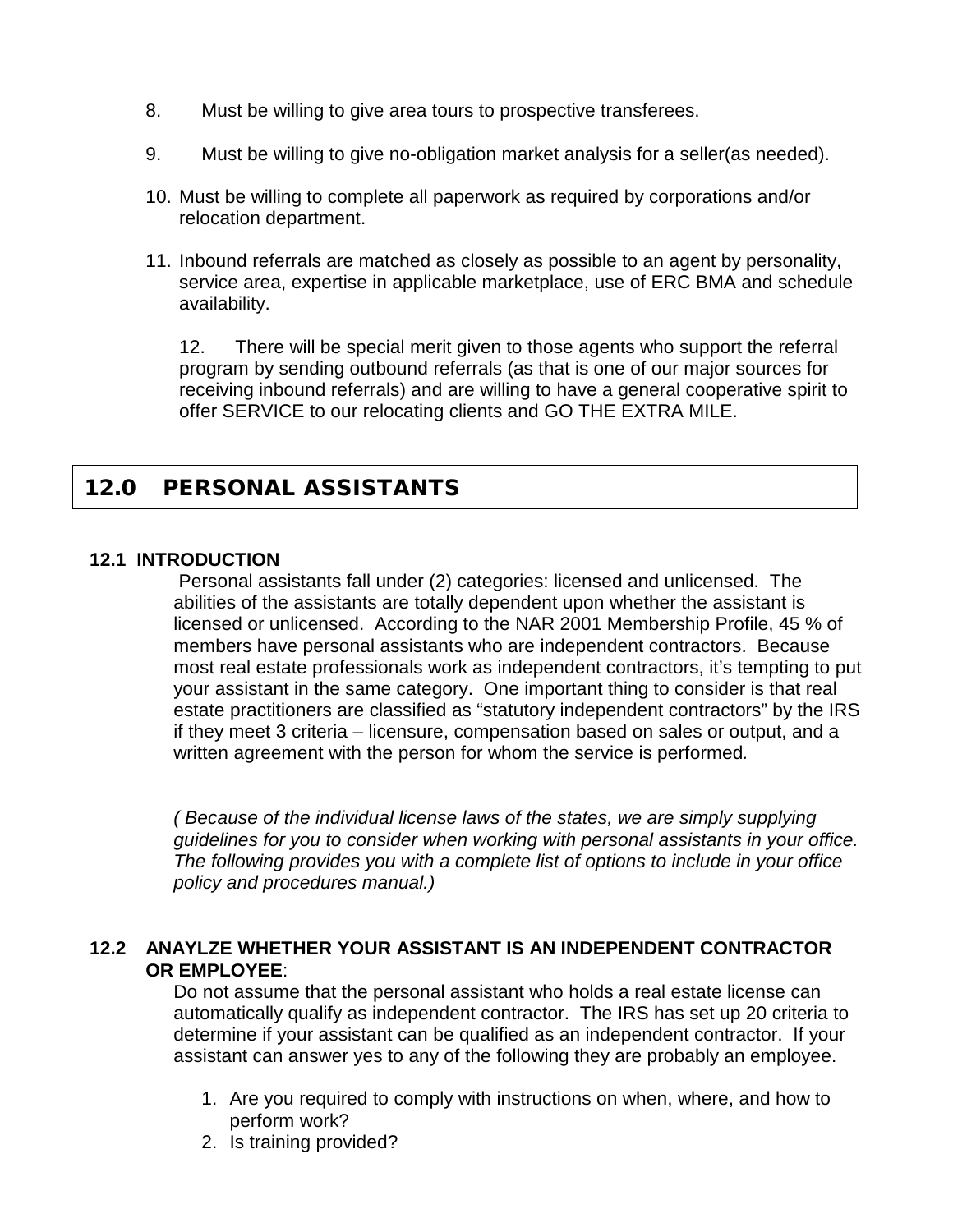- 3. Are your services integrated into the general business operations?
- 4. Must you render the service personally?
- 5. Does the person for whom you work hire, supervise, and pay other people to assist the you with work?
- 6. Are there set work hours?
- 7. Do you have a continuing relationship for the person for whom you work?
- 8. Must you devote substantially full time to work?
- 9. Is the work performed on the employer's premises?
- 10.Must you perform services in a set sequence?
- 11.Must you submit oral or written reports regularly to the person that you work for?
- 12.Are you paid by the hour, week, or month?
- 13.Are your travel and business expenses paid for?
- 14.Do you supply the tools, materials, and equipment needed to perform the work?
- 15.Can you be discharged at will?
- 16.Can the you terminate the relationship without incurring liability?
- 17.Do you invest in facilities used to perform the work, such as an office?
- 18.Can you realize both profit and loss?
- 19.Can you work for more than one company at a time?
- 20.Can you make services available to the general public?

Keep in mind that just because you sign an agreement with personal assistants stating that they are independent contractors doesn't mean that the IRS will agree with you. For more information, on rules for determining if a worker of an employee, download the Employer's Supplemental Tax Guide. You can also submit your job description to the IRS for a ruling using Form SS-8. If you determine that the assistant is an independent contractor, the assistant must sign an Independent Contractor Agreement.

## **12.3 SAMPLE ASSISTANT POLICY**

A sample personal assistant policy can be found in Don't Risk It! A Broker's Guide to Risk Management, published by the NAR. Also check with your state Real Estate Commission Rules and Regulations to affirm what a licensed vs. unlicensed assistant can or cannot do.

## **12.4 CONTRACTS REQUIRED**

All agents who have assistants must have contracts in place between the agent and the personal assistant. Outline the topics to be covered in the contract. Consider which contracts are appropriate. A copy of the contract must be given to the broker.

- 1. Agreement for licensed assistant between the licensee and assistant
- 2. Agreement for unlicensed assistant between the licensee and assistant
- 3. Agreement between broker and affiliated licensee for the use of a licensed assistant
- 4. Agreement between broker and affiliated licensee for use of unlicensed assistant
- 5. Agreement between the broker and the licensed assistant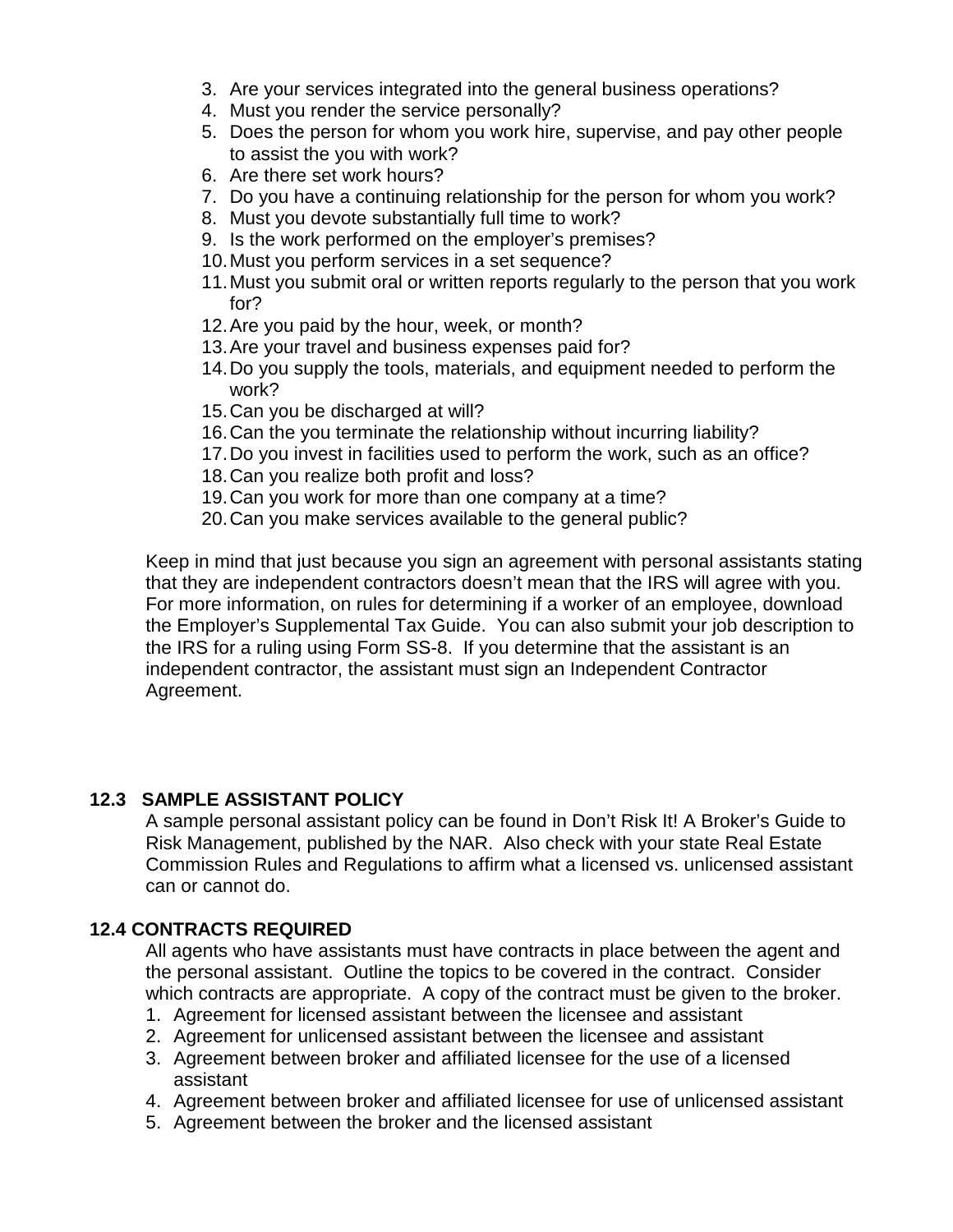- 6. Agreement between the broker and the unlicensed assistant
- a) Consider the following terms regardless of the type of contract.
	- 1. Capacity of the assistant...i.e. licensed vs. non-licensed
	- 2. Work the assistant is authorized to perform per license law of your state
	- 3. Work the assistant is not authorized to perform per license law of your state
	- 4. Commencement term and termination terms of the agreement
	- 5. Relationship between the licensee and assistant
	- 6. Compensation means
	- 7. Confidentiality clause
	- 8. Can the agreement be assigned
	- 9. The fact that the entire agreement supersedes any and all agreement
	- 10.The fact that the laws of the state govern the actions of the licensee.
	- 11.Disclaimer stating the unless provided in writing the licensee and assistant are not employees of the broker.
	- 12.Reporting requirements as per taxes….you is responsible for such reporting?
	- 13.Liability for the acts of the assistant

## **12.5 TYPICAL DUTIES OF AN UNLICENSED ASSISTANT**

- a) Deliver documents and pick up keys
- b) Answer the telephone and forward calls
- c) Secure public information from courthouse, utility companies, etc
- d) Provide courier services
- e) Schedule appointments with other offices, existing clients, or customers
- f) Place signs on property
- g) Type forms for approval by licensee and supervising broker
- h) Write ads for approval of licensee and supervising broker, and place classified advertising
- i) Assemble documents for closing
- j) Hand out objective, written information on a listing
- k) Transmit listings and changes to a multiple listing service
- l) Follow up on loan commitments after a contract has been negotiated
- m) Assemble documents for closing
- n) Have keys made for company listings
- o) Record and deposit earnest money and other trust funds
- p) Order items of routine repair as directed by licensee and/or supervising broker

## **12.6 DUTIES THAT CANNOT BE PERFORMED BY UNLICENSED ASSISTANTS**

- a) Host open houses, kiosks, home show booths or fairs.
- b) Show property
- c) Answer any questions on listings, title, financing, closing, etc
- d) Discuss or explain a contract, agreement, listing or other real estate document with anyone outside the brokerage company
- e) Be paid on the basis of real estate activity, such as a percentage of commission, or any amount based on listings or sales.
- f) Negotiate or agree to any commission, commission split or referral fee on behalf of a licensee.
- g) Solicit by telephone or in person potential sellers, purchasers, tenants or landlords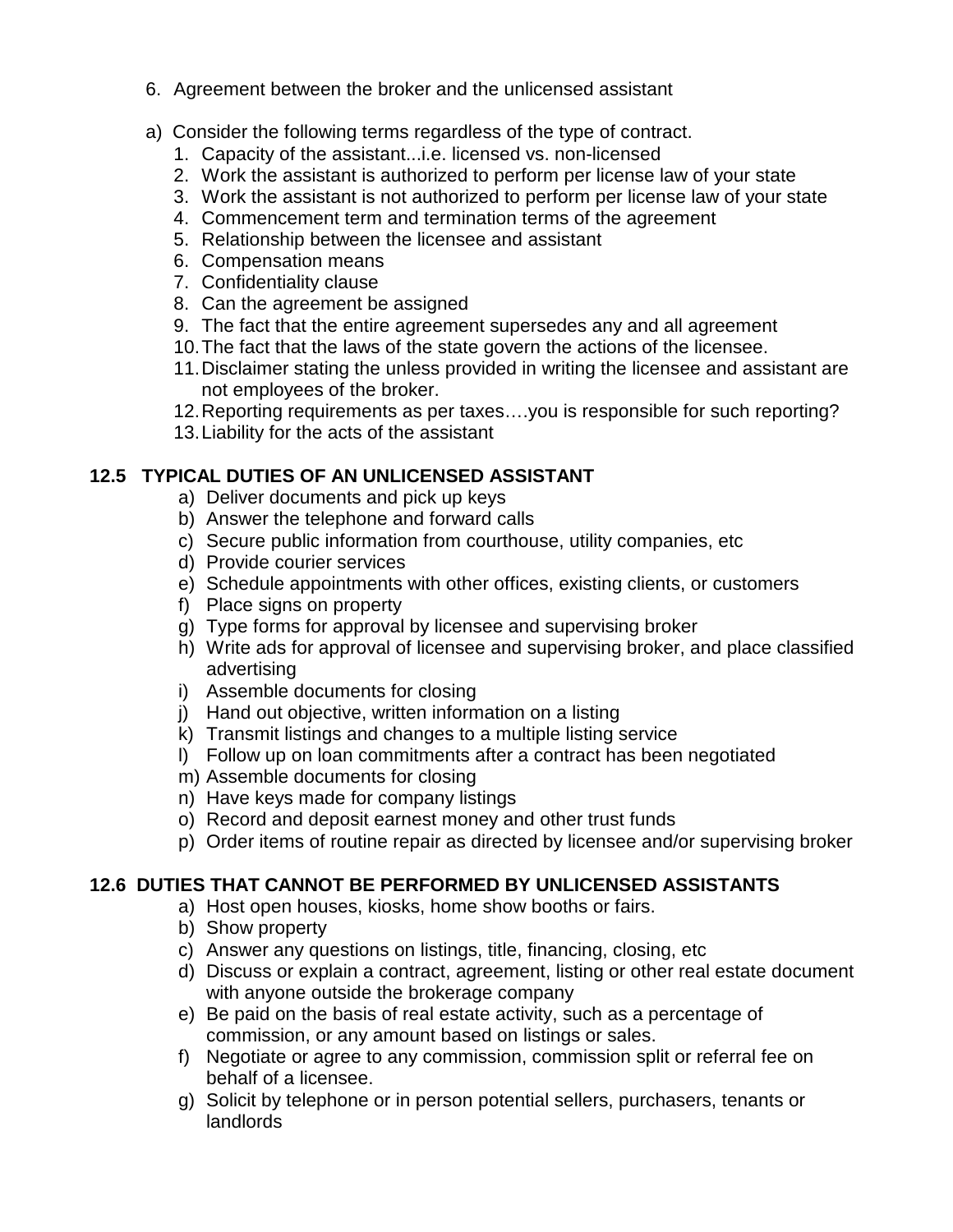- h) Give additional information not included in prepared written promotional material that has been distributed to the public
- i) Represent himself or herself as an agent for a real estate broker or the ownwer/seller of a property
- j) Negotiate or discuss the terms of a sale
- k) Act as a go-between with a seller and a buyer
- l) Answer questions concerning properties listed with the firm, except to confirm that the property is listed and identify the listing broker or salesperson.

## **12.7 OFFICE POLICIES**

All office policies and rules must apply to personal assistants just as they apply to the licensee. Assistants must attend all office meetings. All assistants shall comply with any office training, ie. Risk management training.

(Samples of these contracts can be found on the CRB Risk Management Forms CD)

## 13.0 SEXUAL HARASSMENT POLICY STATEMENT

### **13.1 Definition**

Equal Employment Opportunity Commission defines Sexual Harassment as "unwelcome sexual advances, requests for sexual favors, and other verbal or physical conduct of a sexual nature" when acquiescence is a condition of getting or keeping a job, a promotion, or a pay increase (quid pro quo harassment) or when it substantially interferes with employees' ability to do their work (harassment that creates a hostile work environment).

#### **13.2 POSITION STATEMENT**

Sexual harassment in any format listed above will not be tolerated by WJK Realtors Sexual harassment in illegal.

Racial, religious, and ethnic harassment will not be tolerated by WJK Realtors It is also illegal. For this reason, you must make sure that you do not engage in such harassment or in any behavior that could be interrupted as harassment by your coworkers.

Because harassment is a serious offense, WJK Realtors will deal with these issues in the strictest of terms which may include termination if you are found to have engaged in such conduct.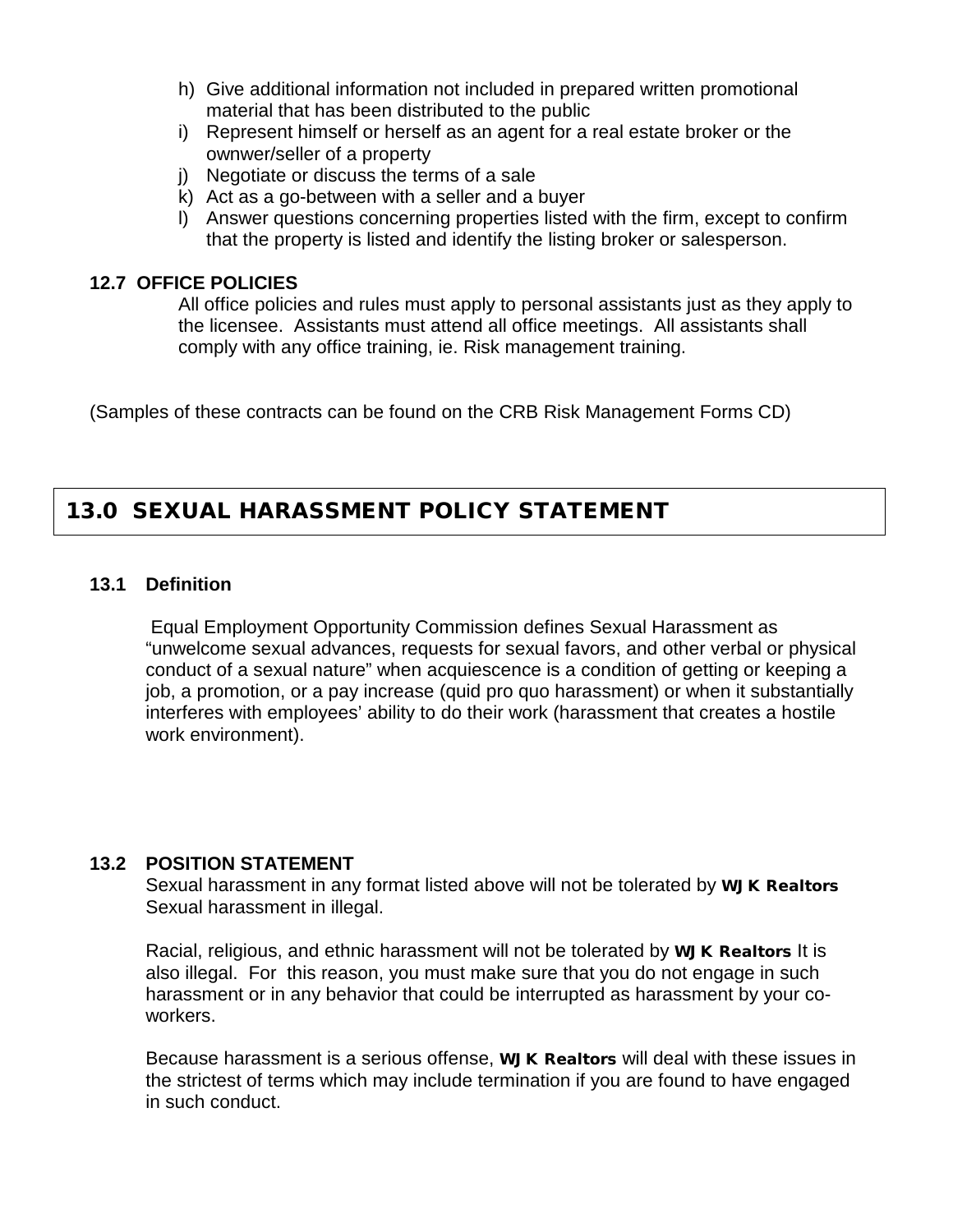## **13.3 PROCEDURES**

If you believe you have been harassed, notify your Broker W J Kourkounakis.. Though a written complaint is not required, you must provide details about the dates, times, places, and witnesses to the harassment. All complaints will be investigated promptly.

The identity of the employee making the complaint as well as the identity of the individual accused of sexual, ethnic, racial, or religious harassment will be kept confidential. Information regarding the charge of sexual harassment and the investigation of that charge will not be made known to anyone who is not directly involved either as a party, a witness, or a member of the investigating team. Witnesses will be interviewed to elicit their observation and other relevant information. The alleged harasser will be interviewed as well. If the person concedes to the conduct, no further investigation may be needed.

Throughout the investigation of the alleged charge all parties will keep all information completely confidential and not discuss the situation with anyone other than the supervisor or broker.

If your complaint of harassment is found to be totally and completely without basis, appropriate measures may be taken against you. This should not discourage you from making a complaint if you believe you have been a victim of sexual, racial, religious or ethnic harassment.

If the complaint of harassment is found to be valid the company attorney will be contacted to assist in the actions of the broker. The following steps are the customary steps the brokerage will follow:

- a) If sexual harassment DID occur:
- 1. An appropriate penalty should be imposed that could include disciplining, suspending, or firing the harasser.
- 2. Corrective action should be documented and the complainant informed that action was taken
- 3. If the individuals continue to work together, the complainant should also be instructed to report recurring or continuing harassment, and a supervisory employee should monitor the situation
- b) If sexual harassment DID NOT occur:
- 1. If an investigation proves inconclusive or no harassment is found, confidential letters should be issued to both the complainant and the alleged harasser informing them of the results of the investigation.
- 2. The alleged harasser should be told that any retaliation against the complaining employee may be the basis for possible disciplinary action against him or her.
- 3. If a determination is made that the complaint was clearly frivolous the complainant may face disciplinary action.

*BROKER'S NOTE: Equal Employment Opportunity Commission has free literature on preventing sexual harassment. For free literature on preventing sexual harassment call 800 669 3362. If you have specific questions, contact EEOC at 800 669 4000 for*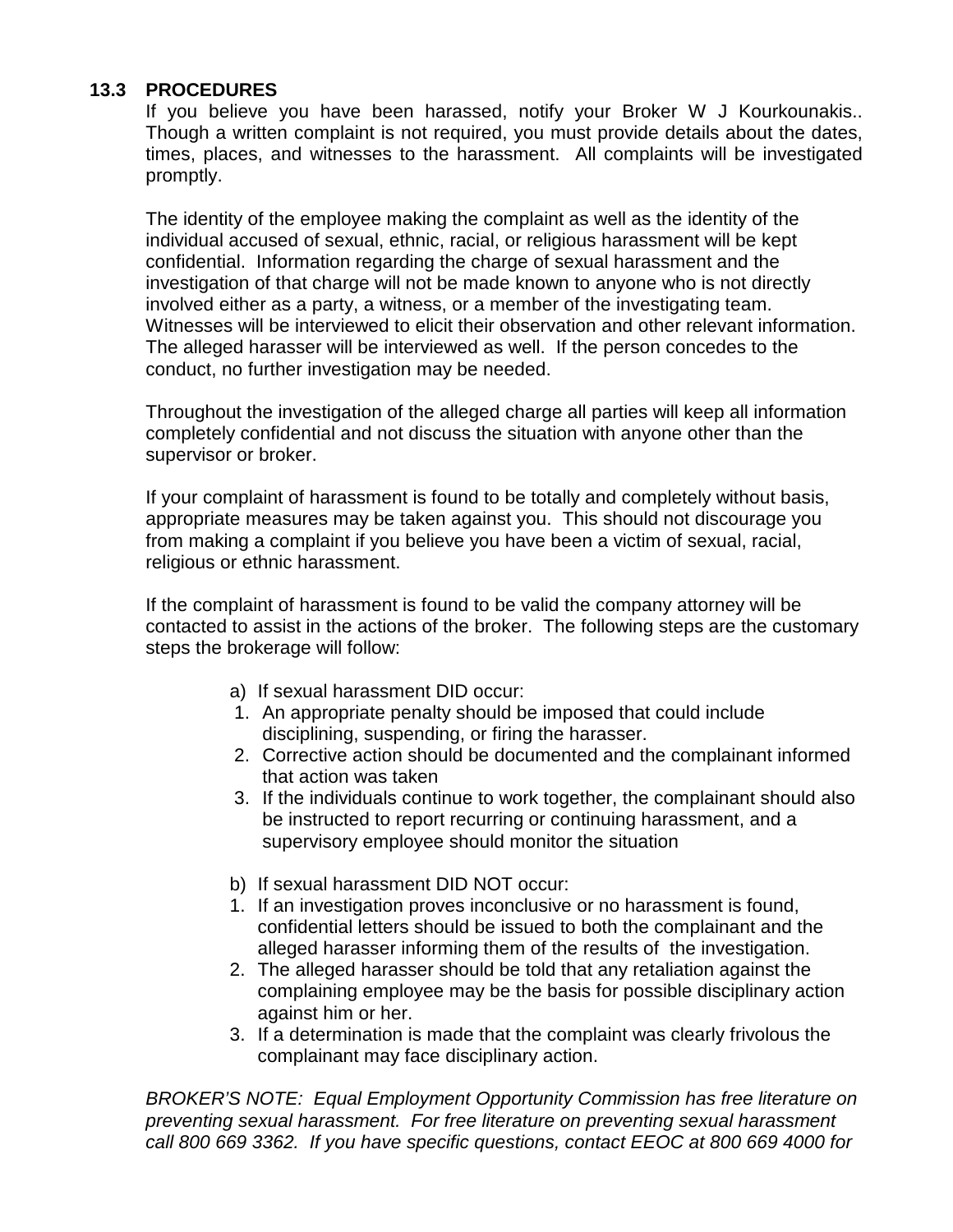*the office nearest you. Also model employment policy prohibiting sexual harassment can be found at* [www.michbar.org/sbm/harass.html](http://www.michbar.org/sbm/harass.html)*. Be careful to substitute "Michigan language" with your state law.*

## 14.0 ARBITRATION AND ETHICS HEARINGS

- **14.1** Cost: The cost of the arbitration filing fee will be the agents responsibility
- **14.2** Any non-paid commissions that are in dispute will be held by the Brokerage Company until an agreement has been reached.
- **14.3.1** Ethics Hearing: If a **WJK Realtors** agent is determined to have practiced unethical actions, this may be grounds for suspension or termination.
- **14.4** In both a defendant and complainant situation, arbitration and ethics hearing costs s such as awards, legal fees, etc will be paid by the agent unless the broker is proven to have some liability in which case the fees will be split between the parties.

## 15.0 GOVERNMENT REGULATIONS TO BE FOLLOWED

## **15.1 Fair Housing**

WJK Realtors will not tolerate any violations to the Fair Housing Law. Breaking those laws will be cause for immediate termination of the association.

- a) Agents agree to
	- Provide service without regard to race, color, religion, national origin, sex, handicap, or familial status. Many states and localities have additional protected classes. Make sure you check for those.
	- Keep informed as to changes of the law
	- Be inclusive in all advertising
	- Inform clients of rights with printed materials and conversations
	- Document efforts to provide professional service
	- Refuse to tolerate non-compliance
	- Learn about people who might be considered different by attending classes on working with multi cultural clients, for example
	- Take a positive approach to fair housing and follow spirit and letter of the law
	- Be aware of discriminatory lending practices and report them
	- To abide by the attached Fair Housing Laws found in the appendix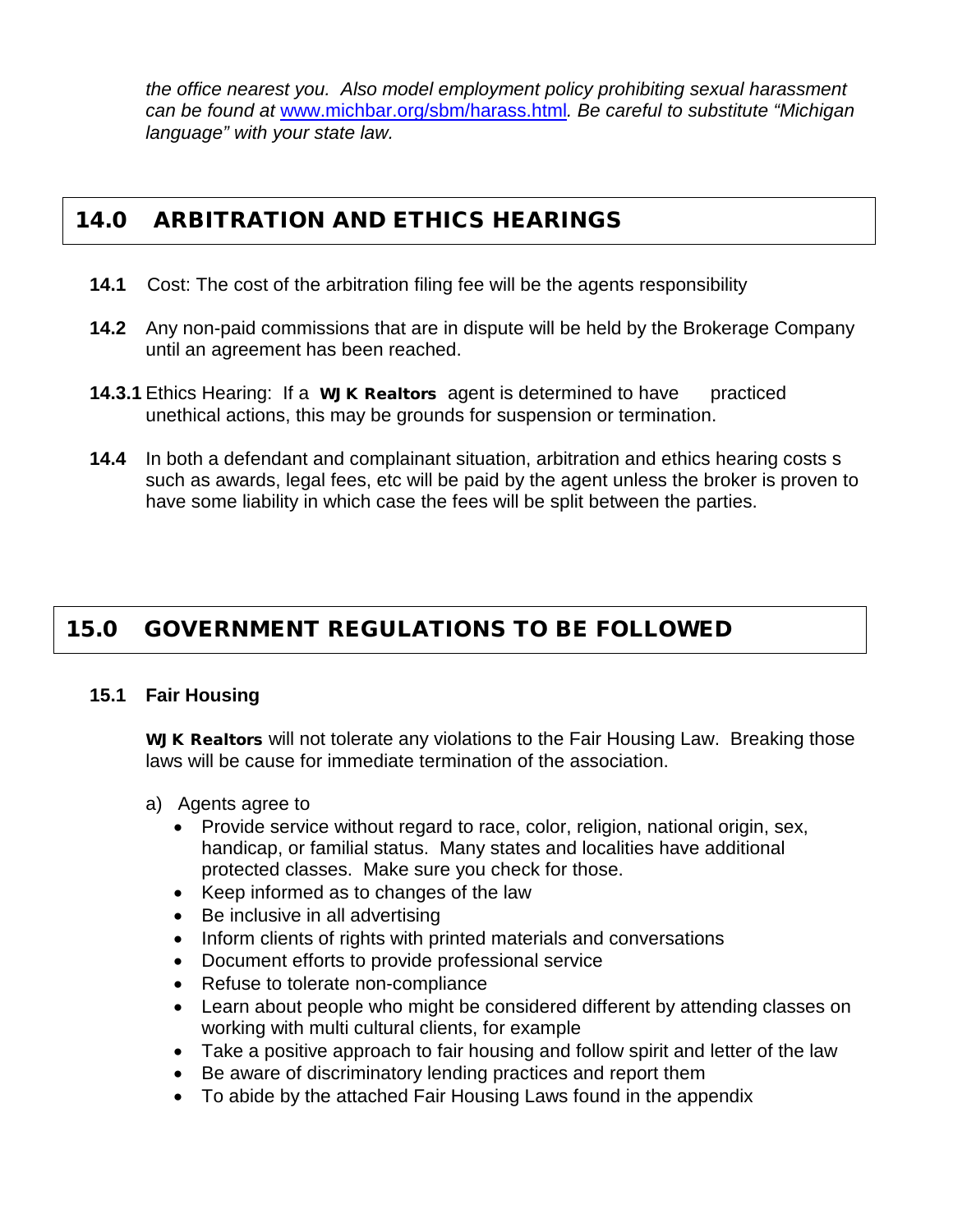#### **15.2 Do-Not-Call Compliance Procedures**

Individual associates will be responsible for accessing the Registry.

#### A. Overview:

In response to the Federal Communications Commission Report and Order Adopted on June 26, 2003 addressing the Rules and Regulations Implementing the Telephone Consumer Protection Act of 1991, WJK Realtors will implement office procedures designed to demonstrate and ensure a good faith effort to comply with the national do-not-call rules.

#### B. Purpose:

By adoption and utilization of these compliance procedures, as well as all other necessary steps, WJK Realtors will benefit from the "safe harbor" provisions of the national do-not-call rules, and will therefore not be liable for violations of the rule which are the result of error.

#### C. Required Procedures:

All individuals, employees, and affiliates telemarketing on behalf of the company or individual listed above shall comply with the national do-not-call rules and additional office procedures listed below:

1. All agents, when making a solicitation call, shall comply with the National do-not-call rules beginning October 1, 2003.

2. The National do-not-call list itself will be available at [www.donotcall.gov.](http://www.donotcall.gov/) Or [www.FTC.gov](http://www.ftc.gov/)  All agents shall maintain a record listing the do-not-call numbers. Furthermore, all agents shall "scrub" (update) that record at least once every month.

3. Agents shall check the record before making any solicitation call.

4. Agents shall not call any telephone number contained on the record, unless they fit within one of the exceptions listed below. This applies to all calls, including those within and outside of Utah.

5. Agents may call any telephone number not listed on the record, but if the individual called asks to be placed on the "company" do-not-call list, agents shall honor their request, place their number on the record, and refrain from calling them in the future.

6. Agents shall allow the phone to ring for 15 seconds or four rings before disconnecting any unanswered call.

7. Agents shall transmit caller ID information for each call and shall not block the caller ID information.

8. Agents shall obtain express written permission before sending faxed advertisements.

9. Agents may call individuals whose number is recorded on the list if the agent has an "established business relationship" with them. The "established business relationship" exception allows agents to contact any client with whom they are currently conducting business, and extends for a period of 18 months from the consummation of their last transaction. It also allows agents to contact those who have made an application or "inquiry" with them for a period of 3 months following their inquiry.

10. The established business relationship exception extends to all affiliated companies, employees or agents of the company if they are offering a service related to the type of service the company originally rendered.

11. Agents may call individuals whose number is recorded on the list if that agent has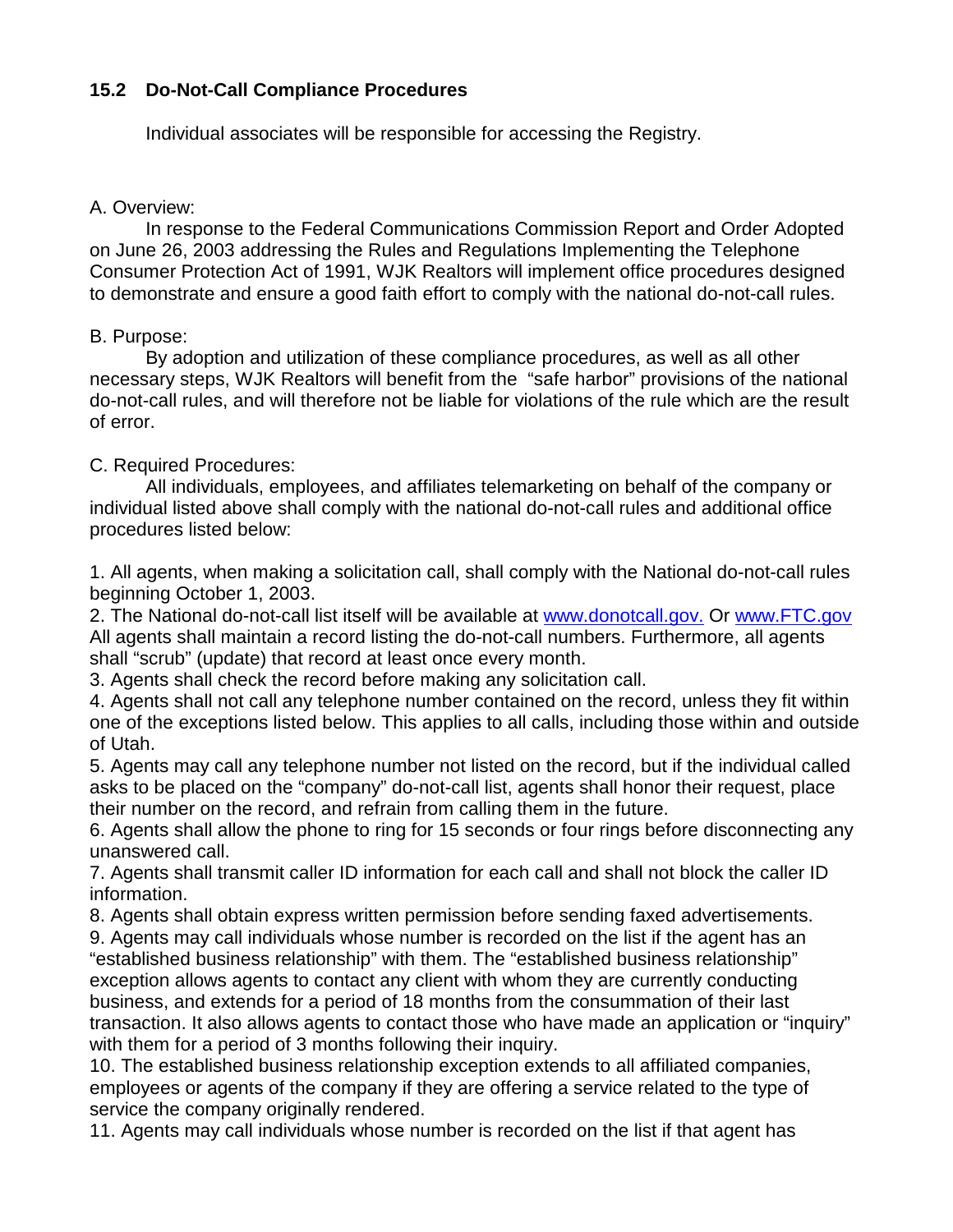received explicit **written** permission to do so. The written permission shall be signed, and shall include the telephone number to which calls may be placed.

12. Agents may call individuals with whom they have a "personal relationship," which means those "personally known" to them such as family members, friends, and acquaintances. Note: in the case of a referral, it is not sufficient that the individual referred have a relationship with the referring source; the exception only applies to the marketer individually

and his or her personal relationships.

13. If agents call anyone under one of these exceptions, and the recipient of the call asks to be placed on the company do-not-call list, then that agent shall honor their request, place the number on the company do-not-call list, and refrain from calling them in the future.

14. Agents shall read the national do-not-call rules once each year.

15. Agents shall comply with all sections and requirements contained in the national do-notcall rules, including those not listed in these procedures.

16. Agents shall participate in training on these procedures and the national do-not-call rules when offered by the company.

17. Agents shall make a good faith effort to comply with the national do-not-call rules at all times.

## **15.3 RESPA**

- a) Real Estate brokers and agents must comply with the Real Estate Settlement Procedures Act, (RESPA). Violators of RESPA will not be tolerated at WJK Realtors. Anyone found violating the rules will be terminated. The following actions are allowed:
	- $\checkmark$  Allows a title agent to provide, during an open house, a modest food tray in connection with marketing information
	- $\checkmark$  Allows a home inspection company to sponsor association events when the representative from the company also attends
	- $\checkmark$  Allows you to jointly advertise with a mortgage broker if you pay a share of the costs in proportion with your prominence in the ad
	- $\checkmark$  Allows a lender to pay you fair market value to rent a desk, copy machine and phone line in your office to pre-qualify applicants
	- $\checkmark$  Allows a hazard insurance company to give you marketing materials such as notepads, pens and desk blotters which promote the hazard insurance company's name
	- $\checkmark$  Allows a title agent to pay for your dinner when business is discussed, provided that such dinners are not a regular occurrence.
- b) For additional information about RESPA laws, visit: [www.realtor.org/RESPA](http://www.realtor.org/RESPA)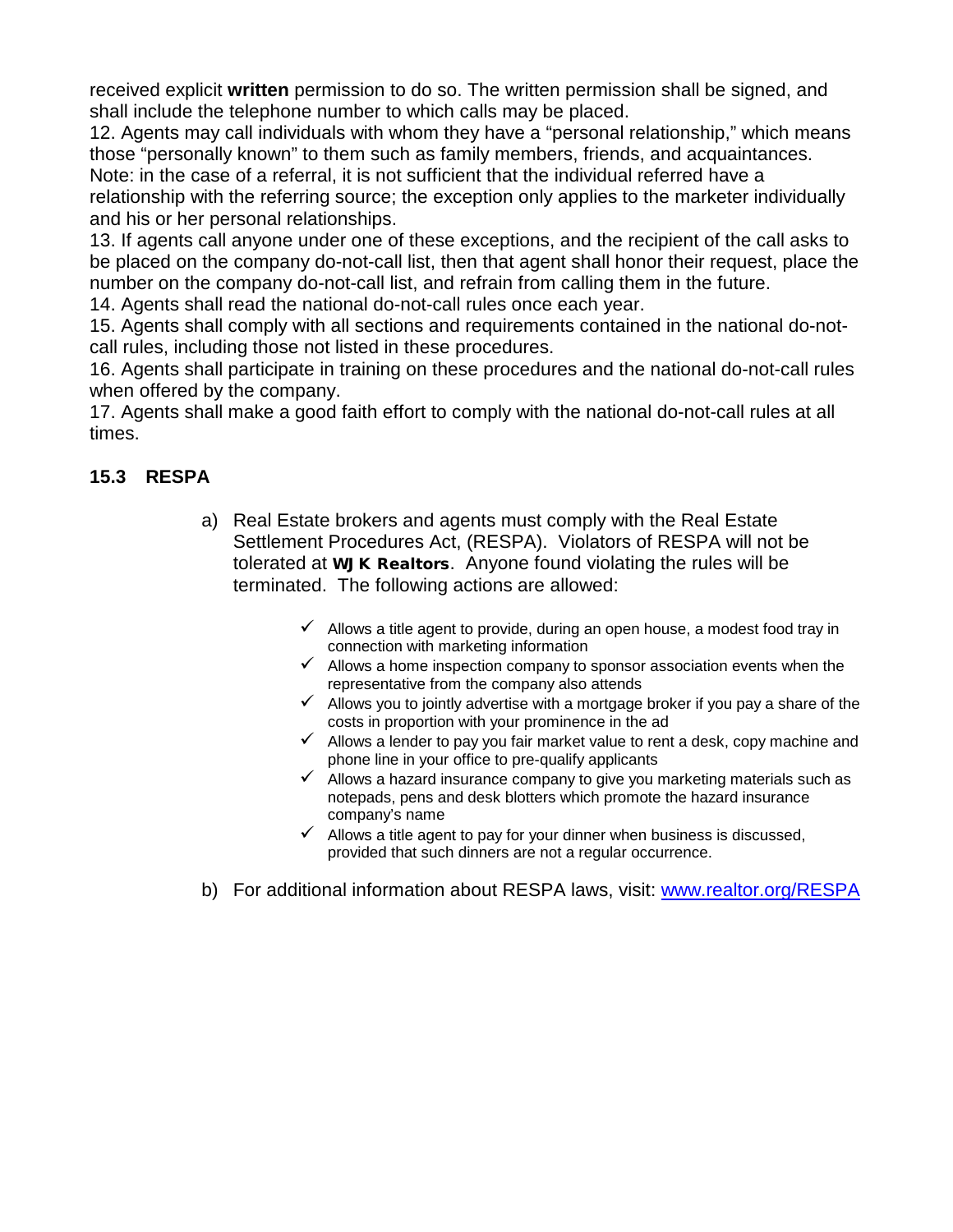## 16.0 ASSOCIATION AFFILIATION

#### **16.1 Code Of Ethics of the National Association of REALTORS**

Inserted into the Policy and Procedures Manual is the Code of Ethics. All agents affiliated with (name of brokerage company) shall read, understand, and adhere to the Code of Ethics.

#### **16.2 MLS Rules and Regulations**

The rules and regulations shall be strictly adhered to and followed. The sales associate is responsible for learning and applying those rules throughout every transaction. The appropriate forms shall be used whenever required.

Attendance at the MLS meetings are encouraged.

#### **16.3 Local Association of REALTORS**

The local association of REALTORS also has by-laws that must be adhered to. As with the MLS rules and regulations, the adherence to those by-laws. Those sales associates not following the MLS rules and regulations or the by-laws of the association are subject to termination.

## 17.0 EDUCATION REQUIREMENTS AND PERFORMANCE STANDARDS

17.1 Company Training

In addition, the company requires that the agent complete all required SAE and MCE class'.

17.2 Performance Standards are Pending.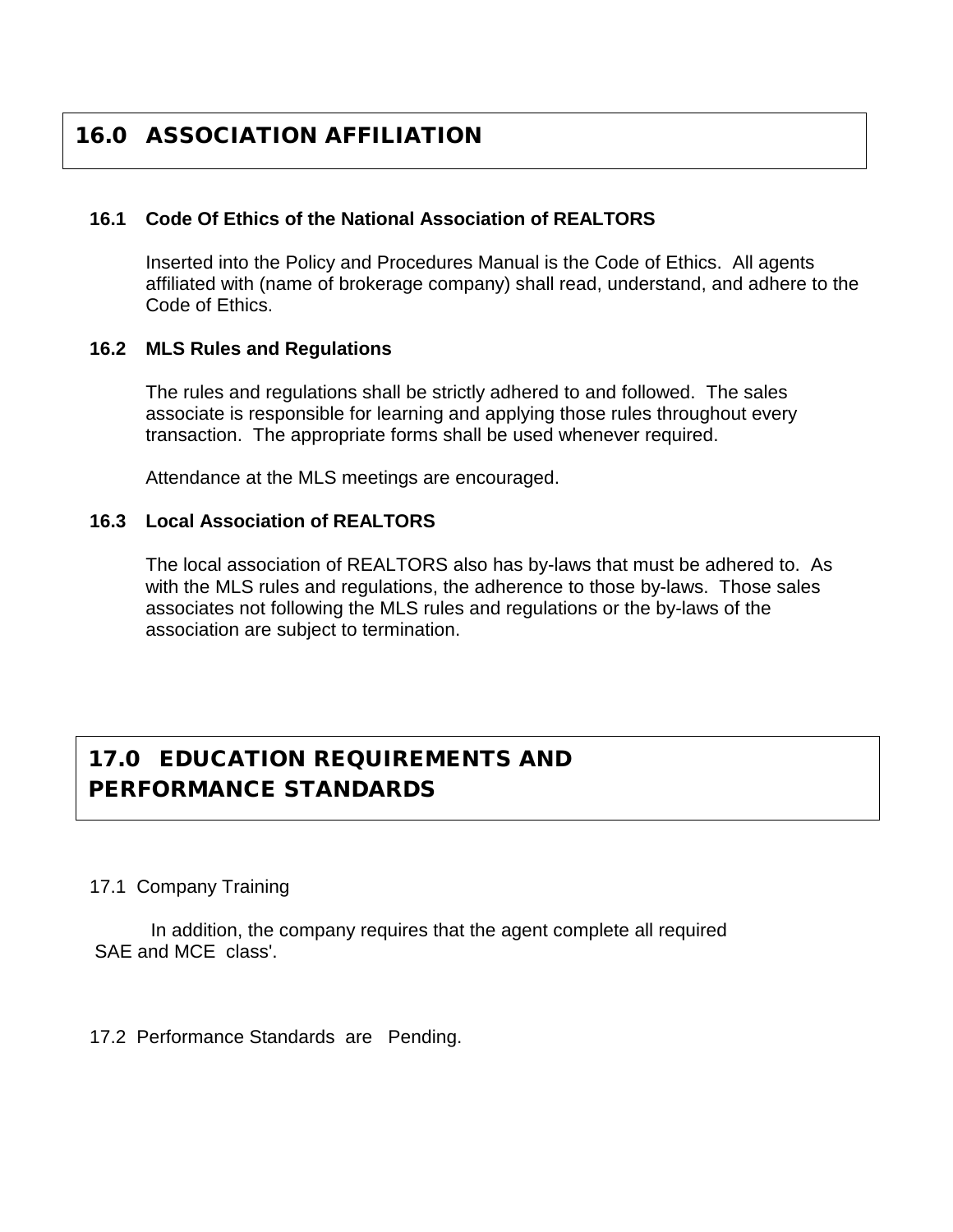## **Model Client Consent Form**

| and his/her employees and/or affiliates to communicate with me now<br>and in the future at the |
|------------------------------------------------------------------------------------------------|
|                                                                                                |
| facsimile $number(s):$ ___________________________, and e-mail address:                        |
| Signed this _____ day of __________, 20__                                                      |
| [Signature of Client]                                                                          |
|                                                                                                |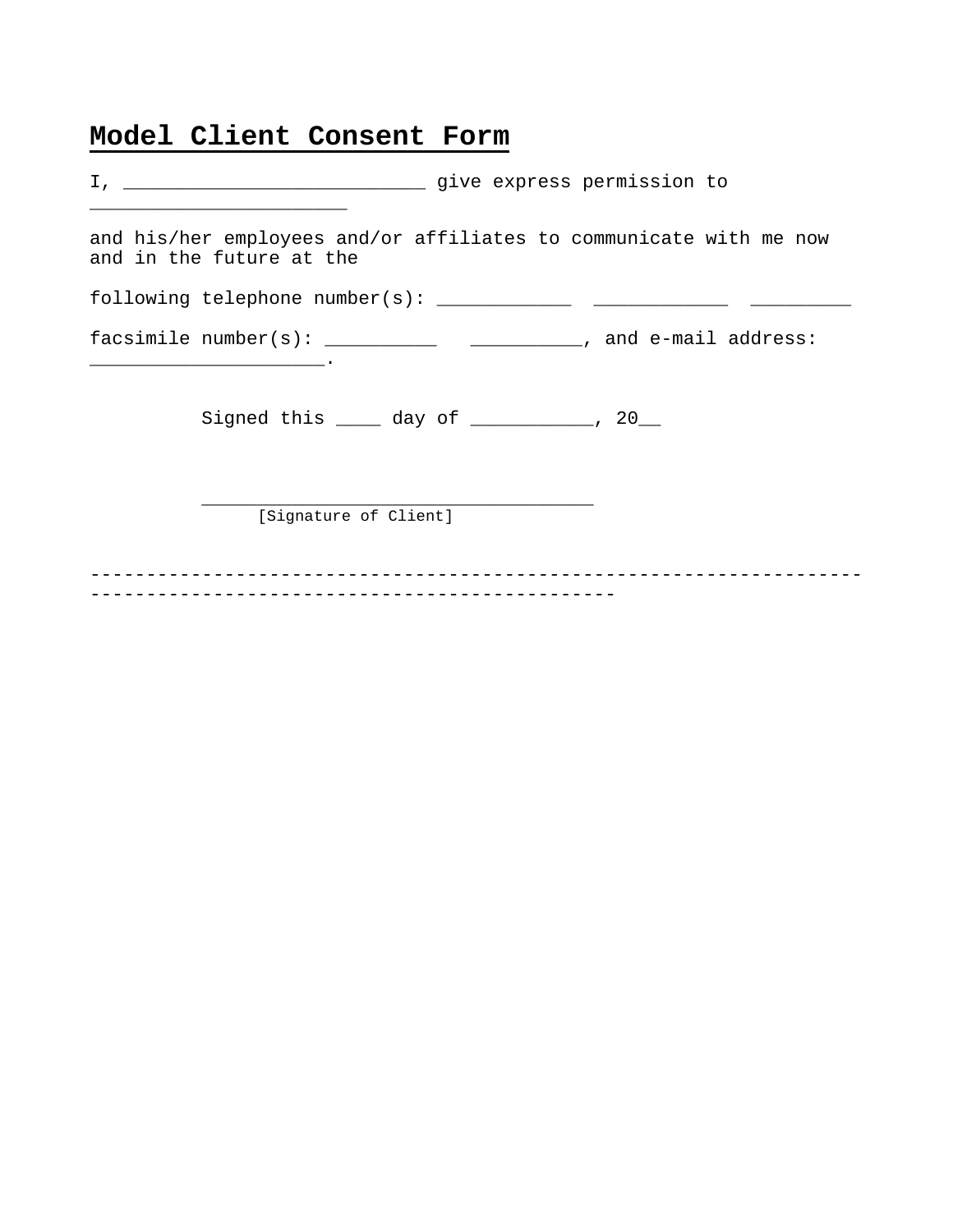## **Model Open House Client Consent Form**

By signing and providing my telephone number below, I give the agent/broker express permission to call me now and in the future.

| Name: | Telephone(s):      |
|-------|--------------------|
|       | Telephone(s):      |
|       |                    |
|       | $Telephone(s): \_$ |
|       |                    |
|       | Telephone(s):      |
|       | Telephone(s):      |
| Name: |                    |
|       |                    |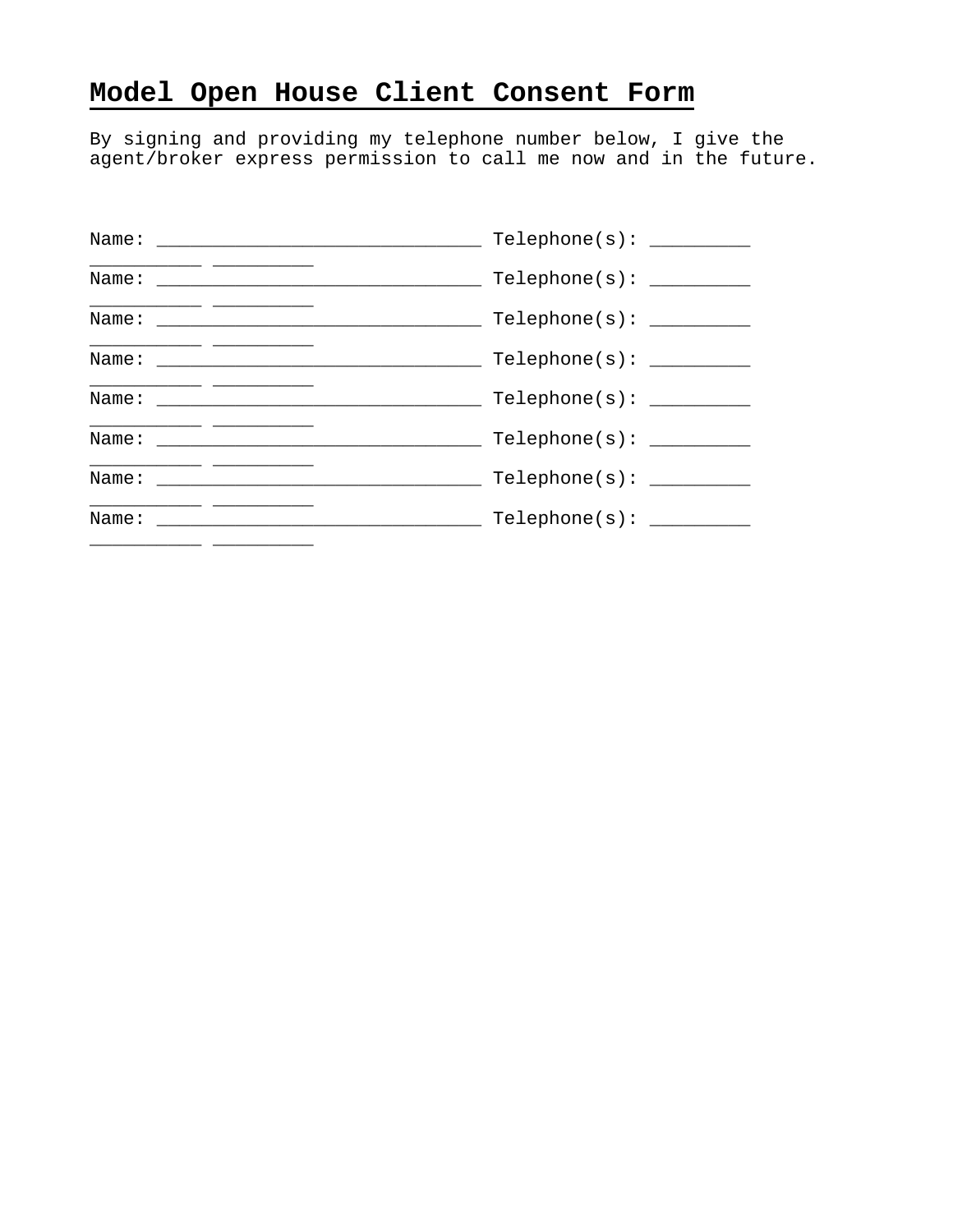These are suggested ideas for your office Dress Code: They are derived from Marcie's Personal Skills for Professional Excellence Course Which is really etiquette for REALTORS

#### **"Packaging Yourself: Dressing for Business" Common Faux Pas in Professional Appearance**

#### **Men:**

Wearing a limp shirt or inappropriate shoes with a suit Wearing short socks that expose the skin when legs are crossed Wearing one's jacket unbuttoned...when standing Wearing unpolished shoes or shoes needing repair Wearing a tie too short, too long, or too gaudy. It should not detract from the

business discussion. Clients need to remember the man, not the tie Poorly groomed facial hair (beard, nose, ears, or brows untrimmed) Chewing gum or using a toothpick in public

#### **Women:**

Wearing toooooooooooo many accessories, dangly earings Undergarments showing Skirt shorter than one inch above the knee Being over or under dressed Hair longer than shoulder length unless pinned up Chipped nail polish Grooming in public Too much makeup Open toed shoes Patterned or colorful hosiery Dressing for fad or current fashion rather than for style an good taste in business attire Chewing gum or using a toothpick in public

**Etiquette Advantage by June Hines Moore**